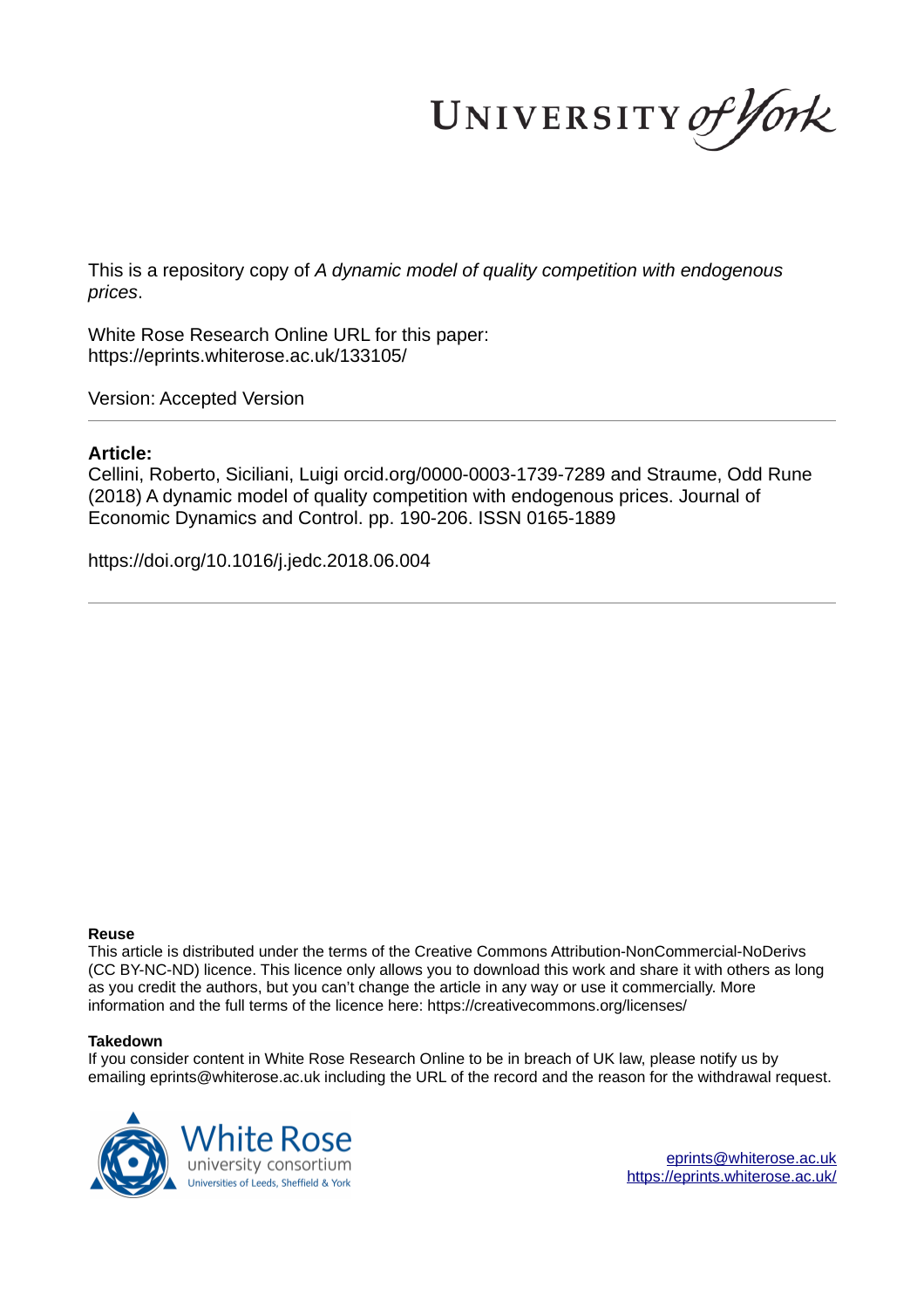# A dynamic model of quality competition with endogenous prices<sup>\*</sup>

Roberto Cellini<sup>†</sup> Luigi Siciliani<sup>‡</sup> Odd Rune Straume<sup>§</sup>

June 6, 2018

#### Abstract

We develop a dynamic model of price and quality competition in order to analyse the effects of competition on quality provision and to which extent an unregulated market is able to provide a socially optimal quality level. Our model combines a differential-game approach with a Hotelling spatial competition framework, and our analysis applies in particular to industries such as long-term care, health care, child care and education. If providers (nursing homes, hospitals, schools, nurseries) use closed-loop decision rules, which imply strategic interaction over time, we show that, although increased competition leads to higher quality in the steady state, quality provision is nevertheless lower than under open-loop rules, and also suboptimally low from a welfare perspective. Thus, our analysis identifies dynamic strategic interaction between competing providers as a potential source of inefficiency in quality provision.

Keywords: Differential-games; Competition; Quality.

JEL: H42; I11; L13.

We thank two anonymous referees, Alessandra Buratto, Luca Grilli and Fabio Lamantia for valuable comments. The usual disclaimer applies. Odd Rune Straume acknowledges funding from COMPETE (ref. no. POCI-01-0145-FEDER-006683), with the FCT/MEC's (Fundação para a Ciência e a Tecnologia, I.P.) financial support through national funding and by the ERDF through the Operational Programme on Competitiveness and Internationalization  $-$  COMPETE 2020 under the PT2020 Partnership Agreement.

<sup>&</sup>lt;sup>†</sup>Corresponding author. Department of Economics, University of Catania, Corso Italia 55 -195129 Catania, Italy. E-mail: cellini@unict.it.

<sup>&</sup>lt;sup>‡</sup>Department of Economics and Related Studies, University of York, Heslington, York YO10 5DD, UK. E-mail: luigi.siciliani@york.ac.uk.

 $\S$ Department of Economics/NIPE, University of Minho, Campus de Gualtar, 4710-057 Braga, Portugal; and Department of Economics, University of Bergen, Norway. E-mail: o.r.straume@eeg.uminho.pt.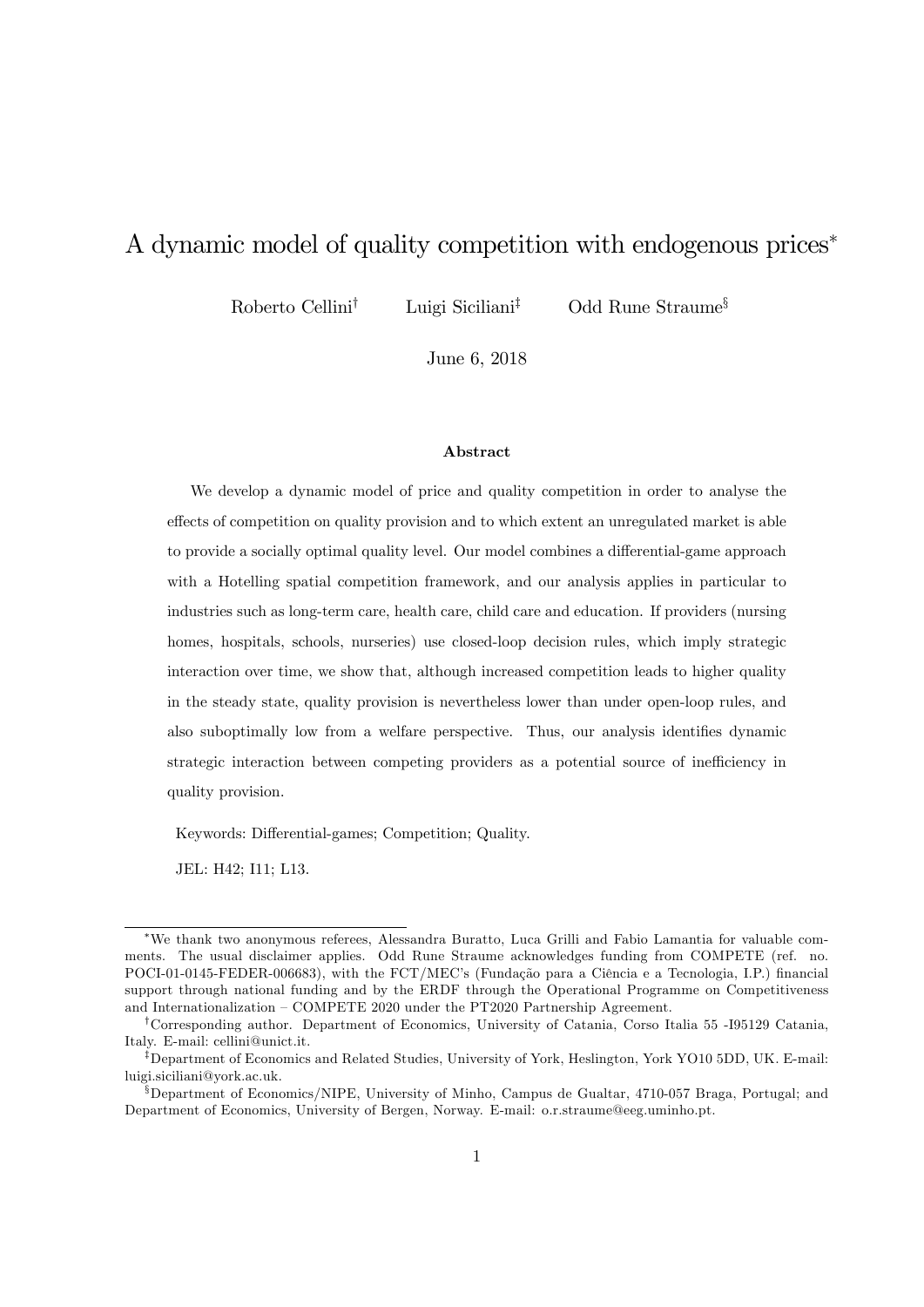## 1 Introduction

Quality is a key aspect of services in long-term care, health care, child care and education, which in turn affects the way providers compete. In these industries, providers, i.e., nursing homes, hospitals, nurseries and schools (or universities), can attract more consumers not only by lowering the price, but also by increasing quality of the services they offer. For example, nursing homes can recruit more nurses, to increase time spent with residents, or recruit more qualified nurses to provide additional medical services; hospitals can provide better quality of care, both clinical quality and amenities; nurseries can introduce or improve didactic activities; schools can improve their curriculum or contact hours with pupils (students). These sectors count for a significant share of the economy and are the subject of intense political debates and policy reform.

In many OECD countries, providers in these industries compete on both quality and *price*. This is typically the case for the markets for long-term care, where nursing homes compete on quality and price in the US, the UK and several other European countries (e.g., France). This also applies to nurseries (kindergartens) and child care provision, although some countries impose relatively strict price regulation on nurseries (e.g., Norway). In the US, universities compete on both quality and price, and this is also the case in the UK where students currently pay signiÖcant fees, mostly funded through student loans. In the US, hospitals compete on both price and quality for patients who are not part of the Medicare and Medicaid programmes. This is also the case for private hospitals in many European countries offering specialist services and surgical treatments, and other health services which are not (or poorly) covered by public insurance, e.g., dental care. In England, before 1997 hospitals competed on quality and price to obtain a contract with the Health Authority. Since 1997 a fixed price system has been introduced, but there are current discussions to eliminate the fixed price regime and allow flexibility in pricing across hospitals to accommodate local needs.

If consumers (residents, patients, parents, students) make their purchasing decisions partly based on quality, a provider's incentive for attracting more demand by providing higher quality is positively related to the price of the product offered, so that price and quality decisions tend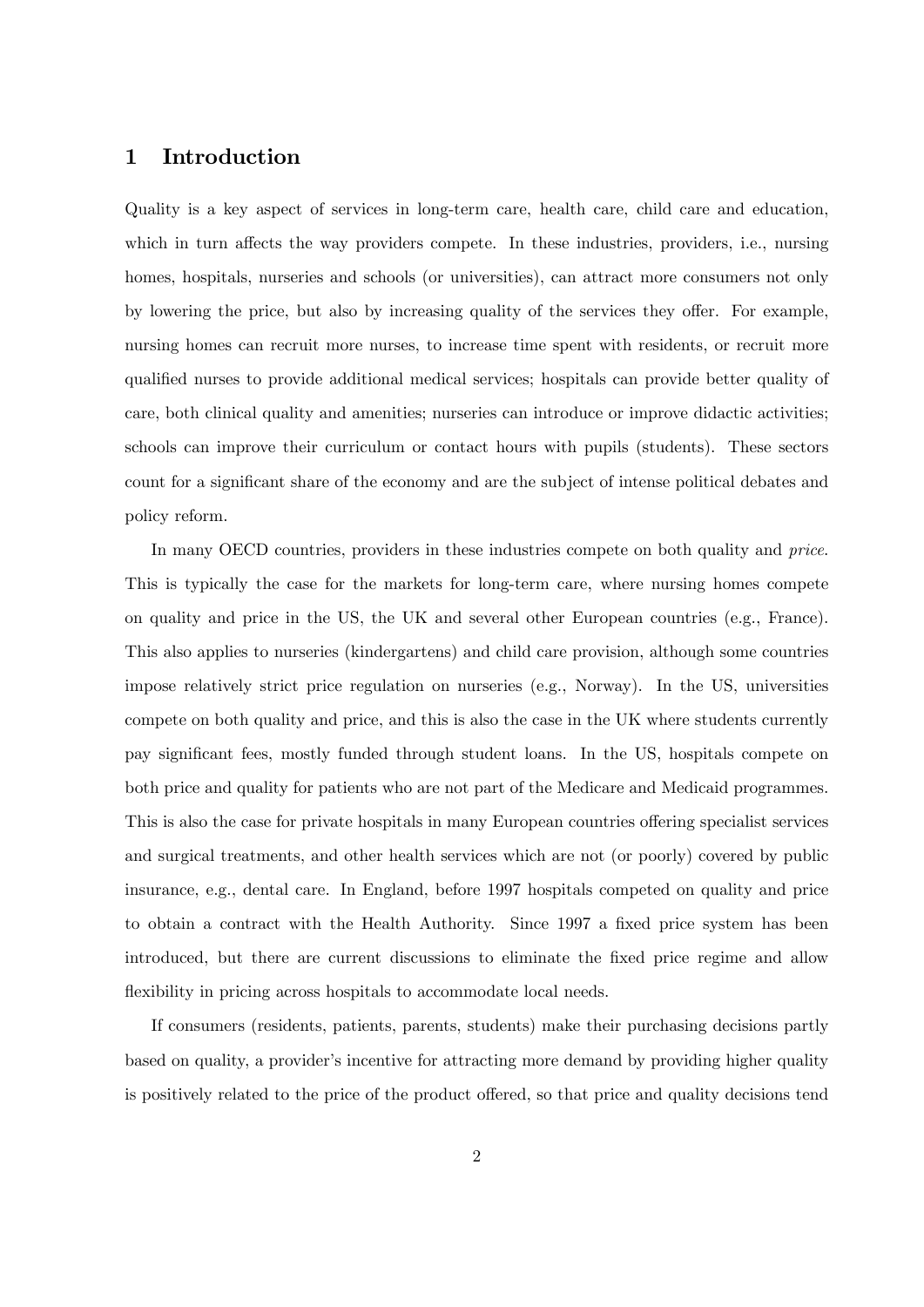to interact in a way that makes the effect of competition on quality generally ambiguous. It is therefore of theoretical interest to analyse which factors can potentially determine whether competition has a positive or negative impact on quality provision.

Whether *competition* stimulates or stifles quality provision is also a question of great interest for policy makers. Many countries have recently introduced or enhanced public reporting of quality measures as a means to stimulate quality competition in these industries. There is a proliferation of quality indicators to compare providers, including publishing of rankings based on these indicators on a regular basis (e.g., 'league tables' of nursing homes, hospitals, schools and universities).<sup>1</sup> The aim is to make demand more responsive to quality and therefore stimulate providers to compete harder and offer better quality. However, the effect of such measures to increase competition might be very different depending on whether the providers also compete on prices, which tends to vary across countries. Our analysis therefore provides a relevant framework for studying the effects of such competition policies on quality in contexts where prices are not regulated. Furthermore, our analysis also provides insights on the effects of price deregulation on quality provision. In particular, we analyse whether free pricing can lead to a socially optimal quality provision or not, making the normative part of our analysis therefore highly relevant.

To answer our two key research questions, i.e., (i) if competition increases or reduces quality, and (ii) if quality is socially optimal, we make two main assumptions. First, we model demand within a *Hotelling* spatial framework. Second, we model quality as a *stock* variable. Both assumptions capture important features of industries such as long-term care, health care, child care and education.

In relation to the first, these are industries where the unit demand assumption of the Hotelling model is an appropriate description of consumer choice. In long-term care, child care and education markets, each consumer (resident, child, pupil/student) demands one admission to a nursing home, a nursery and a school/university, respectively. In health care markets, each consumer needs (demands) one surgical/medical treatment from a specific health care provider. The spatial dimension of the model also reflects the fact that geographical distance is a key

<sup>1</sup>Detailed examples of quality indicators in these industries are provided in Section 8.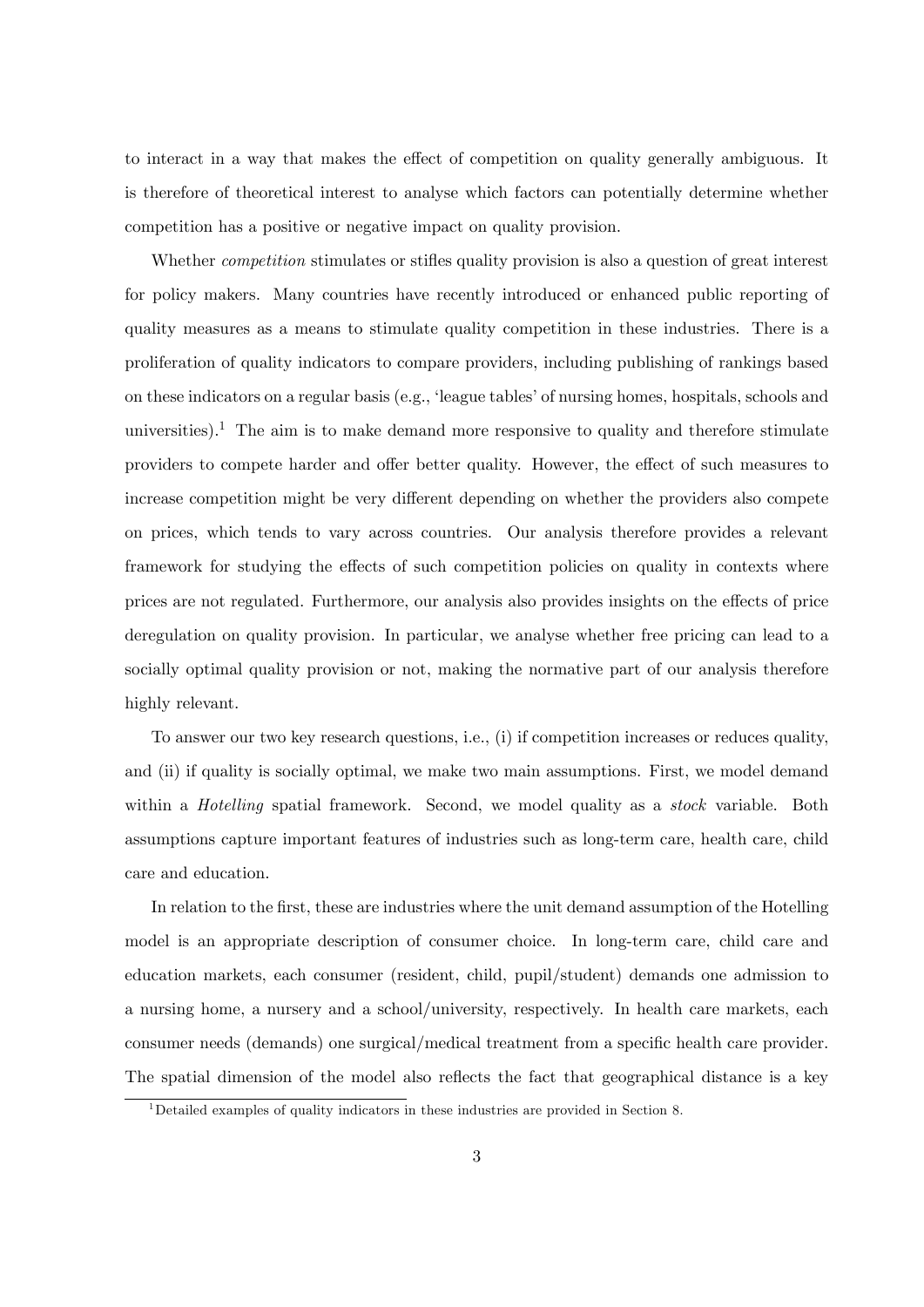determinant of demand in these industries, where consumers usually have a strong preference for the closest provider, unless providers that are located further away can offer a sufficiently higher quality or lower price.<sup>2</sup> Finally, the standard Hotelling assumption of fixed total demand, which we also adopt in our analysis, is a reasonable approximation for the above-mentioned industries, where total demand tends to be relatively inelastic.<sup>3</sup>

We model quality as a stock variable in a dynamic context, where quality provision requires investments and where quality is treated as a stock that can be increased over time only if the investment in quality is higher than its depreciation. This is a highly relevant feature of many dimensions of quality, since increased quality might require investments in new machinery (IT and communication systems, MRI machines) and additional training of the provider's workforce (nurses, doctors, teachers), for example. Given our dynamic set-up, we use a *differential-game* approach to derive the equilibrium price and quality provision<sup>4</sup> within a Hotelling framework, where two horizontally differentiated providers choose prices and quality investments over time.

Competition is a multifaceted concept, which within the proposed analytical framework we capture in three different ways. Each of these capture distinct features of the above-mentioned industries. Our three measures are: (i) the comparison of open-loop and closed-loop solutions (described in more detail below); (ii) a reduction in the transportation cost parameter as an inverse measure of competition intensity; this is a measure that captures the degree of product substitutability, which is one of the most commonly used measures of competition in markets with restricted entry (Vives,  $2008$ <sup>5</sup> and (iii) the degree of cross-shareholding (as used by, e.g., Symeonidis, 2000), which allows us to consider a (continuous) switch from monopoly to duopoly.

 $(i)$  Within the differential-game model, two different solution concepts are considered, corresponding to two different assumptions regarding the information set available to the players. We

<sup>&</sup>lt;sup>2</sup>For example, empirical studies of the US for nursing homes suggest that distance to the provider is a key predictor of choice of nursing homes (Zwanziger et al., 2002; Shugarman and Brown, 2006; Grabowski et al., 2013; Rahman and Foster, 2015); this is also the case for hospitals where travelling distance and quality are the main predictors of hospital choice (Kessler and McClellan, 2000; Tay, 2003; Gutacker et al., 2016); and for schools (Hastings et al., 2005; Gibbons et al, 2008; Chumacero et al., 2011).

 $3$ See Werner et al. (2012) for nursing homes; Brekke et al. (2014) for hospitals.

 $4$ Price competition in oligopoly models, taking a differential-game approach, is studied in Vives (1985), Qiu (1997), Driskill and McCafferty (1989), Colombo and Labrecciosa (2015) among many others.

 $5\text{\AA}$  more standard measure of competition is the number of firms. However, in our dynamic setting, an n-provider model is not analytically solvable under feedback rules.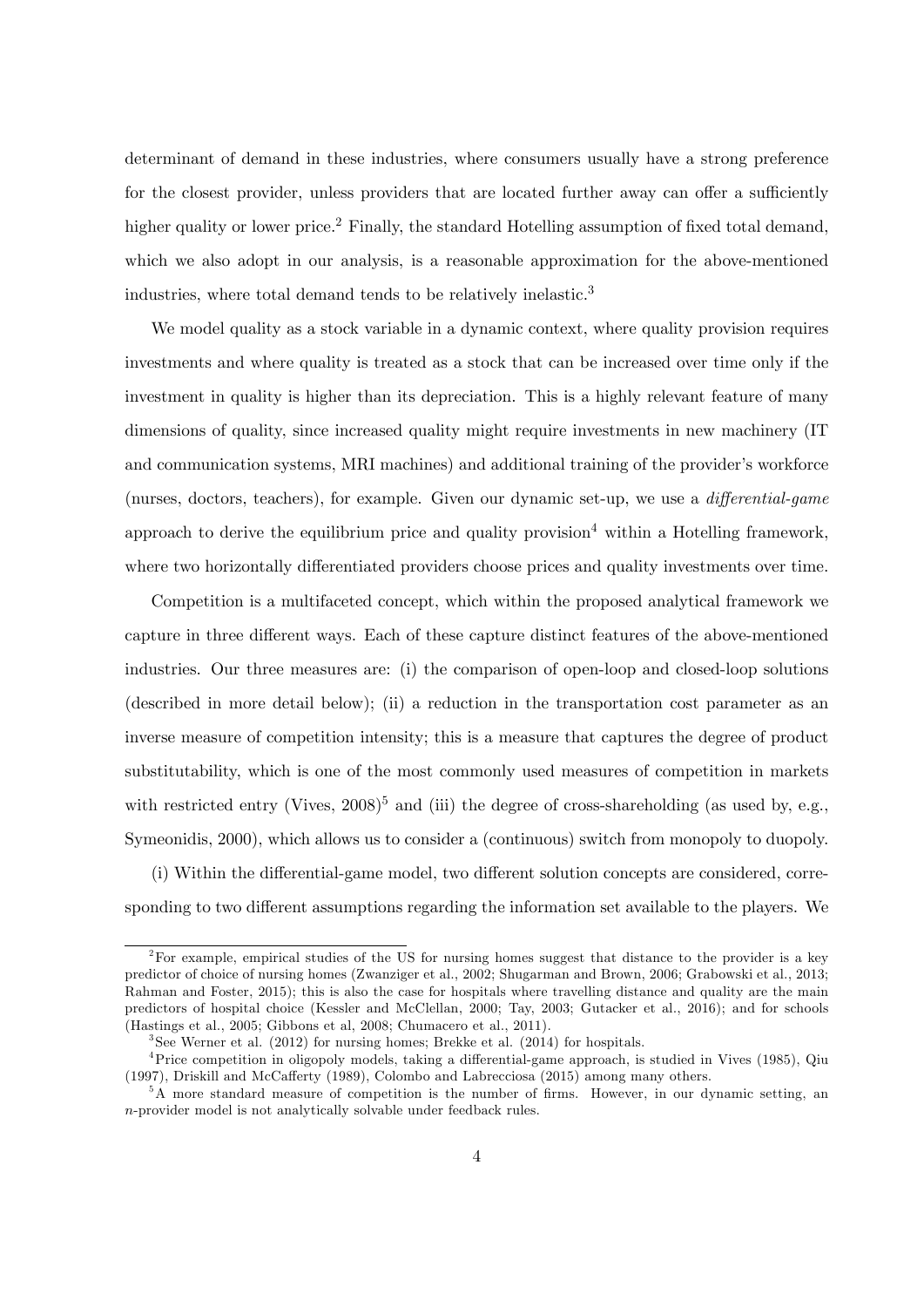first derive the *open-loop* solution, where players are assumed to know the initial state (i.e., the initial quality stocks of the providers) but do not (or cannot) observe the evolution of states over time. This implies that each player has to decide its optimal dynamic plan at the beginning of the game and then stick to it forever. We compare this benchmark with a closed-loop solution, where each player can observe the dynamic evolution of states and therefore react to changes in the quality stock of the competitor. More specifically, we derive the Markovian closed-loop feedback solution, where the players' decisions at each point in time depend on the current state (which summarises the entire history of the game).

The closed-loop solution is in general more realistic but the nature of the industries considered (long term care, child care, health care and education) makes the open-loop solution potentially relevant beyond being a theoretical benchmark. For example, for hospitals and nursing homes, some states in the US have certificate of needs (CON) regulation which implies that providers might have to commit to investment plans that make the dynamic competitive framework perhaps more in line with the open-loop solution. Schools and universities may have to apply for planning permissions and lay out investment plans before they can be approved by the local municipalities. More generally, the heavily regulated nature of these industries suggest that competition based on open-loop versus closed-loop decision rules can to some extent be thought of as a policy choice. In this respect, our analysis also provides insights on the effects of regulatory measures that affect the strategic context faced by providers.

(ii) Competition intensity can be easily related to policies which introduce or enhance public reporting of quality measures, discussed above, to help consumers (residents, parents, patients, students) choose providers (nursing homes, hospitals, schools and universities). (iii) The degree of cross-shareholding can also be related to policy initiatives; although providers are supposed to compete, they are often also supposed to 'collaborate'. For example, hospitals and schools are encouraged or have to be part of local networks which encourage the spreading of good practice, share data, and design a common curriculum (Chone, 2016). These activities encourage, to some extent, providers to act as one entity, which is measured in the degree of cross-shareholding.

Our analysis produces three sets of results. First, steady-state quality in the open-loop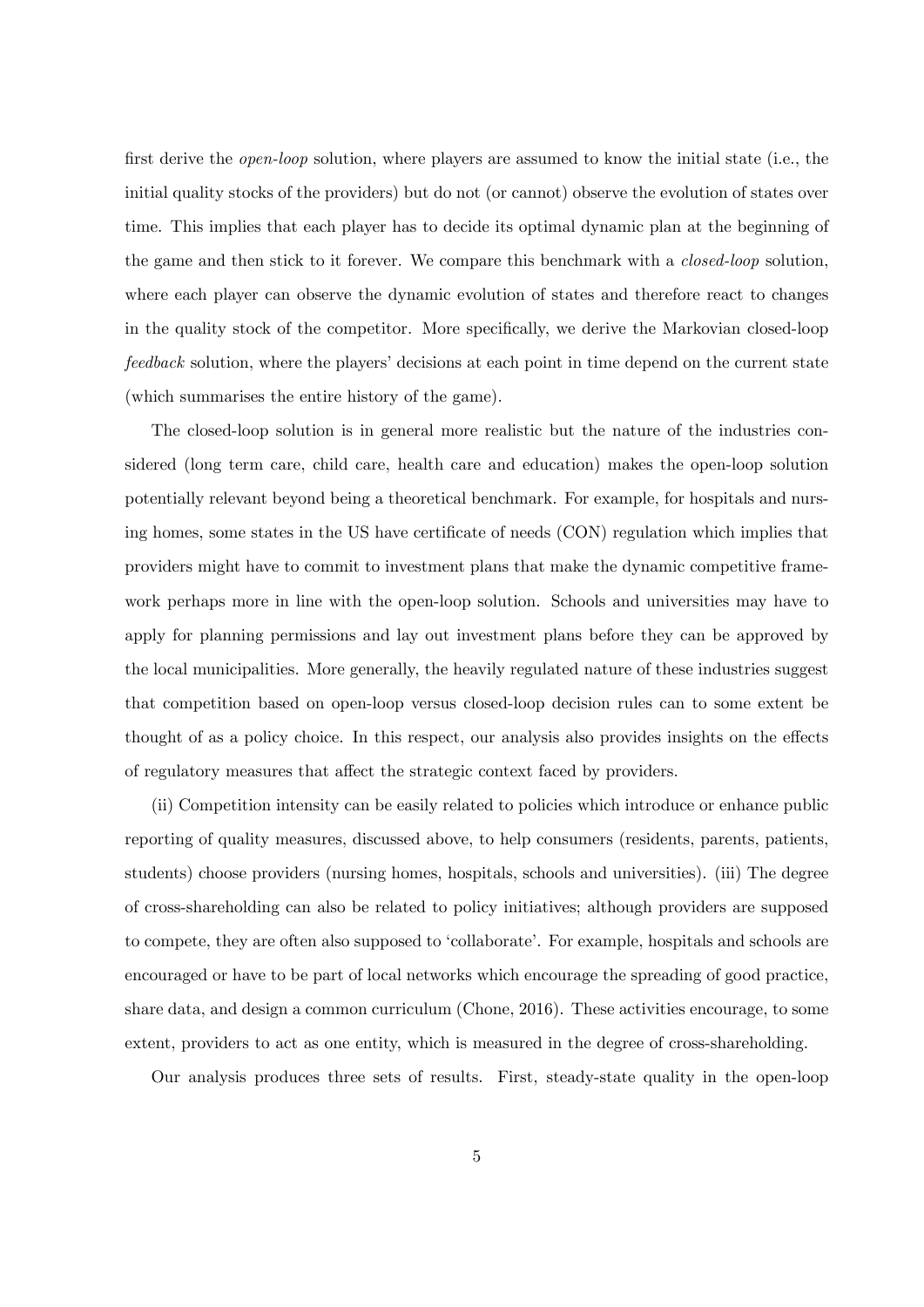solution does not depend on competition intensity, regardless of whether it is measured by product substitutability or cross-shareholding. This is in contrast to the closed-loop solution, where product substitutability (cross-shareholding) has a positive (ambiguous) effect on steadystate quality. Second, we find that steady-state quality is *lower* in the closed-loop than in the open-loop solution, for any degree of product substitutability and for any degree of crossshareholding, as long as the marginal cost of quality and/or the transportation cost parameter is sufficiently high (to rule out multiplicity of equilibria). The reason is that, in the former case, each provider has an incentive to reduce current quality investments in order to dampen future price competition. This incentive is absent in the open-loop solution, where the players do not interact strategically over time. Third, and finally, we find that quality provision is socially optimal in the open-loop solution, which implies that the closed-loop solution is characterised by underprovision of quality in steady state.

We discuss how the first finding relates to the empirical evidence in Section 8. We extensively elaborate on the policy implications of our findings for the industries to which our analysis applies in the concluding Section 9. Finally, it should be emphasised that our analysis obviously also applies to many other industries where providers compete on both price and quality and where competition has a spatial dimension. One example is the airline industry, which is often modelled in a spatial competition framework since the time-scheduling of flights can be interpreted as locations on a time line.<sup>6</sup>

The rest of the paper is organised as follows. In the next section we present an overview and discussion of related theoretical literature. The model is then formally presented in Section 3. In Section 4 we solve the model under the assumption that players use open-loop decision rules. The open-loop equilibrium is then used as a benchmark for comparison with the closedloop solution  $-$  where the players engage in dynamic strategic interaction  $-$  which is analysed in Section 5. The welfare properties of the two solutions are analysed and discussed in Section 6. In Section 7 we introduce two different extensions to our base analysis: (i) the degree of cross-shareholding as an alternative measure of competition intensity, and (ii) an alternative cost function with quality-dependent and convex production costs. In Section 8 we present and

<sup>6</sup> See, e.g., Borenstein and Netz (1999) and Salvanes et al. (2005).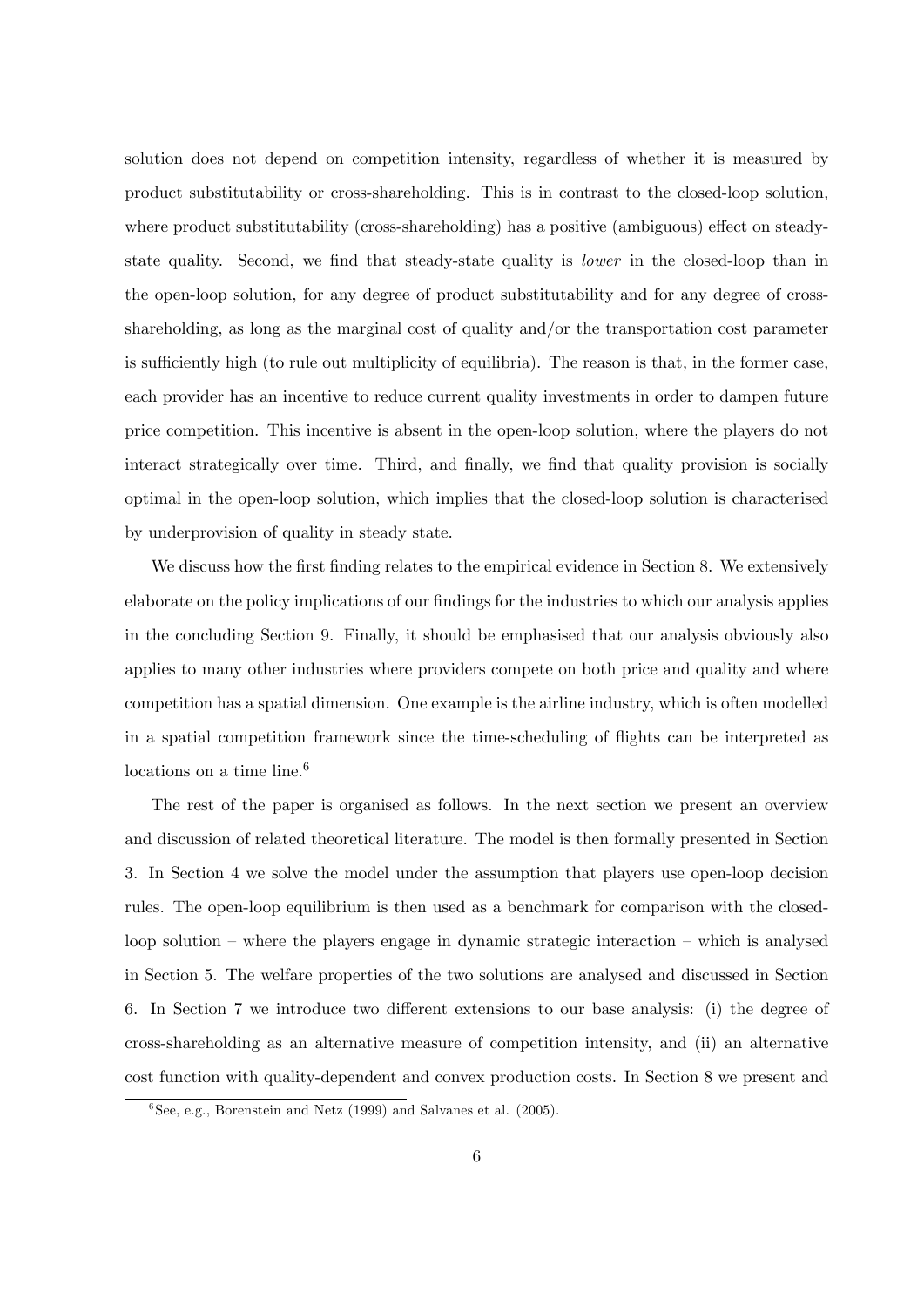discuss empirical evidence of the relationship between competition and quality in some of the industries for which our analysis applies. Policy implications and concluding remarks are offered in Section 9.

## 2 Review of the theoretical literature

Our paper contributes to the theoretical literature on the relationship between competition intensity and quality provision. This relationship is generally determined by two counteracting effects: (i) more competition increases the incentives to provide quality for given prices, but (ii) more competition also reduces the price-cost margin, which in turn reduces the incentives for quality provision. The relative strength of these two general effects depends on the specifics of the theoretical framework used.

Standard spatial competition models produce a well-known 'neutrality' result, where the two aforementioned effects exactly cancel each other out, and competition intensity (measured by transportation costs; i.e., product substitutability) has no effect on equilibrium quality provision.<sup>7</sup> Brekke, Siciliani and Straume (2010) have shown that the neutrality result is broken in the presence of income effects (where price changes affect the marginal utility of consumers), which creates a positive relationship between competition intensity and quality provision.<sup>8</sup> In the present paper we identify another factor which breaks this neutrality result, namely dynamic strategic interaction (as in the closed-loop solution).<sup>9</sup>

There is of course also a large literature studying price and quality competition within a vertical differentiation framework, where consumers differ in their willingness-to-pay for product quality, and where each Örm produces either a single product of a given quality or a range of products of different qualities that are offered at different prices.<sup>10</sup> The present analysis is cast in

<sup>7</sup> See, e.g., Ma and Burgess (1993) for the case of competition on a Hotelling line, and Gravelle (1999) for the case of competition on a Salop circle.

 $8$ Using the number of firms/brands as a competition measure, Economides (1993) finds that more competition leads to lower quality provision. This result, which is driven by a negative relationship between the number of firms and firm-level demand, can also be reversed under more general utility and cost assumptions, as shown by Brekke, Siciliani and Straume (2010).

 $9$ There is also a small literature studing the relationship between competition and quality using a representative consumer framework (e.g., Sutton, 1996, Banker et al., 1998, Symeonidis, 2000). In this strand of the literature, more competition is typically found to have an ambiguous effect on equilibrium quality provision.

<sup>&</sup>lt;sup>10</sup>Seminal contributions include Gabszewicz and Thisse  $(1979, 1980)$  and Shaked and Sutton  $(1982, 1983)$  for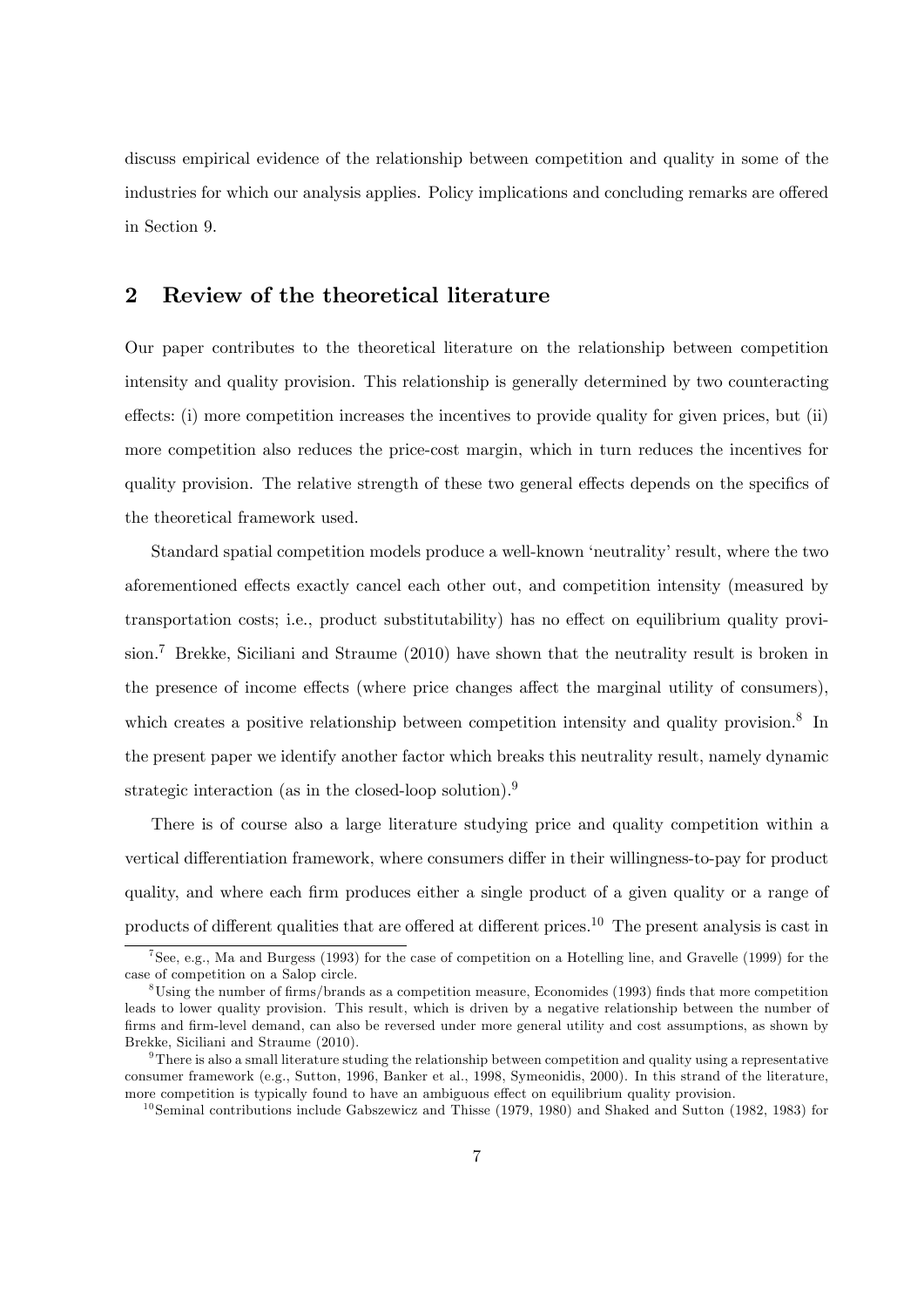a horizontal (rather than vertical) differentiation framework for two reasons. Firstly, and most crucially, a symmetric model is necessary for analytical tractability, which is a critical issue in differential games with feedback decision rules. Secondly, a symmetric model (i.e., based on horizontal differentiation) allows us to focus on symmetric equilibria, with equal quality across all firms/goods, which arguably makes it better suited for analysing the relationship between competition intensity and quality provision, since the latter concept is very precisely defined in a symmetric equilibrium. Models based on vertical differentiation, on the other hand, are arguably better suited for analysing questions related to asymmetric outcomes, such as incentives for quality differentiation.<sup>11</sup>

The relationship between competition and quality is closely related to the question of whether an unregulated market will produce a socially optimal quality provision. Our analysis also contributes towards answering this question. In a seminal paper, Spence (1975) showed that a monopolist will provide a quality level that is lower (higher) than the socially optimal level if the marginal valuation of quality is lower (higher) for the marginal than for the average consumer. In standard spatial competition models, the marginal valuation of quality is equal (in equilibrium) for the marginal and average consumer, implying socially optimal quality provision, if price and quality decisions are taken simultaneously (see, e.g., Ma and Burgess, 1993). This optimality result also carries over to the case of dynamic competition under open-loop rules (which implies an absence of truly dynamic strategic interaction). However, our finding of a suboptimal quality level in the closed-loop solution reveals that dynamic strategic interaction between competing firms creates an additional inefficiency that contributes to underprovision of quality.

The efficiency properties of the open-loop and closed-loop solutions, with respect to quality provision, have an interesting parallel in the efficiency properties of simultaneous-move and sequential-move versions of an equivalent one-shot game. Whereas simultaneous price and quality decisions yield socially efficient quality provision, as described above, sequential decisionmaking  $\sim$  where the firms can commit to quality choices before they set prices  $\sim$  yields lower,

the case of single-product firms and Mussa and Rosen (1978), Gal-Or (1983) and Champsaur and Rochet (1989) for the case of multi-product firms.

 $11$  For example, Motta (1993) shows that incentives for vertical differentiation (in duopoly) are larger under Bertrand than under Cournot competition.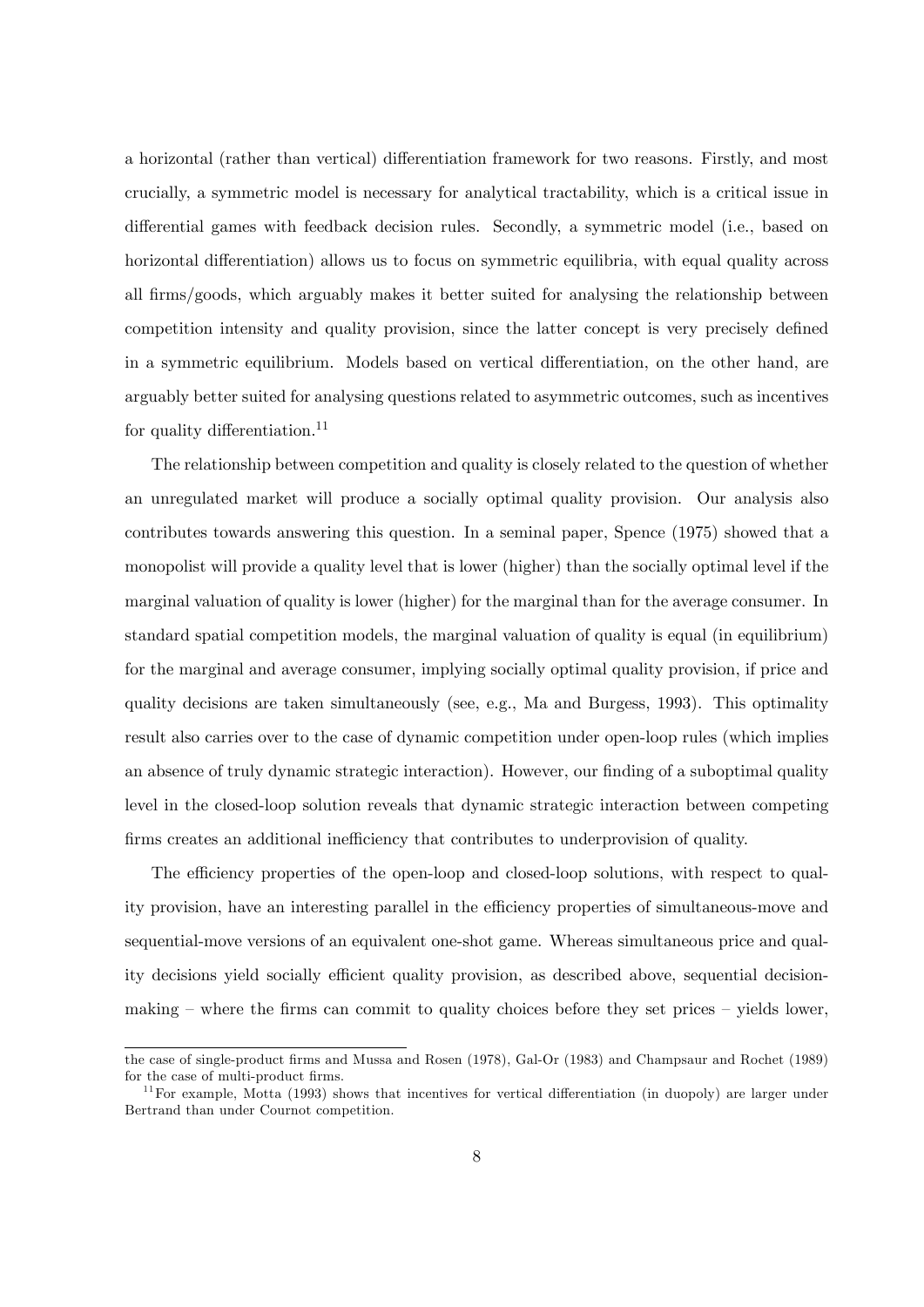and therefore sub-optimal, quality provision in equilibrium.<sup>12</sup> The mechanism is similar to the one giving rise to different steady-state quality levels in the open-loop and closed-loop solutions of the dynamic model analysed in the present paper. Our analysis can therefore be seen as giving additional support to the sequential-move assumption in one-shot games. Even if price and quality choices are made simultaneously in each period of the game, dynamic strategic interaction (as in the closed-loop solution) will create the same type of incentives for underprovision of quality as in a one-shot game with sequential moves.

Our work also relates to studies which employ a differential-game approach. Piga (1998, 2000) analyses oligopolistic markets in which Örms set price and advertising levels. Advertising has some characteristics that are similar to quality, and can be interpreted as a tool to increase the perceived product quality. However, the way advertising is modelled in these two studies is distinctly different from the way quality competition is modelled in the present paper. Importantly, advertising is modelled as a public good that increases market size. In contrast, quality investments have a business-stealing effect in our model. In Piga's models, the ranking of desirability of the outcomes depend on the information rule adopted (open-loop vs feedback).<sup>13</sup> Cellini et al. (2008) focus on persuasive advertising and compare the outcomes of price and quantity competition, and reach the conclusion that price competition entails more advertising.

Brekke et al. (2010) provide a model where oligopolistic firms (hospitals) set qualities in the presence of regulated prices (with a fixed price reimbursed by the government for every additional patient). Quality is also modelled as a stock variable and a Hotelling framework is used. They show that quality is lower under the closed-loop solution than under the openloop solution when the marginal cost of production is increasing (to capture hospitals' smooth capacity constraints, given that hospital entry is heavily regulated). In contrast, the two solution concepts yield identical quality provision when the marginal cost of production is constant. In the current study we also find that quality is lower under the closed-loop solution. Critically,

 $12$ Ma and Burgess (1993) derive this result in the context of a Hotelling model, while Economides (1993) derive the equivalent result in the context of a Salop model.

 $13$ Like in the current study, Piga (1998) applies a Hotelling framework but, differently, market size (and not quality) is the state variable, which evolves over time according the amount of advertising undertaken by the two Örms. In contrast, Piga (2000) presents a model with price as the state variable, in line with the assumption that prices are sticky.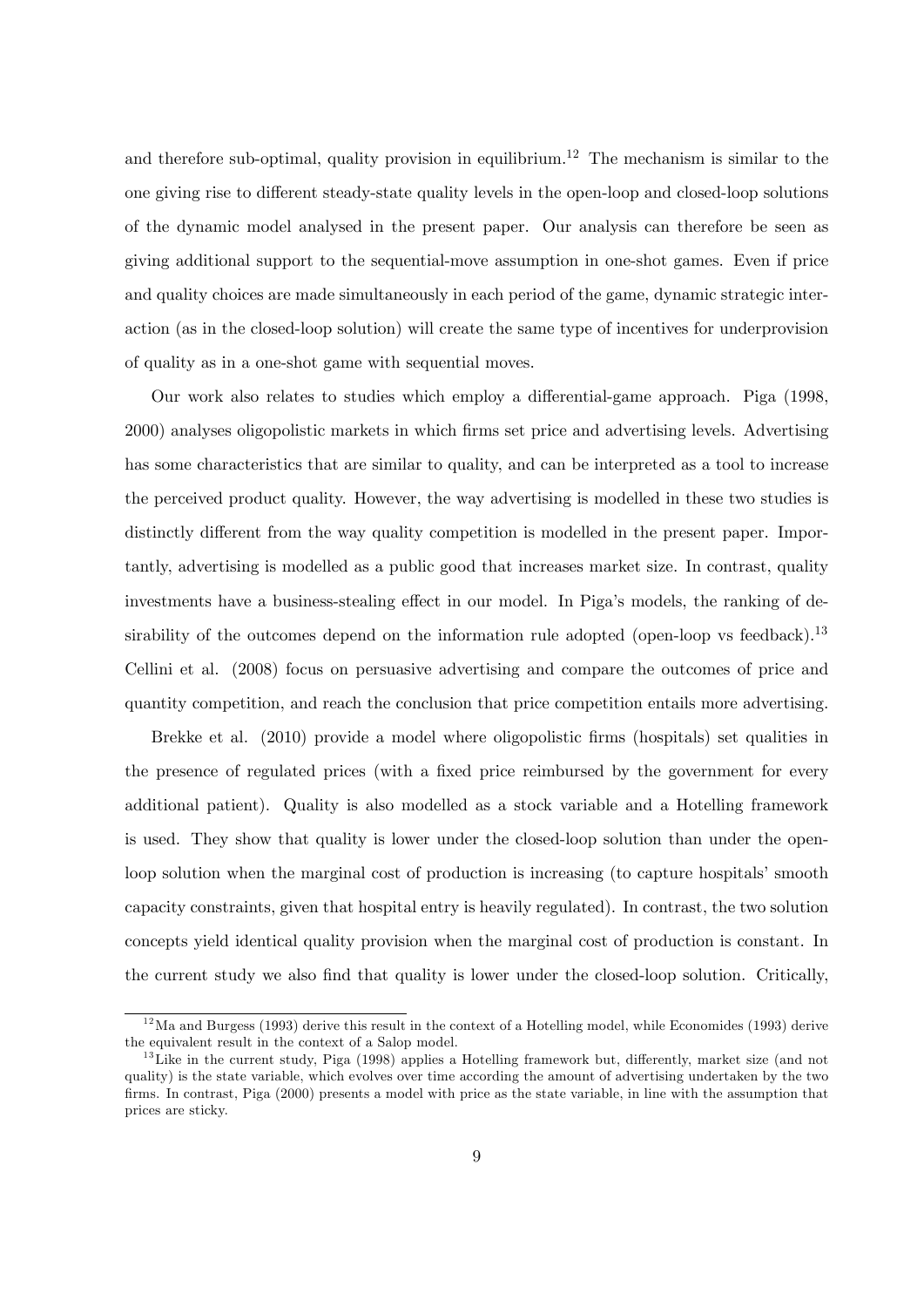this result is obtained under a constant marginal cost assumption and is due to the endogeneity of prices.<sup>14</sup>

Other studies of dynamic quality competition, combining a spatial competition framework with a differential-game approach, include Brekke et al.  $(2012)$ , who consider quality competition with regulated prices when demand reacts sluggishly to quality changes, and Siciliani et al. (2013), who use a similar framework but with the additional assumption of motivated providers. There are several difference between these studies and the current one, the most important being the endogeneity of prices. Another paper using a spatial competition framework with quality as the choice variable, but applying different assumption about dynamics, is Cellini and Lamantia  $(2015)$ , who study how the imposition of a minimum quality standard affects the equilibrium allocation and the dynamic properties of the system. Following Bischi et al. (2007) and Bischi et al. (2015), they also consider different behavioural rules adopted by the providers, apart from the open- or closed-loop rules.

Finally, investment in R&D which affects the production cost or product characteristics  $$ with some parallels to investment in product quality  $-$  are studied by Hinloopen (2000, 2003) and Cellini and Lambertini (2005, 2009), among others. Intensity in R&D, and the incentive towards cooperative behaviour, depend on the form of market competition (price vs quantity competition) and the information structure, with a variety of possible outcomes. In general, more intense competition arises when the firms' choice variable is price (rather than quantity), leading to higher consumer surplus in steady-state equilibrium (as is well known, even from static games), and with closed- (rather than open-) loop information structures.

## 3 Model

Consider a market with two providers located at either end of the unit line  $S = [0, 1]$ . On this line segment there is a uniform distribution of consumers, with total mass normalised to 1. Assuming unit demand, the utility of a consumer who is located at  $x \in S$  and buys from

 $14$ An analogous result is obtained by Brekke et al. (2012) when demand is modelled as sluggish and quality can be changed instantaneously under a fixed price regime.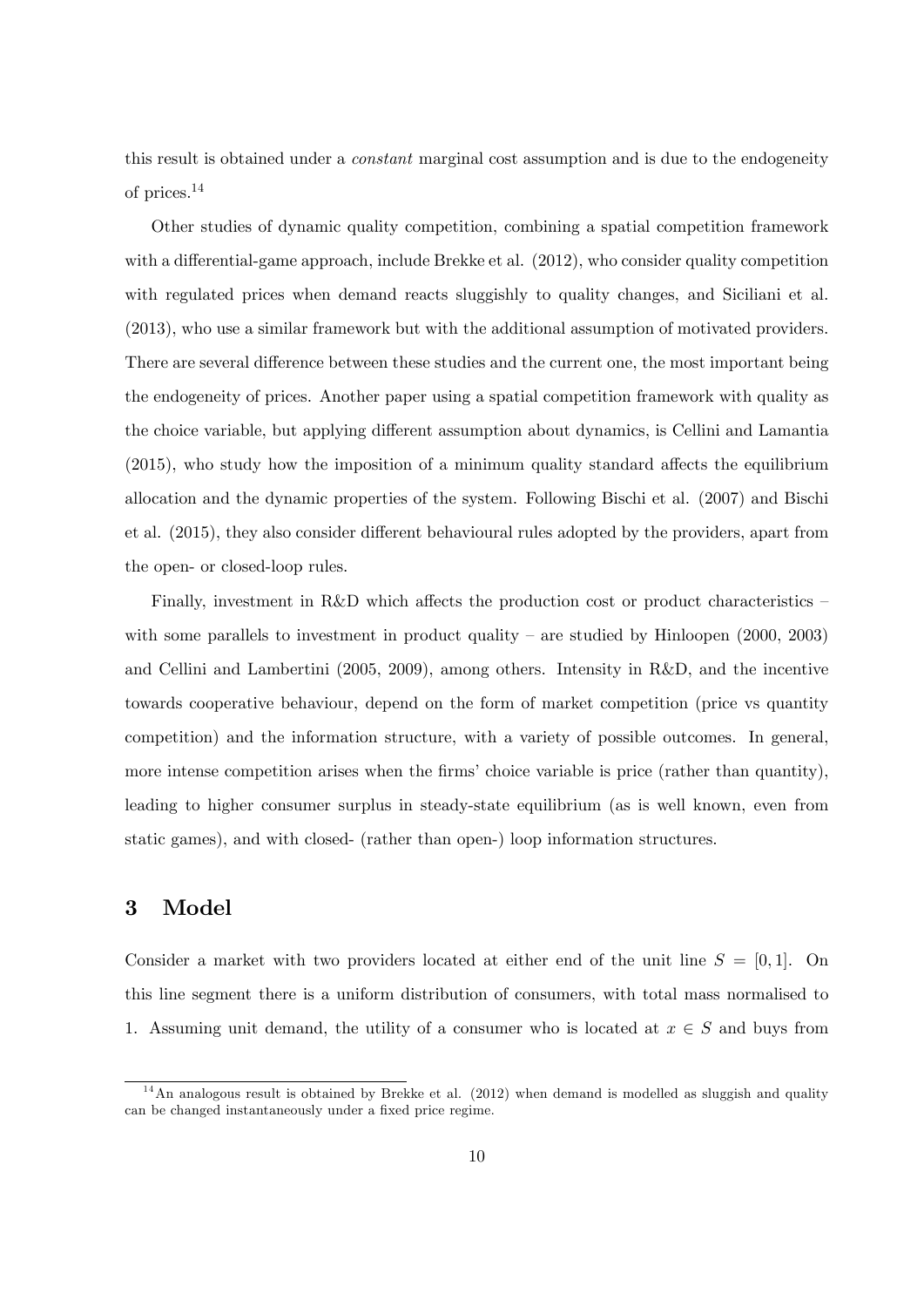Provider i, located at  $z_i \in \{0, 1\}$ , is given by

$$
U(x, z_i) = kq_i - \tau |x - z_i| - p_i,
$$
\n(1)

where  $q_i$  and  $p_i$  are the quality and price, respectively, of the good offered by Provider i, k is a parameter measuring the marginal willingness to pay for quality, and  $\tau$  is the marginal transportation cost, which measures the degree of horizontal product differentiation. We assume full market coverage: each consumers buys one unit of the good, from the most preferred provider.

Since the distance between providers is equal to one, the consumer who is indifferent between Provider *i* and Provider *j* is located at  $x_i^D$ , implicitly given by

$$
kq_i - \tau x_i^D - p_i = kq_j - \tau (1 - x_i^D) - p_j,
$$
\n(2)

and explicitly given by  $x_i^D = \frac{1}{2} + \frac{k(q_i - q_j)}{2\tau} - \frac{(p_i - p_j)}{2\tau}$ , or in a more accurate way which takes into account the possible case of corner solutions:<sup>15</sup>

$$
x_i^D = \max\left[0, \min\left[\frac{1}{2} + \frac{k(q_i - q_j)}{2\tau} - \frac{(p_i - p_j)}{2\tau}, 1\right]\right]
$$
(3)

This is also the demand for Provider  $i$ , given the assumptions of  $(i)$  uniform consumer distribution with mass 1, (ii) exogenous locations of providers, and (iii) full market coverage.

A key parameter in our model is  $\tau$ , which is given a relatively broad interpretation. On the one hand,  $\tau$  reflects consumers' cost of travelling, which is an important aspect of the industries we have in mind, where distance is often a key predictor of consumers' choice of provider, as discussed in the previous section (and footnote 2). On the other hand, from (3) we see that demand responsiveness to quality or price changes depends unambiguously on  $\tau$ , which explains why this parameter is a commonly used (inverse) measure of the intensity of competition in spatial competition models. Thus, we interpret  $\tau$  as a broad measure of competition intensity that reflects factors beyond literal transportation costs.

 $1<sup>5</sup>$  All equilibrium solutions in the models of this article are internal, and no specific parametric conditions are necessary to avoid corner solutions.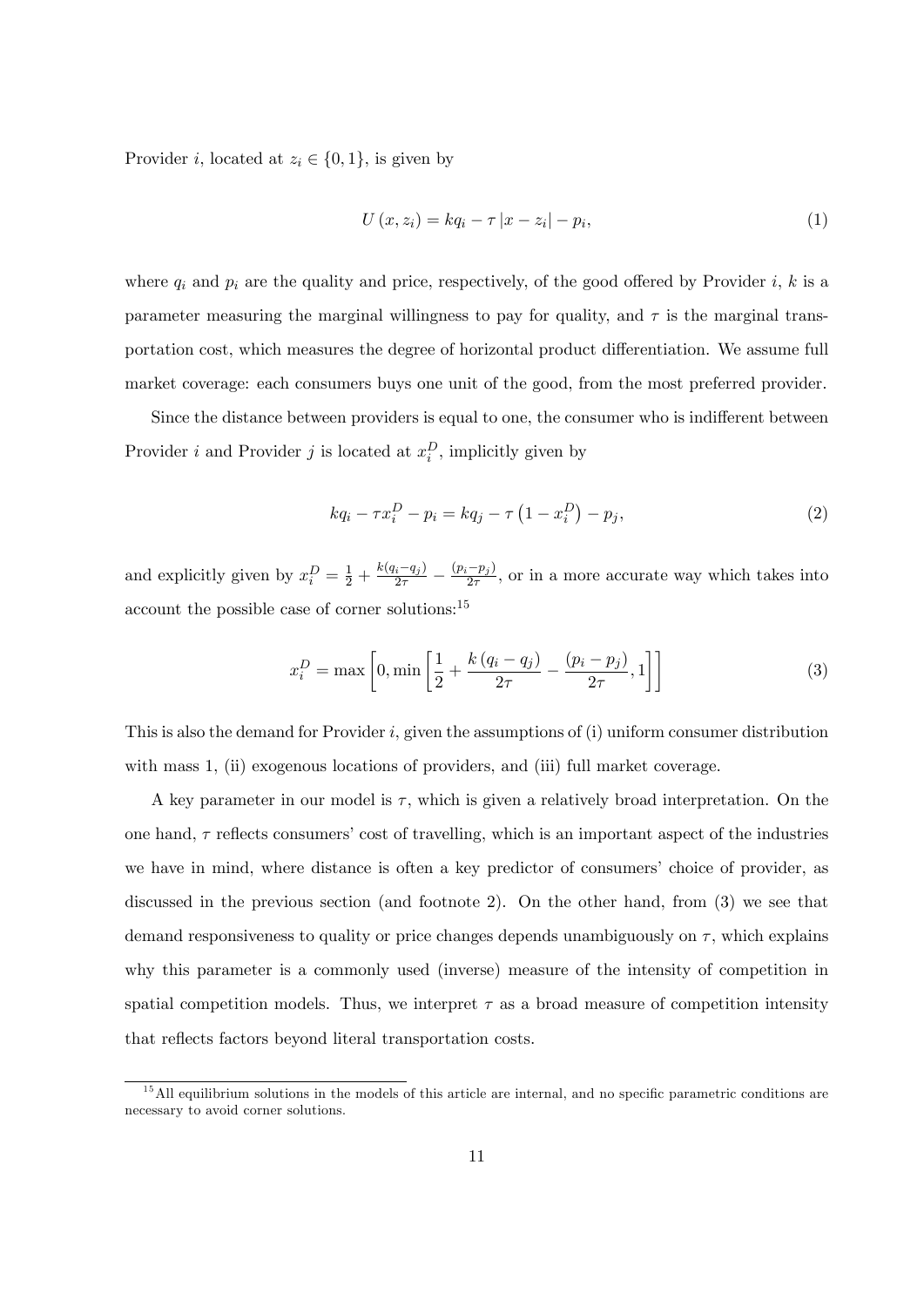In order to ensure existence, uniqueness and stability of the steady-state solution in all models considered, we need to impose a parameter restriction that, in qualitative terms, implies that the cost of travelling  $(\tau)$  is sufficiently large relative to the marginal willingness to pay for quality  $(k)$ .<sup>16</sup> This parameter restriction implies that our analysis applies to industries in which travelling costs are sufficiently important. However, this is indeed a key characteristic of the specific industries we have in mind, since distance to the provider is a key determinant of consumer choice: residents, patients and pupils tend to choose the closest or local nursing home, hospital and school, respectively (see Introduction for references). For example, Gutacker et al. (2016) Önd that one standard deviation increase in health gains (which entails an large increase in quality) would increase patient willingness to travel by only about one kilometer. Similarly, for school choice, Hastings et al. (2005) find that an average student would choose the nearest school over a school three miles further away in which quality (measured by average test scores) were 1-2 standard deviations higher. This suggests that, in these industries, travelling distance is relatively more important than quality for consumers, which, in our model, translates into  $\tau$ being large relative to k. For negligible transportation costs, the problem is not well behaved anymore. Quality competition between providers would entail large quality investments with negative profits. Moreover, a small deviation in quality will persuade all consumers to switch to the provider offering the higher quality, which might lead to corner solutions.

We assume that product quality changes over time, due to investment by providers and depreciation. Define  $I(t)$  as the investment in quality at time t, and  $\delta > 0$  as the depreciation rate of the quality stock. Analytically, the law of motion of quality is given by

$$
\frac{dq_i(t)}{dt} := \dot{q}_i(t) = I_i(t) - \delta q_i(t).
$$
\n(4)

Quality is therefore modelled as a stock variable which increases when investment in quality is higher that the depreciation rate. This is a plausible assumption. Quality is unlikely to change instantaneously. It requires investment in machines, skilled workforce, and careful planning.

 $16$  For example, in the open-loop model considered in Section 4, the critical point is a minimum and not a maximum if  $\tau$  is sufficiently low. The explicit parameter restrictions needed for existence, uniqueness and stability are given along with the derived open-loop and closed-loop solutions in Sections 4 and 5, respectively.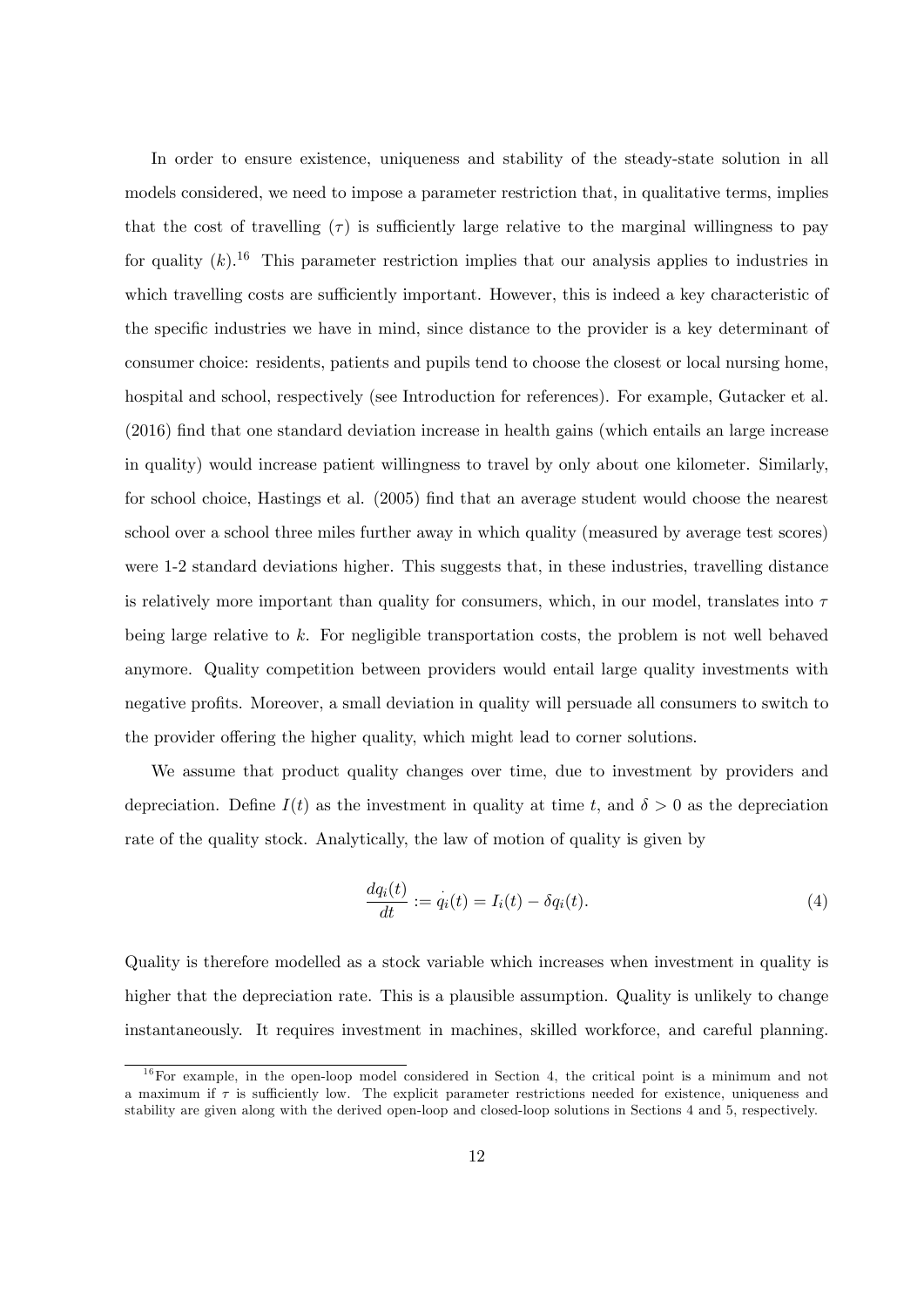Each provider has a cost function  $C(\cdot)$ , which, at each point in time, depends on the quality investment, the quality stock, and output. For analytical tractability, the cost function is parameterised as follows:<sup>17</sup>

$$
C(x_i^D, I_i, q_i) = cx_i^D + \frac{1}{2} (\gamma I_i^2 + \beta q_i^2), \qquad (5)
$$

where  $c > 0$ ,  $\gamma > 0$  and  $\beta > 0$ . Thus, we assume constant marginal cost of production, and increasing and strictly convex costs of quality investments  $I_i$ . We also assume that each provider's costs are increasing and convex in the quality stock  $q_i$ <sup>18</sup>

Assuming profit-maximising behaviour, the instantaneous objective function of Provider  $i$  is given by

$$
\pi_i(t) = (p_i(t) - c) x_i^D (q_i(t), q_j(t), p_i(t), p_j(t)) - \frac{\gamma}{2} I_i(t)^2 - \frac{\beta}{2} q_i(t)^2, \tag{6}
$$

and, defining  $\rho$  as the (constant, positive) preference discount rate, the objective function of Provider *i* over the infinite time horizon is

$$
\int_{0}^{+\infty} \pi_i(t) e^{-\rho t} dt.
$$
\n(7)

In the following we model the behaviour of providers, and find the corresponding equilibrium, under two alternative assumptions concerning the information set used by providers at each point in time. First, we model the open-loop strategy, where each provider sets its optimal investment plan at the start of the game and then sticks to it forever. Under this solution concept, the optimal value of the choice variables simply depends on time (and the value of state variables at the beginning of time). The open-loop solution concept requires minimal amount of information; in some instances, it has been criticised for being 'too static' in nature (Dockner et al., 2000, p. 30). However, as explained in the Introduction, in the industries that constitute the main applications of our analysis, providers are sometimes subjected to regulations enforcing longterm investment plans, which implies that the providers might operate in a strategic environment

 $17$ Alternative parameterisations of the cost function are considered in Section 7.2.

 $1<sup>8</sup>$ An intuitive justification for this assumption is that a higher quality level makes the required maintenance operations more and more demanding.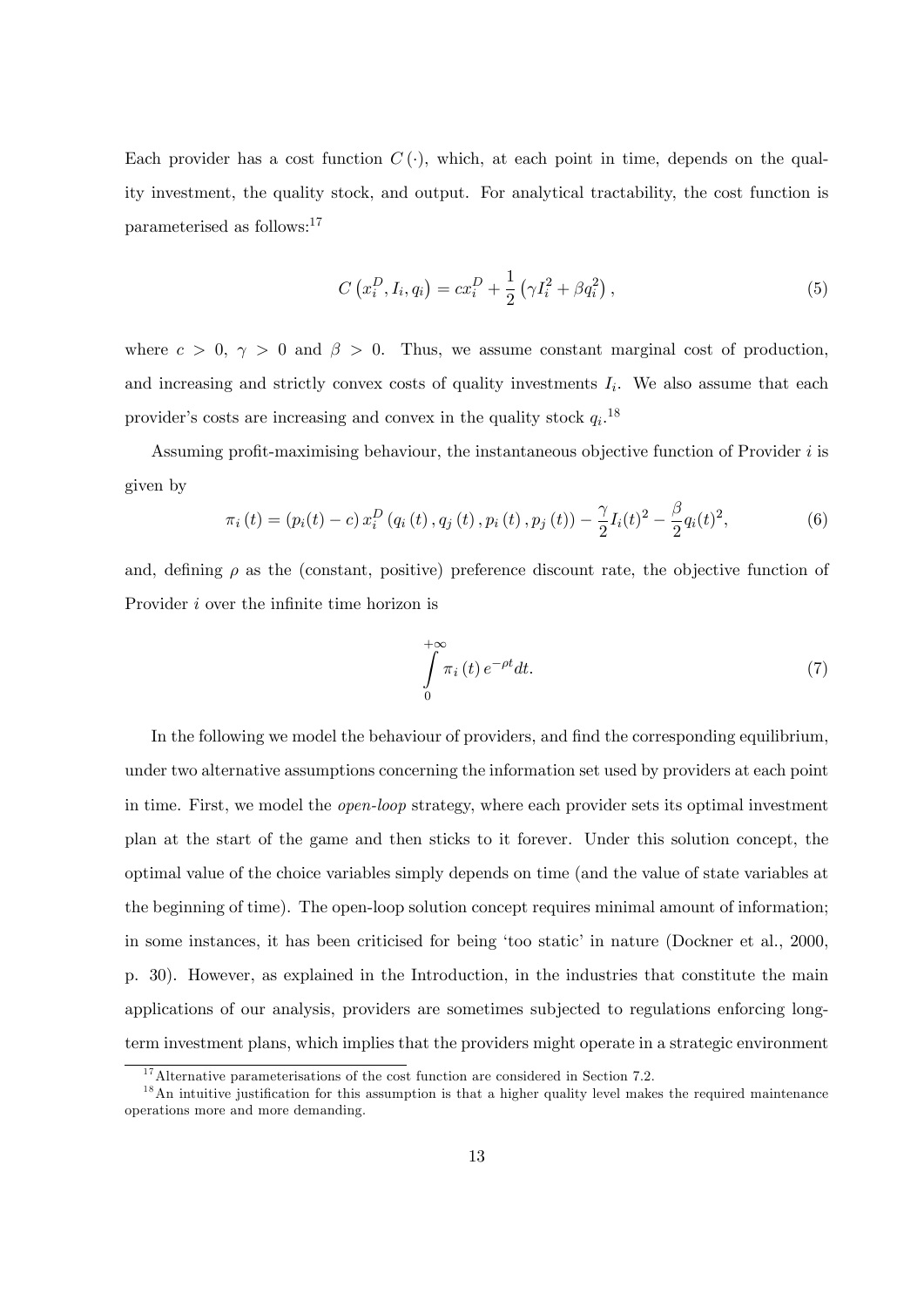that resembles the open-loop setting.

The open-loop Nash equilibrium is, in general, only weakly time consistent (as defined, e.g., by Başar and Olsder, 1995). This is not the case under the *feedback closed-loop* strategy, where the choice variables set by players at any instant of time depend on the current value of the states. The feedback strategies are sometimes also labelled as 'Markovian', since only the current values of the states matter, irrespective of the past history  $-\text{ which is reflected in the current value of}$ the state vector. The optimal strategies are commonly derived from the solution to Bellmanís equation, and the Nash equilibrium under the feedback closed-loop strategy is strongly time consistent.

There are classes of differential games in which the closed-loop solution degenerates and the time path of the control variables coincides with the path of the open-loop solution. In these cases, even the open-loop solution is strongly time consistent. Examples of classes where this coincidence holds are linear state differential games, state-redundant games, state-separable games, and exponential games (Mehlmann, 1988, ch. 4, and Dockner et al., 2000, ch. 7, provide an overview). However, this is not the case in our present model, which has a linear-quadratic structure, and where the control variables follow different paths under open-loop and closed-loop solutions, and hence lead to different steady-state solutions.

A large body of theoretical and applied analyses compare the strategy and the equilibrium properties under the two solution concepts, which coincide only in some specific circumstances (see, e.g., Mehlman, 1988, Ch. 4; Dockner et al., 2000, Ch. 7). A variety of outcomes can emerge: while it is impossible, in general, to state which solution concept leads to the highest payo§s for the players, and which leads to the highest level of social welfare, it is arguably the case that the feedback closed-loop solution generally entails a stronger degree of competition, since players are able to respond at each point in time to the choice of their competitors.

In these models, it is usual to focus on the steady-state allocation, which can be interpreted as the counterpart of the equilibrium outcome of a static game. As shown below, both the open-loop and the feedback closed-loop equilibrium in our model lead the system to a steady state. Given our 'standard' assumptions concerning technology and demand, it is not surprising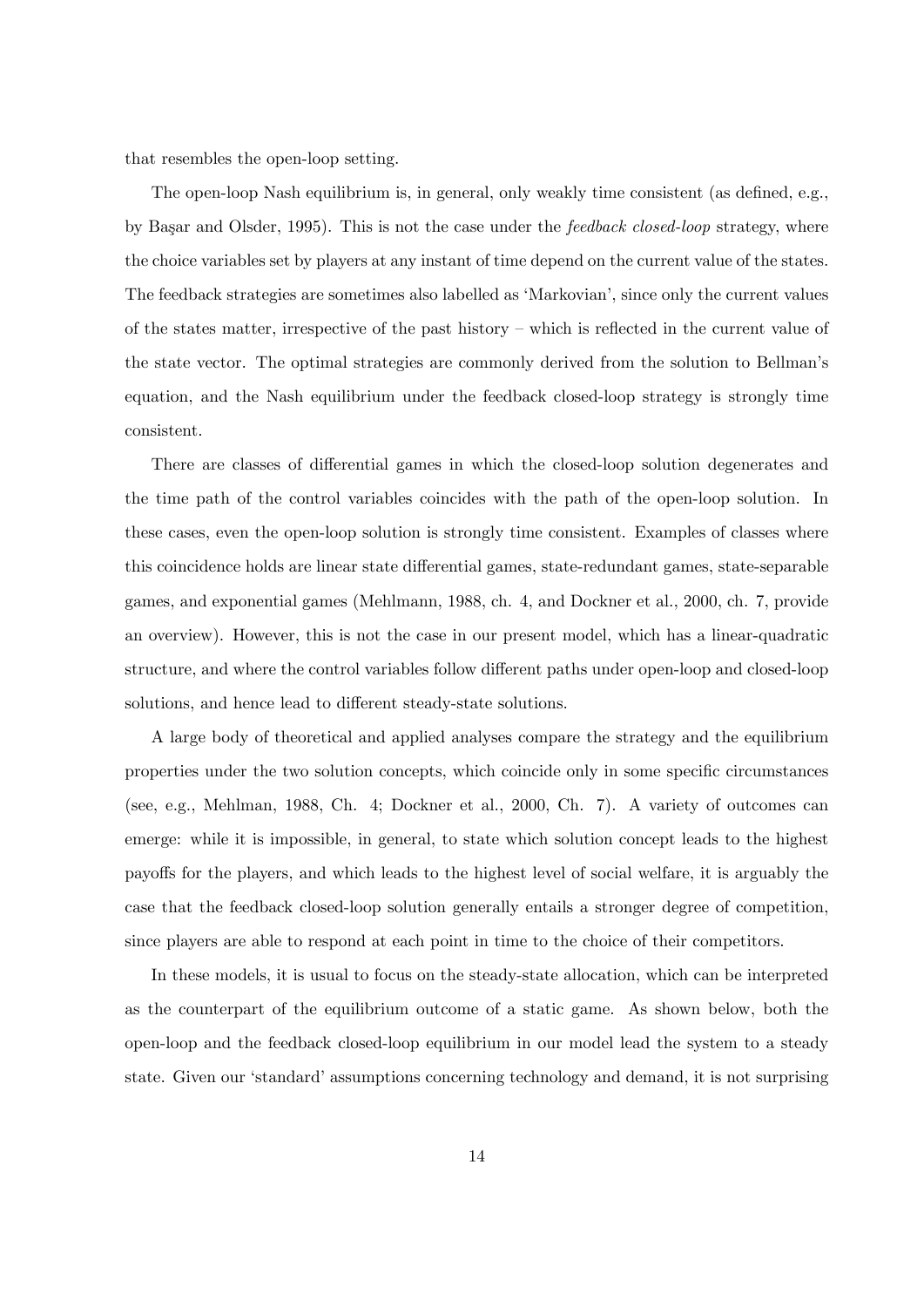that the (symmetric) steady state we focus on is stable (in the saddle sense) under the open-loop rule, and it is globally stable under the feedback closed-loop rule.

## 4 Open-loop solution

Provider *i*'s maximisation problem is given by

$$
\underset{I_i(t),\ p_i(t)}{\text{Maximise}} \int\limits_0^{+\infty} \pi_i(t) \, e^{-\rho t} dt,\tag{8}
$$

subject to 
$$
\dot{q}_i(t) = I_i(t) - \delta q_i(t)
$$
, (9)

$$
\dot{q}_j(t) = I_j(t) - \delta q_j(t), \qquad (10)
$$

$$
q_i(0) = q_{i0} > 0, \t\t(11)
$$

$$
q_j(0) = q_{j0} > 0. \t\t(12)
$$

Let  $\mu_i(t)$  and  $\mu_j(t)$  be the current value co-state variables associated with the two state equations. The current-value Hamiltonian is as follows, where time  $(t)$  is omitted to ease notation:

$$
H_i = (p_i - c) \left( \frac{1}{2} + \frac{k (q_i - q_j)}{2\tau} - \frac{p_i - p_j}{2\tau} \right) - \frac{\gamma}{2} I_i^2 - \frac{\beta}{2} q_i^2 + \mu_i (I_i - \delta q_i) + \mu_j (I_j - \delta q_j). \tag{13}
$$

The solution satisfies the following conditions: (a)  $\partial H_i/\partial I_i = 0$ , (b)  $\partial H_i/\partial p_i = 0$ , (c)  $\mu_i =$  $\rho \mu_i - \partial H_i/\partial q_i$ , (d)  $q_i = \partial H_i/\partial \mu_i$ , (e)  $\mu_j = \rho \mu_j - \partial H_i/\partial q_j$ . More extensively, we have:

$$
\mu_i = \gamma I_i,\tag{14}
$$

$$
0 = \frac{1}{2} + \frac{k(q_i - q_j)}{2\tau} - \frac{(p_i - p_j)}{2\tau} - \frac{(p_i - c)}{2\tau},
$$
\n(15)

$$
\mu_i = \mu_i (\delta + \rho) + \beta q_i - \frac{(p_i - c) k}{2\tau}, \tag{16}
$$

$$
\dot{\mu}_j = (\delta + \rho) \mu_j + \frac{(p_i - c) k}{2\tau}, \tag{17}
$$

$$
\dot{q}_i = I_i - \delta q_i,\tag{18}
$$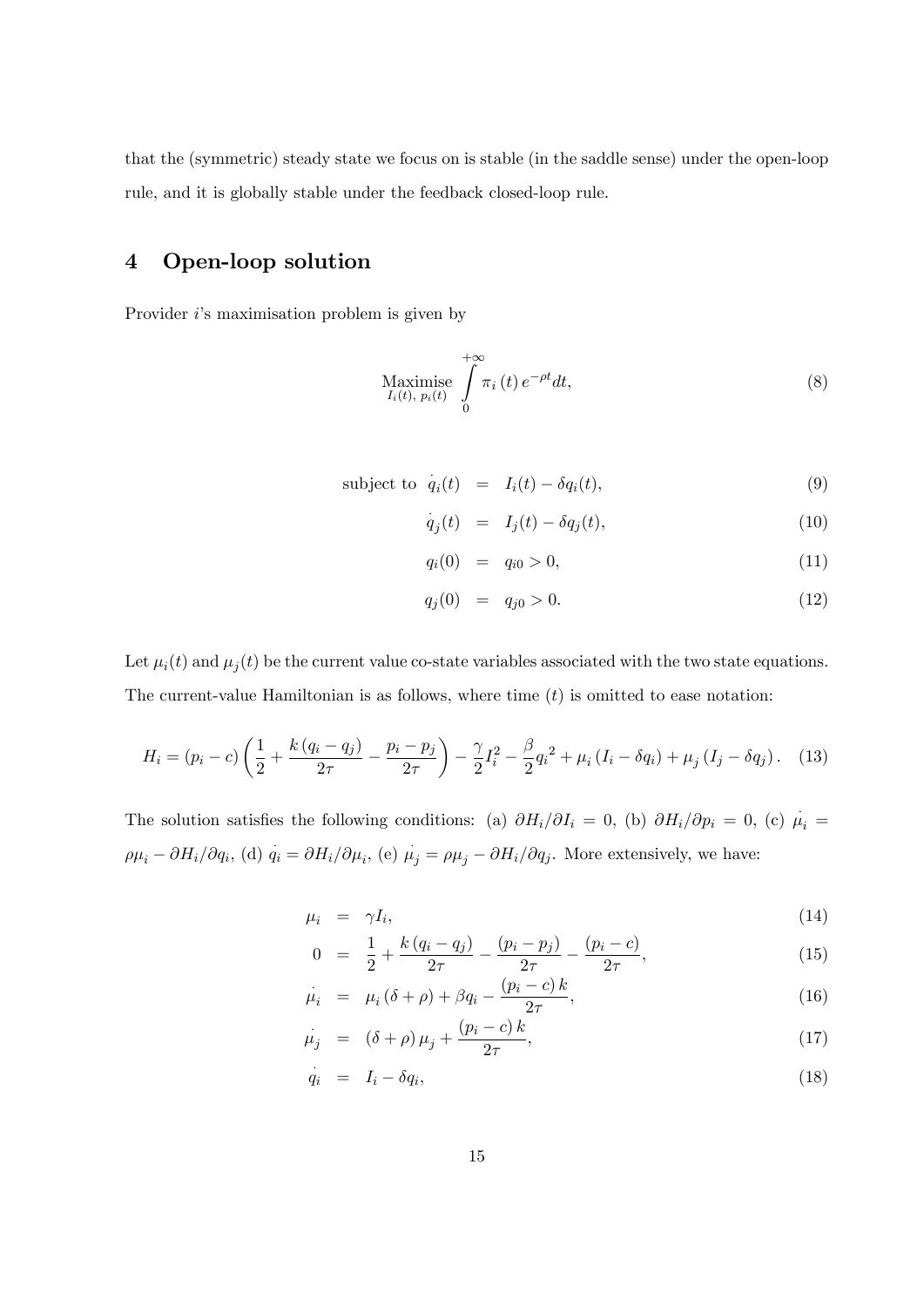to be considered along with the transversality condition  $\lim_{t\to+\infty} e^{-\rho t} \mu_i(t) q_i(t) = 0$ . The secondorder conditions are satisfied if the Hamiltonian is concave in the control and state variables (Léonard and Van Long, 1992). We have  $H_{I_iI_i} = -\gamma < 0$ ,  $H_{p_ip_i} = -\frac{1}{\tau} < 0$  and  $H_{q_iq_i} =$  $-\beta < 0$ . Since  $H_{I_i q_i} = H_{I_i p_i} = 0$ , the only remaining condition needed to ensure concavity is  $H_{p_ip_i}H_{q_iq_i} - (H_{q_ip_i})^2 = \frac{1}{4\tau}$  $\frac{1}{4\tau^2} (4\tau \beta - k^2) > 0.$ 

From (14) and (16) we derive

$$
\dot{I}_i = (\delta + \rho) I_i + \frac{\beta}{\gamma} q_i - \frac{(p_i - c) k}{2\tau\gamma},\tag{19}
$$

and from (15) we derive

$$
p_i = \frac{c + \tau + k(q_i - q_j) + p_j}{2}.
$$
\n(20)

Symmetrically, the problem of Provider j yields  $p_j = [c + \tau + k(q_j - q_i) + p_i]/2$ . Hence, in Nash equilibrium, where both  $(20)$  and the symmetric solution for Provider j hold simultaneously, it must be the case that

$$
p_i = c + \tau + \frac{k(q_i - q_j)}{3} \text{ and } p_j = c + \tau + \frac{k(q_j - q_i)}{3}.
$$
 (21)

In the steady state we have  $\dot{q}_i = 0$ ,  $q_i = q_j = q^{OL}$  and  $p_i = p_j = p^{OL}$ , implying

$$
p^{OL} = c + \tau,\tag{22}
$$

$$
q^{OL} = \frac{k}{2\left(\gamma\delta\left(\delta + \rho\right) + \beta\right)},\tag{23}
$$

and

$$
I^{OL} = \delta q^{OL}.\tag{24}
$$

Regarding the adjustment around the steady state,  $q_h$ ,  $I_h$  and  $p_h$  are linear functions of  $q_h$ ,  $I_h$  and  $p_h$   $(h = i, j)$ , as evidenced by (18), (19) and the differentiation of (21). The complete dynamics of the system can be characterised by six differential equations. Consider, however, that  $p_h$   $(h = i, j)$  are proportional to  $q_h$ . Thus, some information regarding the dynamics can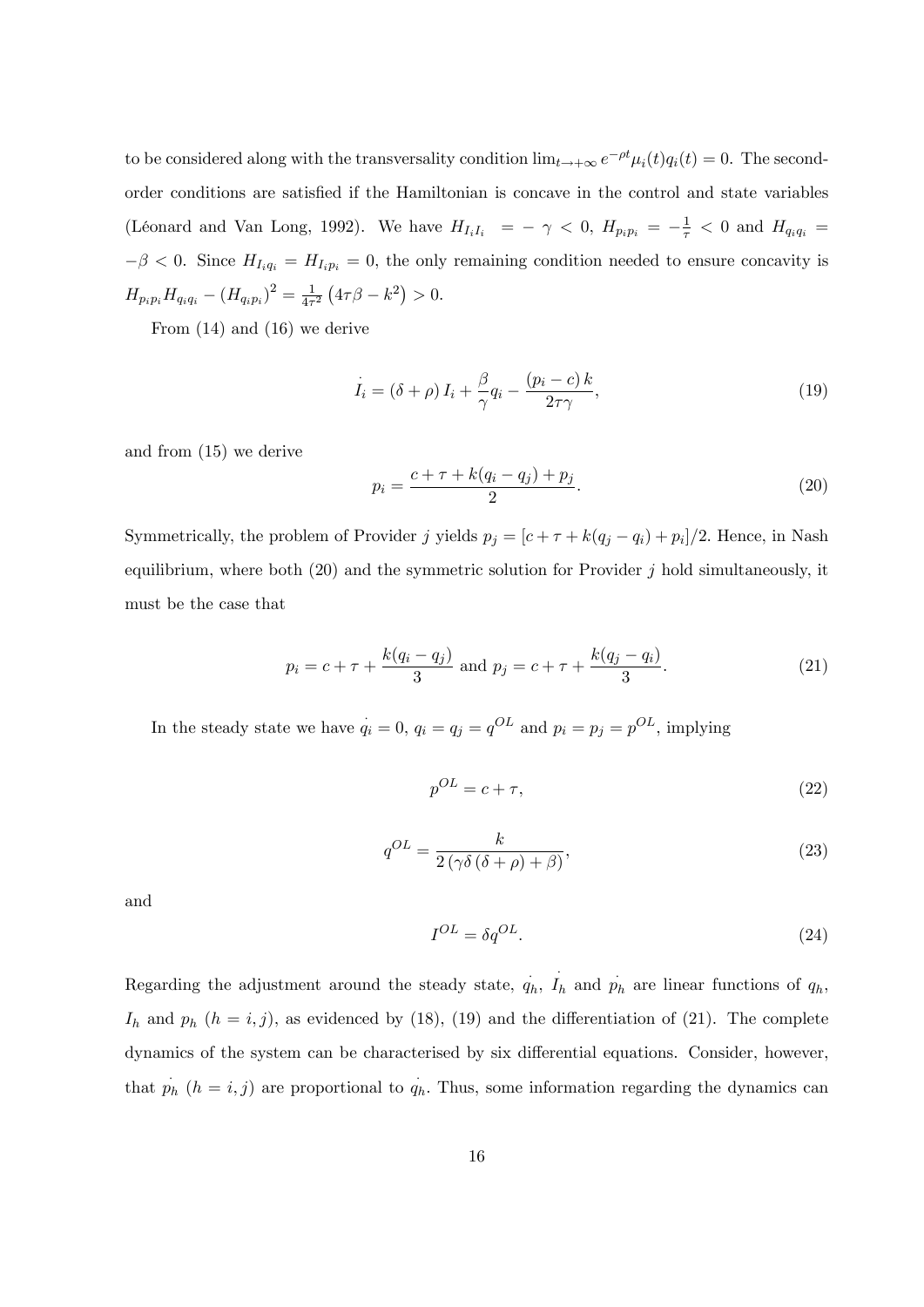be obtained by focussing the attention on the two-variable system made by  $q_i$  and  $\hat{I}_i$ , whose Jacobian matrix is

$$
J = \frac{\partial(I_i, q_i)}{\partial(I_i, q_i)} = \begin{bmatrix} (\delta + \rho) & \frac{6\tau\beta - k^2}{6\tau\gamma} \\ 1 & -\delta \end{bmatrix}.
$$
 (25)

This matrix has a positive trace,  $\rho$ , and a negative determinant if  $4\tau\beta > k^2$ , which makes the steady state locally stable in the saddle sense.<sup>19</sup> Under this condition, the locus  $I = 0$  is negatively sloped in the  $(I, q)$ -space and the locus  $q = 0$  is positively sloped. The saddle path is negatively sloped. Thus, if  $q(0) > q^{OL}$ , quality decreases over time toward the steady state, while investment increases; in this case,  $p(0) > p^{OL}$  and the price decreases over time.

The comparative statics results regarding the steady-state levels of price and quality are intuitive. The steady-state price equates the sum of marginal production and transportation cost. This result is analogous to the Nash equilibrium of an equivalent static model. Steady-state investment and quality are also decreasing in the marginal cost of quality  $(\beta)$  and investment  $(\gamma)$ , and decreasing in the time preference discount rate  $(\rho)$ . Notice also that a higher depreciation rate of quality  $(\delta)$  is associated with lower steady-state quality, while the effect on investment can be non-monotonic and depends on the exact parameter configuration.

The most interesting characteristic of the open-loop solution, though, is the fact that the steady-state quality is not a function the degree of product substitutability. Applying the standard interpretation of  $\tau$  as being an inverse measure of competition intensity, we obtain the following result:

Proposition 1 When the providers use open-loop decision rules, steady-state quality does not depend on the intensity of competition in the market.

All else equal, stronger competition increases the elasticity of (provider-specific) demand with respect to both price and quality, which leads to lower prices but has two counteracting effects on quality provision: a positive direct effect and an indirect negative effect, since a lower price

<sup>&</sup>lt;sup>19</sup>The condition  $4\tau\beta > k^2$  is sufficient but not necessary. This condition also ensures positive steady-state profits since  $\pi^{OL} = \frac{\tau}{2} - \frac{k^2(\gamma\delta^2 + \beta)}{8(\gamma\delta(\delta + \rho) + \beta)^2} > 0$  iff  $4\tau\beta > k^2 \frac{(\gamma\delta^2 + \beta)\beta}{(\gamma\delta^2 + \beta + \rho\gamma\delta)^2}$  where  $\frac{(\gamma\delta^2 + \beta)\beta}{(\gamma\delta^2 + \beta + \rho\gamma\delta)^2} < 1$ .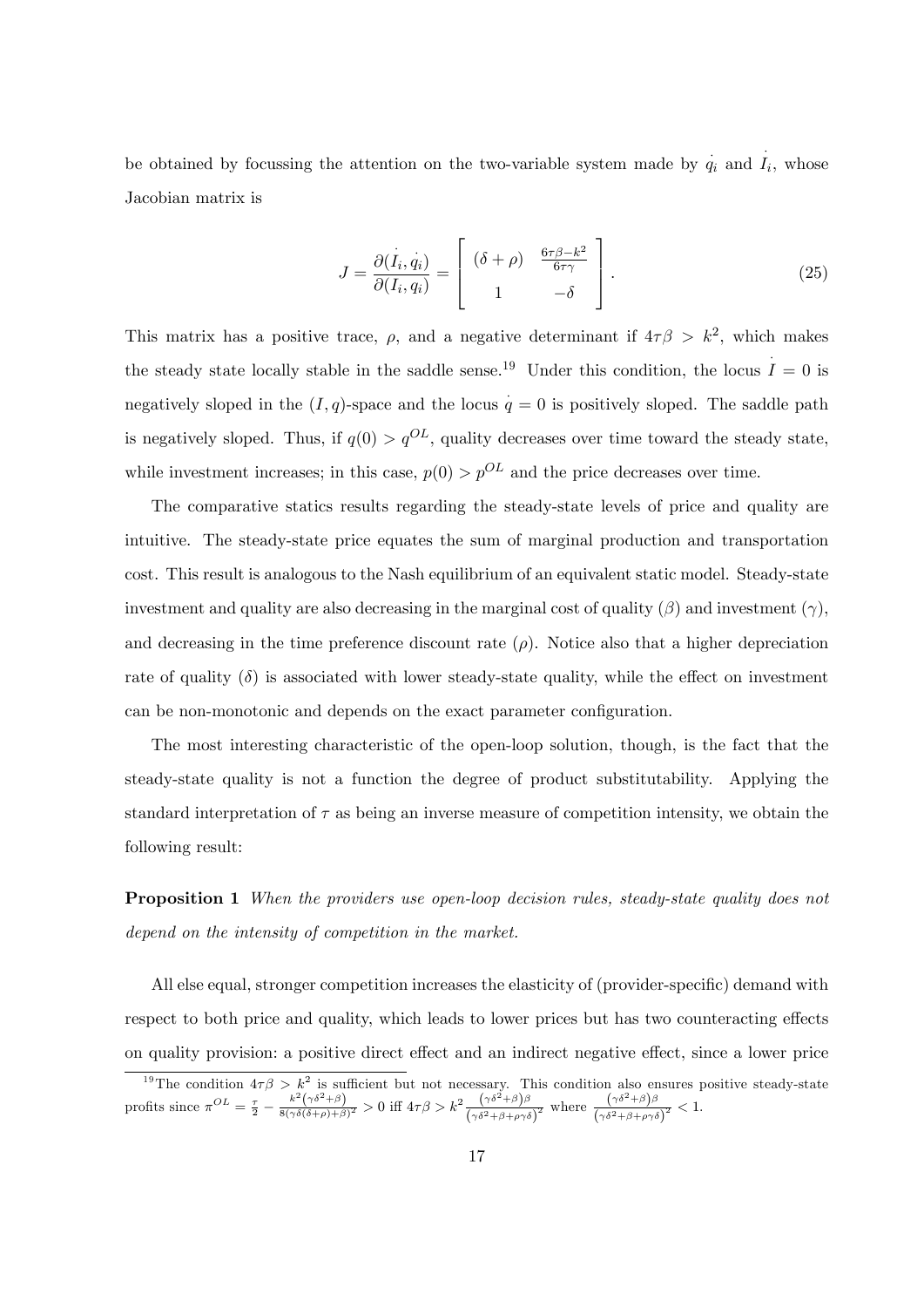reduces the incentive to increase quality. In standard spatial competition models, in a static setting, these two effects exactly cancel each other, implying that competition intensity does not affect equilibrium quality provision.<sup>20</sup> Proposition 1 confirms that this 'neutrality' result carries over to a dynamic setting, as long as the providers use open-loop decision rules. This is perhaps not all that surprising, given the somewhat 'static' nature of the open-loop solution, where the optimal investment plan is decided once and for all at the outset of the game.

## 5 Closed-loop solution

In this section we present the closed-loop solution, where each provider knows not only the initial state of the system, but can also observe (and therefore react to) the quality stock of the competing provider in all periods. More specifically, we present the closed-loop *feedback* solution, where the players  $-$  at each point in time  $-$  make decisions by taking into account the current value of states (which summarises the entire past history of the game). While the closed-loop feedback solution is strongly time-consistent, and therefore arguably a more appealing solution concept in a context of dynamic competition, this solution is also considerably more complicated to calculate. In this section we therefore present directly the optimal dynamic decision rules in the closed-loop feedback solution and relegate the derivation of these rules to Appendix A.1.

If the parameters  $\beta$  and/or  $\tau$  are sufficiently large relative to k, which we will henceforth assume is the case, there is a unique globally asymptotically stable closed-loop solution. The optimal pricing rule for Provider  $i$  in this solution is given by

$$
p_i(t) := \Phi_i^{CL} (q_i(t), q_j(t)) = c + \tau + \frac{k (q_i(t) - q_j(t))}{3}.
$$
 (26)

At each point in time, there is a positive relationship between the quality stock and the price charged by each provider. All else equal, higher quality implies higher demand, which makes demand less price elastic and therefore increases the profit-maximising price. Obviously, an increase in the competitor's quality level has the opposite effect. Since the two providers optimal

 $^{20}$ See, e.g., Ma and Burgess (1993) for the case of Hotelling competition and Gravelle (1999) for the case of Salop competition.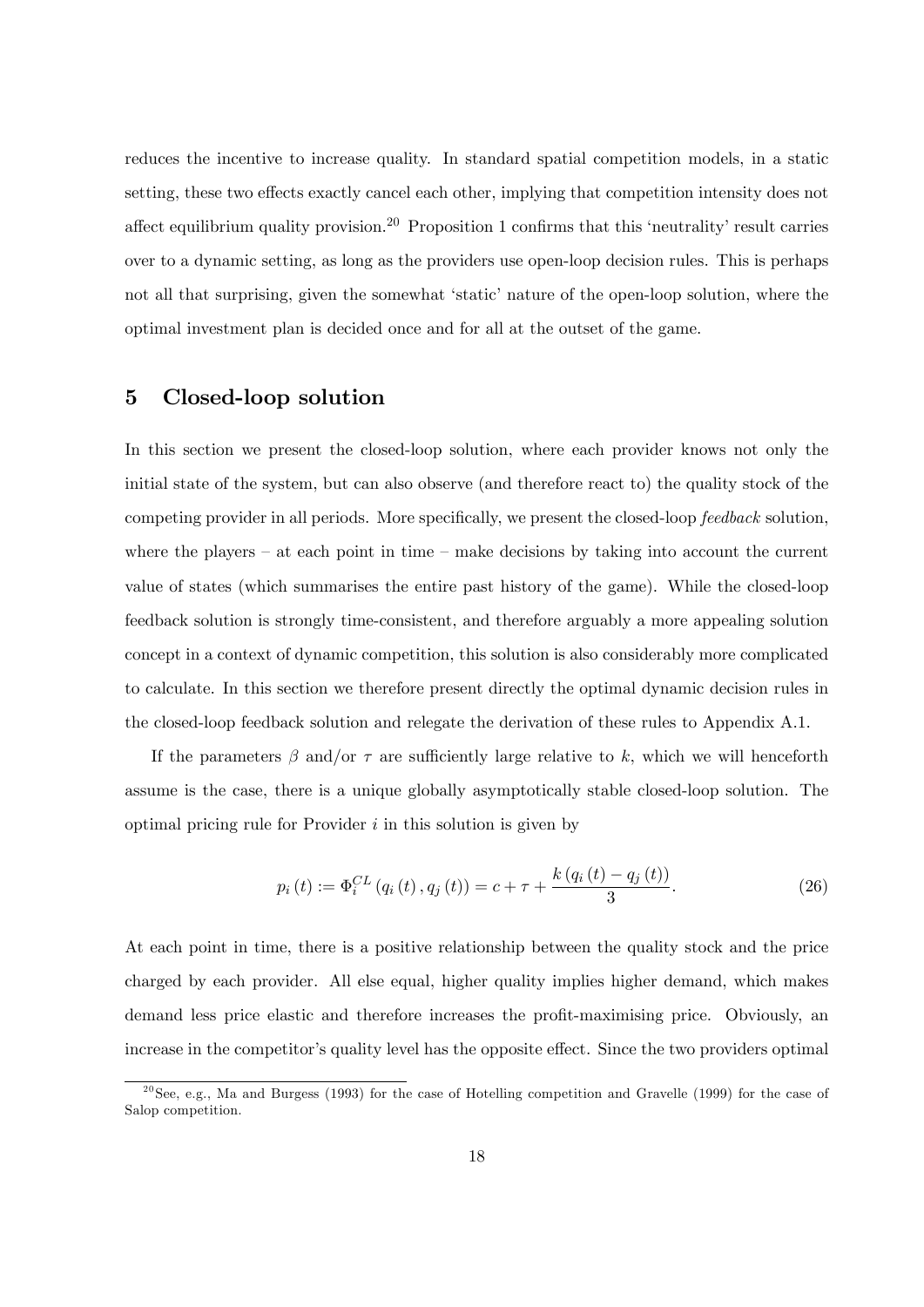pricing rules are symmetric, it follows that

$$
p_i(t) - p_j(t) = \frac{2k (q_i(t) - q_j(t))}{3}.
$$
\n(27)

Thus, at each point in time, the provider with higher quality charges a higher price.

The optimal quality investment rule for Provider  $i$  in the closed-loop solution is

$$
I_{i}(t) := \phi^{CL}\left(q_{i}(t), q_{j}(t)\right) = \frac{1}{\gamma}\left(\alpha_{1} + \alpha_{3}q_{i} + \alpha_{5}q_{j}\right),\tag{28}
$$

where

$$
\alpha_1 = \frac{k\gamma}{3\left(\gamma\left(\delta + \rho\right) - \alpha_3\right)} > 0,\tag{29}
$$

$$
\alpha_3 = s\gamma - \sqrt{\frac{\gamma}{54} \left( 4\sqrt{(y - 2g)y} + (5y - 2g) \right)} < 0,
$$
\n(30)

and

$$
\alpha_5 = -\frac{1}{2} \sqrt{\frac{4\gamma}{27} \left( y - g - \sqrt{y \left( y - 2g \right)} \right)} < 0,\tag{31}
$$

and where  $y := 6\left(s^2\gamma + \beta\right), s := \delta + \frac{1}{2}$  $\frac{1}{2}\rho$  and  $g := \frac{k^2}{\tau}$  $\frac{\varepsilon^2}{\tau}$ . The negative sign of  $\alpha_3$  is assumed to ensure global asymptotic stability. For the solution to be real, we must also assume that  $y \ge 2g$ . Finally, given that  $\alpha_3 < 0$ , the slightly stricter condition  $y \geq \frac{8}{3}$  $\frac{8}{3}g$  is sufficient (but not necessary) to ensure that the solution is unique (multiplicity of equilibria is further discussed below). As for the equilibrium dynamics off the steady state, these are similar to the open-loop solution (details omitted but available from authors).

In qualitative terms, the conditions  $\alpha_3 < 0$  and  $y \ge \frac{8}{3}$  $\frac{8}{3}g$ , or, more explicitly,

$$
9\tau \left( \left( \delta + \frac{\rho}{2} \right)^2 \gamma + \beta \right) \ge 4k^2
$$

are both satisfied if the transportation cost parameter  $\tau$  is sufficiently large relative to the marginal valuation of quality,  $k$ . Notice that, in qualitative terms, this condition is analogous to the condition  $4\tau\beta - k^2 > 0$  that ensures concavity of (13) and therefore existence of the open-loop solution. In fact, it is easily shown that the condition  $4\tau\beta - k^2 > 0$  is sufficient to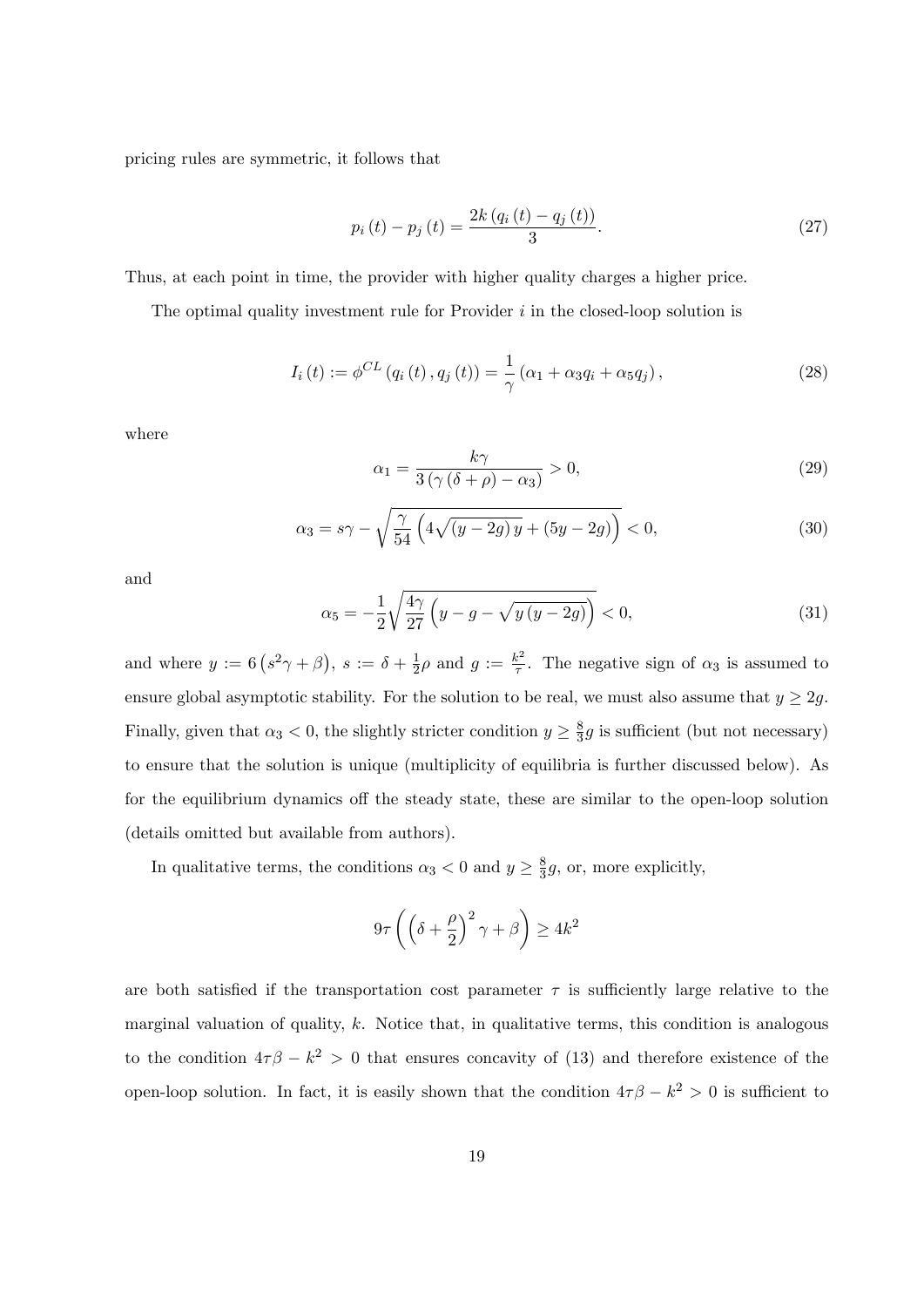ensure stability and uniqueness also of the closed-loop solution if the marginal cost of quality investments  $\gamma$  is sufficiently large relative to the marginal cost of the (maintenance of the) quality stock  $\beta$ , which is plausible.

The key property of the quality investment rule given by  $(28)$ , is the negative sign of  $\alpha_5$ , which implies that quality investments are *intertemporal strategic substitutes*;<sup>21</sup> the higher the quality stock of a given provider, the lower the optimal investment level of the competing provider. The intuition for this property is related to the interaction between price and quality investment choices. All else equal, an increase in the quality stock of Provider  $j$  leads to reduced demand for Provider  $i$ , and this provider will therefore optimally reduce its price, as shown by  $(26)$ . However, this price reduction implies a lower price-cost margin for Provider  $i$ , which in turn implies a reduction in the marginal profit gain of attracting more demand by increasing quality. Provider  $i$  will therefore respond by reducing its quality investments.<sup>22</sup>

#### 5.1 Steady state

In the steady state, where  $q_i = q_j$ , equilibrium *prices* in the closed-loop solution are given by

$$
p^{CL} = c + \tau \tag{32}
$$

and are therefore equal to the steady-state prices in the open-loop solution (and to the equilibrium prices in an equivalent static game). Steady-state quality in the closed-loop solution is implicitly given by the steady-state condition  $I_i = \delta q_i$ , and explicitly given by<sup>23</sup>

$$
q^{CL} = \frac{k\gamma}{3\left(\gamma\left(\delta + \rho\right) - \alpha_3\right)\left(\gamma\delta - \left(\alpha_3 + \alpha_5\right)\right)}.\tag{33}
$$

 $21$ As defined by Jun and Vives (2004), intertemporal strategic substitutability implies that the control of each player responds negatively to the state of the other player.

 $^{22}$ In a static model of price and quality competition, Brekke et al. (2017) show that the strategic substitutability of quality choices holds for more general demand functions, and also holds for the case of variable (outputdependent) quality costs, as long as the effect of higher quality on marginal production costs is not too strong.

 $^{23}$ It is worth noticing that we are restricting our attention to the case in which, at the steady state, qualities are the same, and hence quality differences (if any) disappear over time. However, as is usual in these kinds of differential games, we cannot exclude a priori that other, asymmetric, equilibria do exist (see, e.g. Dockner et al., 2000; Jorgenssen and Zaccour, 2004).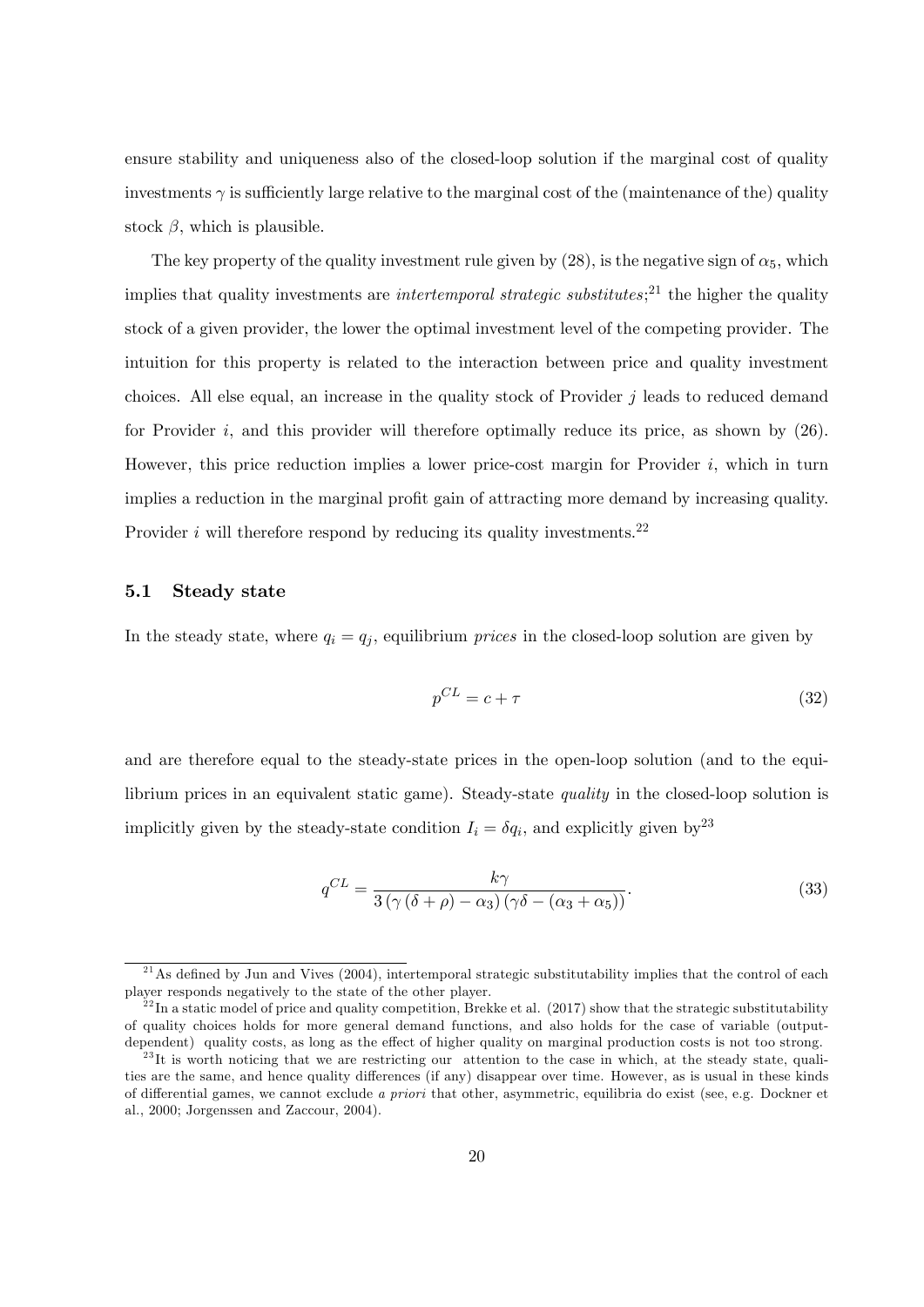In addition to  $\alpha_3 < 0$ , global asymptotic stability also requires  $\alpha_3 + \alpha_5 < 0$  and  $\alpha_3 - \alpha_5 < 0$ , which also ensures that quality is positive. Notice that, since  $\alpha_5 < 0$ , the condition  $\alpha_3 < 0$ ensures that

$$
\alpha_3 + \alpha_5 = s\gamma - \sqrt{\frac{\gamma y}{6}} < 0. \tag{34}
$$

How does steady-state quality under feedback rules depend on the degree of competition (inversely measured by  $\tau$ )? Since  $\alpha_3 + \alpha_5$  does not depend on g, and therefore does not depend on  $\tau$ , it is relatively straightforward to see that

$$
\frac{\partial q^{CL}}{\partial \tau} = \frac{\partial q^{CL}}{\partial \alpha_3} \frac{\partial \alpha_3}{\partial g} \frac{\partial g}{\partial \tau} < 0. \tag{35}
$$

Thus:

Proposition 2 When providers adopt feedback closed-loop decision rules, steady-state quality is increasing in the degree of competition.

As previously explained, increased competition has two counteracting effects on the providers' incentives to invest in quality. For given prices, demand becomes more quality elastic, which increases the profit-gain of quality investments. On the other hand, demand also becomes more price elastic, leading to lower prices, which in turn dampens incentives for quality investments. In contrast to the open-loop case, where these two effects exactly cancel each other in steady state, the first (direct) effect dominates the second (indirect) effect under dynamic competition with feedback rules, yielding a positive relationship between competition intensity and quality provision in steady state.

#### 5.2 Comparison of closed loop and open loop

We have already seen that steady-state prices are equal under both solution concepts. However, steady-state quality provisions differ between the two solution concepts. A comparison (proof in Appendix A.2) yields the following result:

Proposition 3 Steady-state quality is lower in the closed-loop solution than in the open-loop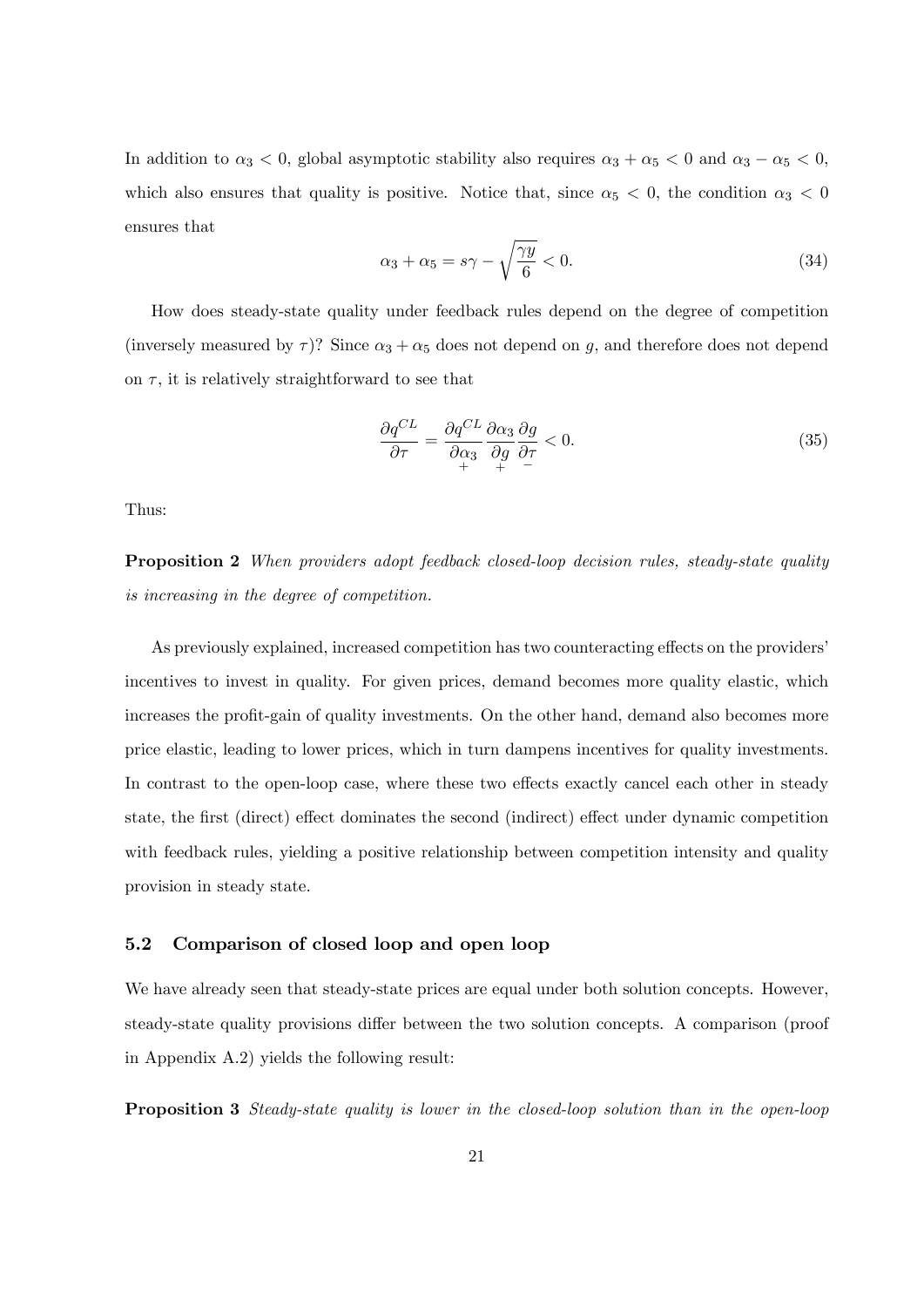solution.

This result is perhaps somewhat surprising. Although higher competition intensity leads to higher steady-state quality levels in the closed-loop solution, as shown in Proposition 2, quality provision is nevertheless always lower in the arguably more ëcompetitiveí strategic environment  $\sim$  when the players use feedback closed-loop rules  $\sim$  than in the open-loop setting.

The intuition behind this result is related to how current quality investments affect future price competition. Suppose that, at time  $t$ , Provider  $i$  has a higher quality level than Provider j (i.e.,  $q_i(t) > q_j(t)$ ). The optimal pricing rule, given by (26), then dictates that Provider j should 'compensate' for the lower quality stock by setting a lower price than Provider  $i$ . In other words, higher quality investments by one provider today will trigger stronger price competition from the other provider in the future, which  $\alpha$  all else equal  $\alpha$  dampens the incentives for quality investments. Thus, when the providers use feedback decision rules and can, at each point in time, adjust their investment and price decisions according to the evolution of states, each provider has a strategic incentive to reduce its quality investments in order to dampen future price competition from the rival provider.<sup>24</sup> This is in contrast to the open-loop solution, where there is no strategic interaction over time, and where the above-mentioned strategic effect is not present. This explains why steady-state quality is lower in the closed-loop solution than in the open-loop solution. Finally, note that since profits are decreasing in quality, the condition required for profits being positive under the open-loop solution (see footnote 17) implies that profits are also positive under the closed-loop solution.

The result in Proposition 3 and the intuition behind it has a striking analogy in the difference between simultaneous and sequential decisions in a one-shot version of the game. As shown by Ma and Burgess (1993), equilibrium quality is lower when quality and price decisions are made sequentially rather than simultaneously, and the reason is precisely the strategic incentive to lower quality in order to dampen price competition when quality decisions are made before

 $^{24}$ Colombo and Labrecciosa (2015) present a differential game of oligopoly, in which a similar mechanism is at work. They consider the case in which firms have to use a renewable productive asset, and show that the decision on current price taken by a player affects the future incentive of opponents to move their own price: this dynamic interdependence can lead Bertrand competition to be less efficient than Cournot competition.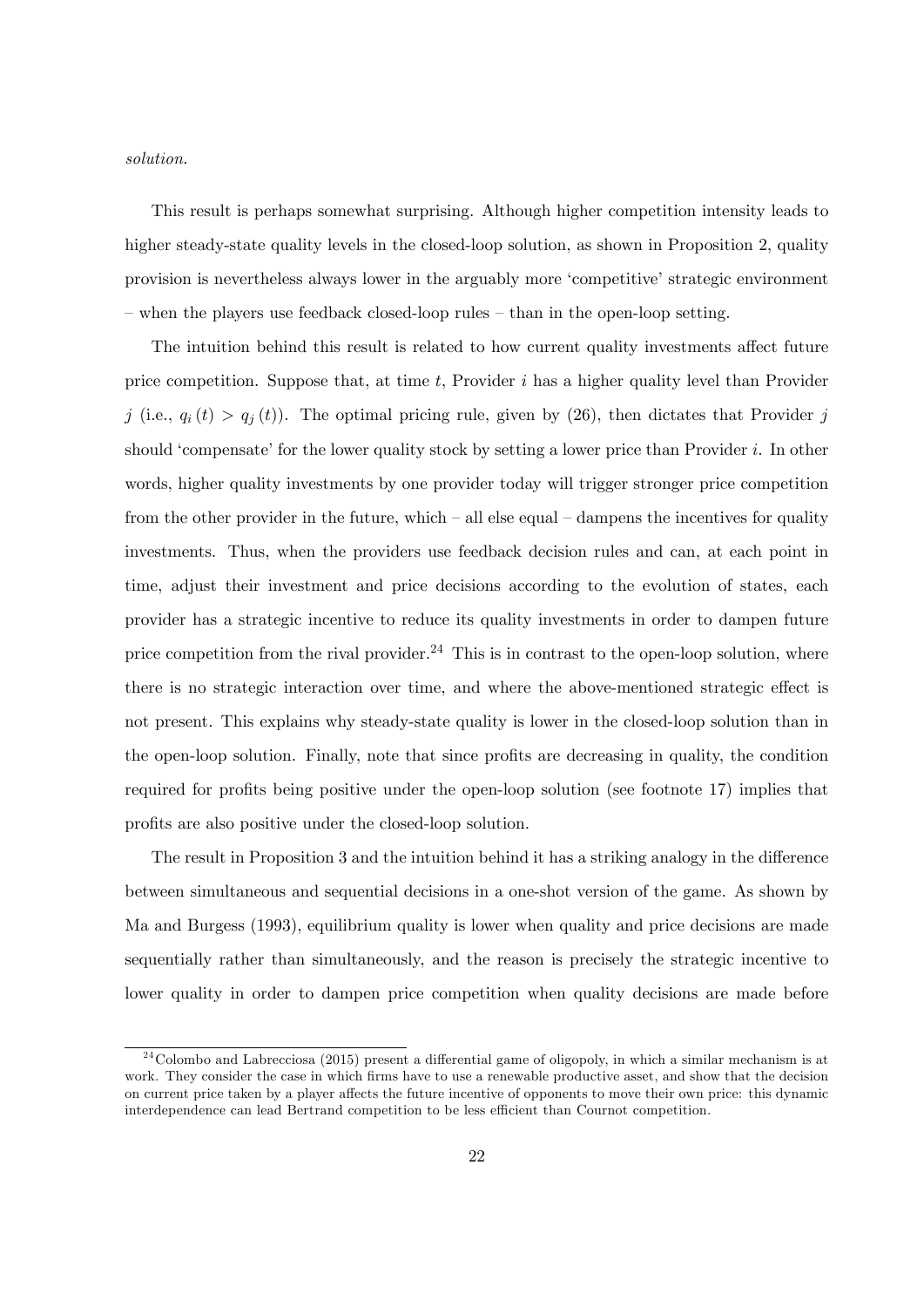prices are set.<sup>25</sup> This suggests that, in the case at hand, simultaneous-move and sequentialmove games in a static setting provide results which are reasonable parallels of the open-loop and the closed-loop solutions, respectively, in a dynamic setting.

#### 5.3 Multiplicity of equilibria

For completeness we discuss the possibility of multiplicity of equilibria, which we have ruled out above by assuming that the marginal cost of quality or the transportation costs are sufficiently large relative to consumers' marginal valuation of quality. If  $2g < y < 8g/3$  (or, more explicitly,  $\frac{k^2}{\tau} < 3\left((\delta + \frac{1}{2})\right)$  $\frac{1}{2}\rho)^2 \gamma + \beta$  >  $\frac{4}{3}$ 3  $k^2$  $\left(\frac{x^2}{\tau}\right)$  another solution candidate *might* co-exist (solution S5 in Appendix A.1) with the one described above (solution S3 in Appendix A.1) for a subset of this parameter space. More precisely, the global stability condition requires  $\alpha_3 - \alpha_5 < 0$ , which is satisfied only if  $\left(3y - 4g - 6\sqrt{3B}\right)\frac{\sqrt{E}}{4g} > s\gamma$ , where  $B = \frac{1}{6}$  $\frac{1}{6}(\frac{y}{2}-g)y>0$ , and  $E=$  $\frac{4\gamma}{27}\left(y-g+2\sqrt{3B}\right) > 0$ . This global stability condition is always satisfied under the unrealistic assumption that the marginal cost of investments tends to zero (i.e.  $\gamma \to 0$ ). The condition is highly non-linear in  $\gamma$ . We can show through numerical simulations that when the marginal cost of investment  $\gamma$  is sufficiently high then multiplicity does not arise. If multiplicity does arise over a small set of parameter values, the alternative solution suggests that i) quality decreases with competition, rather than increases with competition as suggested by Proposition 2 (see Appendix A.3 for proof); ii) quality can be higher under closed-loop solution than the openloop solution (while it is always lower under the closed-loop solution in Proposition 3; proof omitted and obtained through a numerical example). Therefore, the results are reversed under the alternative solution. To keep our analysis focused we impose the sufficient condition that the marginal cost of quality or the transportation costs are sufficiently large relative to consumers marginal valuation of quality, which eliminates the possibility of multiple equilibria.

 $25$ Notice that the strategy of reducing quality in order to dampen price competition does not 'succeed' in equilibrium, in the sense that steady-state prices in the closed-loop solution are identical to the ones on the open-loop solution. This is also true for the equivalent simultaneous-move and sequential-move versions of the one-shot game. The reason is of course the symmetric nature of the game, where the effects of unilateral quality reductions on prices are cancelled out in equilibrium, since both firms face exactly the same incentives.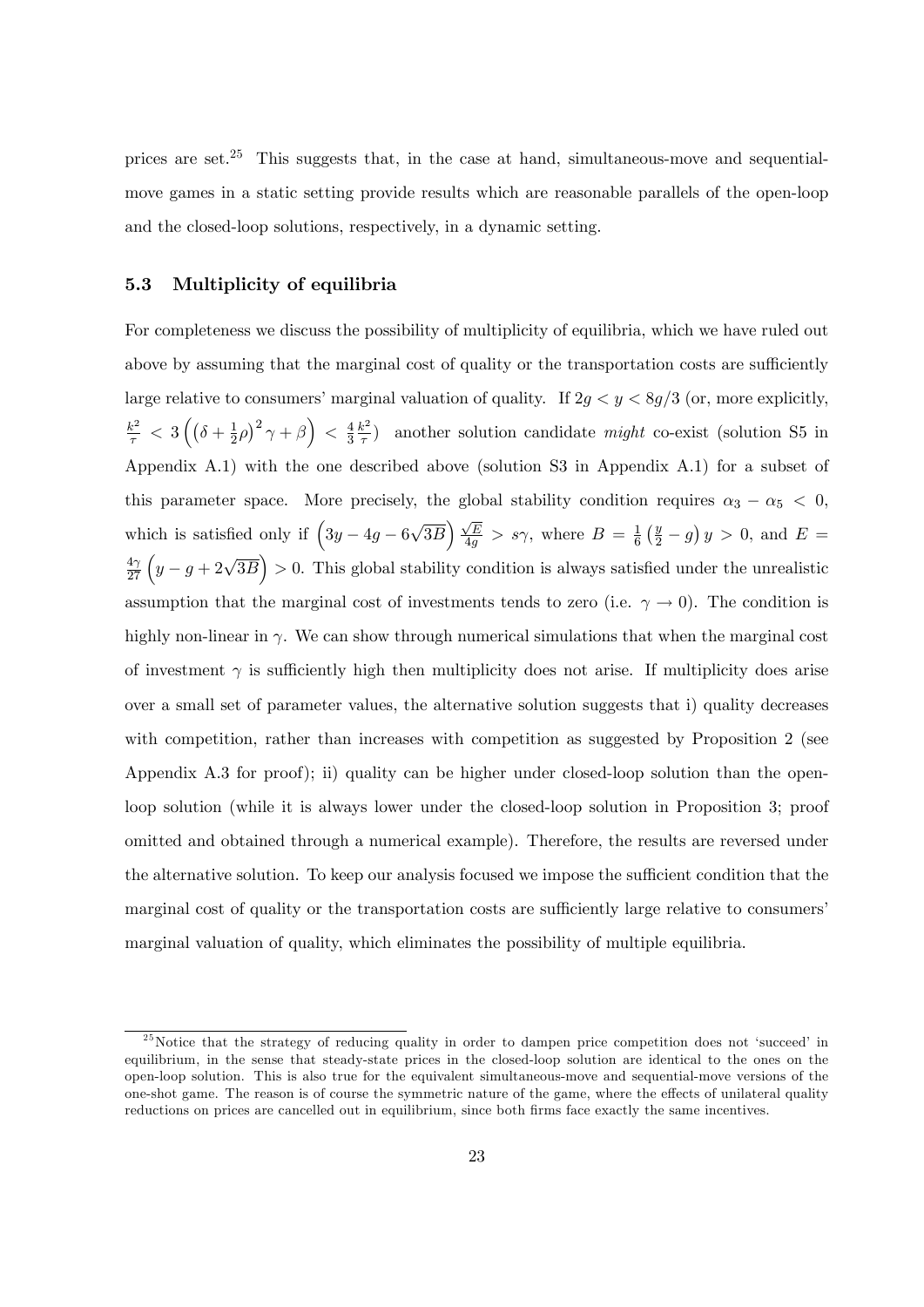## 6 Welfare

We define social welfare as the discounted present value of the sum of aggregate consumer surplus and profits accruing over the infinite time horizon. Since total demand is fixed, this is equivalent to aggregate gross consumer utility minus the total costs of production, transportation and quality provision.<sup>26</sup> We derive the first-best optimal solution by letting the social planner choose the quality investment and market share for each provider, in order to maximise social welfare. Formally, this problem is given by

$$
\text{Maximise}\limits_{I_i(t),\ I_j(t),\ x_i^D(t)} W = \int\limits_0^{+\infty} \left[ \int\limits_0^{x_i^D(t)} (v - \tau x + k q_i(t)) \, dx + \int\limits_{x_i^D(t)} (v - \tau (1-x) + k q_j(t)) \, dx \right] e^{-\rho t} dt, \\
-c - \frac{\gamma}{2} I_i(t)^2 - \frac{\beta}{2} q_i(t)^2 - \frac{\gamma}{2} I_j(t)^2 - \frac{\beta}{2} q_j(t)^2 \tag{36}
$$

subject to 
$$
\dot{q}_i(t) = I_i(t) - \delta q_i(t)
$$
, (37)

$$
\dot{q}_j(t) = I_j(t) - \delta q_j(t), \qquad (38)
$$

$$
q_i(0) = q_{i0} > 0, \t\t(39)
$$

$$
q_j(0) = q_{j0} > 0. \t\t(40)
$$

Let  $\mu_i(t)$  and  $\mu_j(t)$  be the current value co-state variables associated with the two state equations. The current-value Hamiltonian is:

$$
H = v - c - \frac{\tau}{2} + kq_i x_i^D + kq_j \left(1 - x_i^D\right) - \frac{\gamma}{2} \left(I_i^2 + I_j^2\right) - \frac{\beta}{2} \left(q_i^2 + q_j^2\right) + \mu_i \left(I_i - \delta q_i\right) + \mu_j \left(I_j - \delta q_j\right). \tag{41}
$$

 $2<sup>6</sup>$  Notice that social welfare does not depend directly on prices, which are here just instruments of surplus distribution between firms and consumers, with no efficiency losses involved.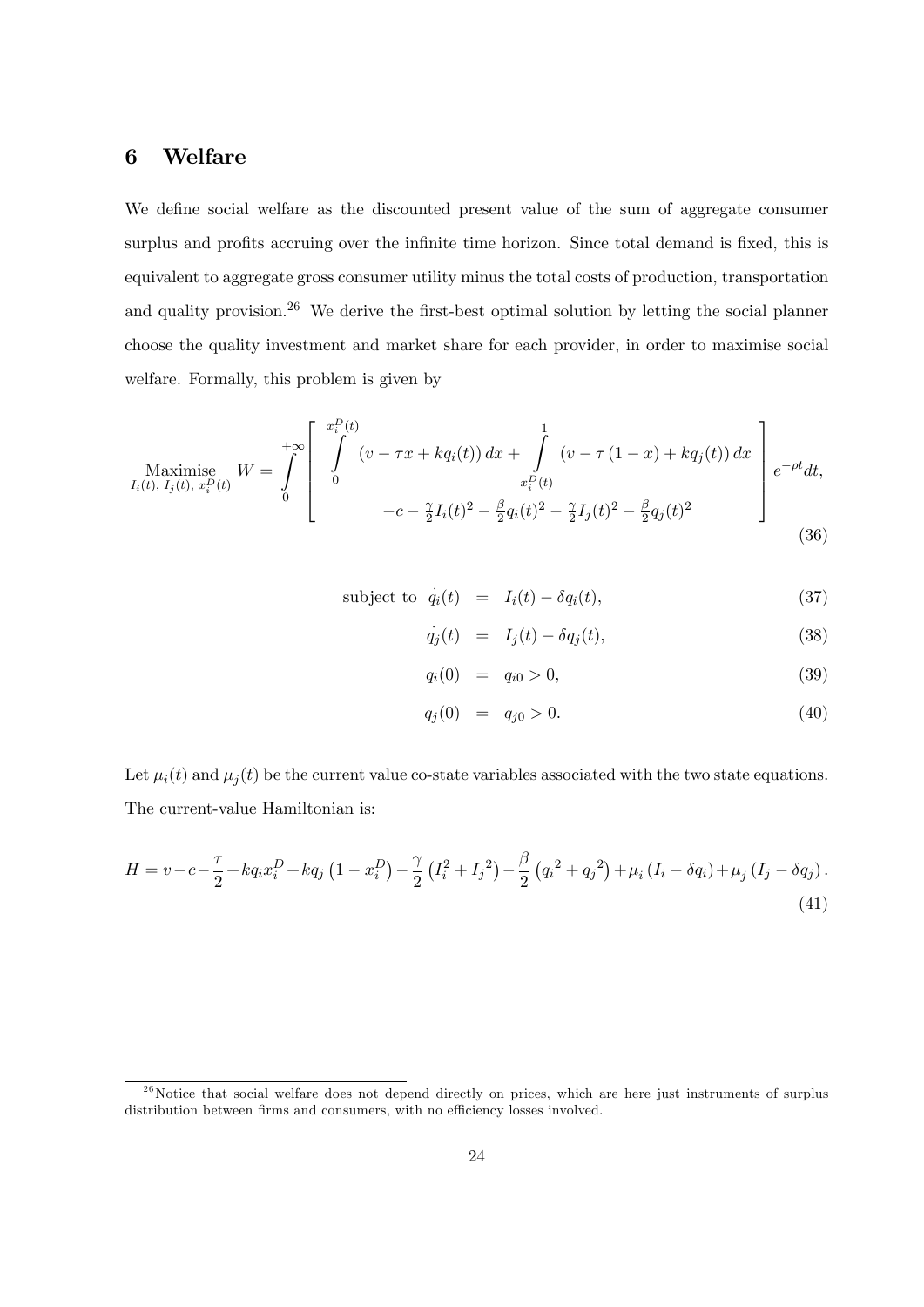The solution is given by (a)  $\partial H/\partial I_i = 0$ , (b)  $\partial H/\partial I_j = 0$ , (c)  $\partial H/\partial x_i^D = 0$ , (d)  $\mu_i =$  $\rho\mu_i - \partial H/\partial q_i$ , (e)  $\mu_j = \rho\mu_j - \partial H/\partial q_j$ , (f)  $q_i = \partial H_i/\partial \mu_i$ , (h)  $q_j = \partial H/\partial \mu_j$ , or more extensively,

$$
\mu_i = \gamma I_i, \quad \mu_j = \gamma I_j,\tag{42}
$$

$$
0 = k(q_i - q_j), \qquad (43)
$$

$$
\mu_i = (\rho + \delta)\mu_i + \beta q_i - kx_i^D,\tag{44}
$$

$$
\dot{\mu}_j = (\rho + \delta) \mu_j + \beta q_j - k(1 - x_i^D), \tag{45}
$$

$$
q_i = I_i - \delta q_i, \quad q_j = I_j - \delta q_j. \tag{46}
$$

In the symmetric steady state we have:  $\mu^* = \gamma I^*$ ,  $(\rho + \delta) \mu^* + \beta q^* - \frac{k}{2} = 0$  and  $q^* = \frac{I^*}{\delta}$  $\frac{l^*}{\delta}$ , which gives

$$
q^* = \frac{k}{2\left(\delta\gamma\left(\rho + \delta\right) + \beta\right)} = q^{OL}.\tag{47}
$$

Therefore, steady-state quality under open-loop decision rules coincides with the first-best steady-state quality level. Considering the result in Proposition 3, the following result follows immediately:

**Proposition 4** Compared with the first-best optimal level, quality is optimally provided in the open-loop solution and is underprovided in the closed-loop solution.

The welfare-optimal quality provision in the open-loop solution is explained by a combination of linear provider-level demand and fixed total demand, which implies that consumers' marginal and average valuations of quality are identical. As demonstrated by Spence (1975) in a monopoly setting, whether quality is over- or under-provided depends on the difference between marginal and average willingness-to-pay for quality. However, the result of Proposition 4 shows that dynamic strategic interaction with feedback decision rules creates an inefficiency that leads to underprovision of quality in the closed-loop solution.<sup>27</sup>

<sup>&</sup>lt;sup>27</sup>The fact that time, and more specifically competition over time, can be a source of inefficient equilibria is well known in different contexts; for instance, Cellini and Lambertini (1998) show that accumulation of capital over time could be a source of inefficient market allocation in a differential game framework. Furthermore, Araujo and Guimaraes (2015) show that time can be a source of inefficiency in an oligopoly market with delay options.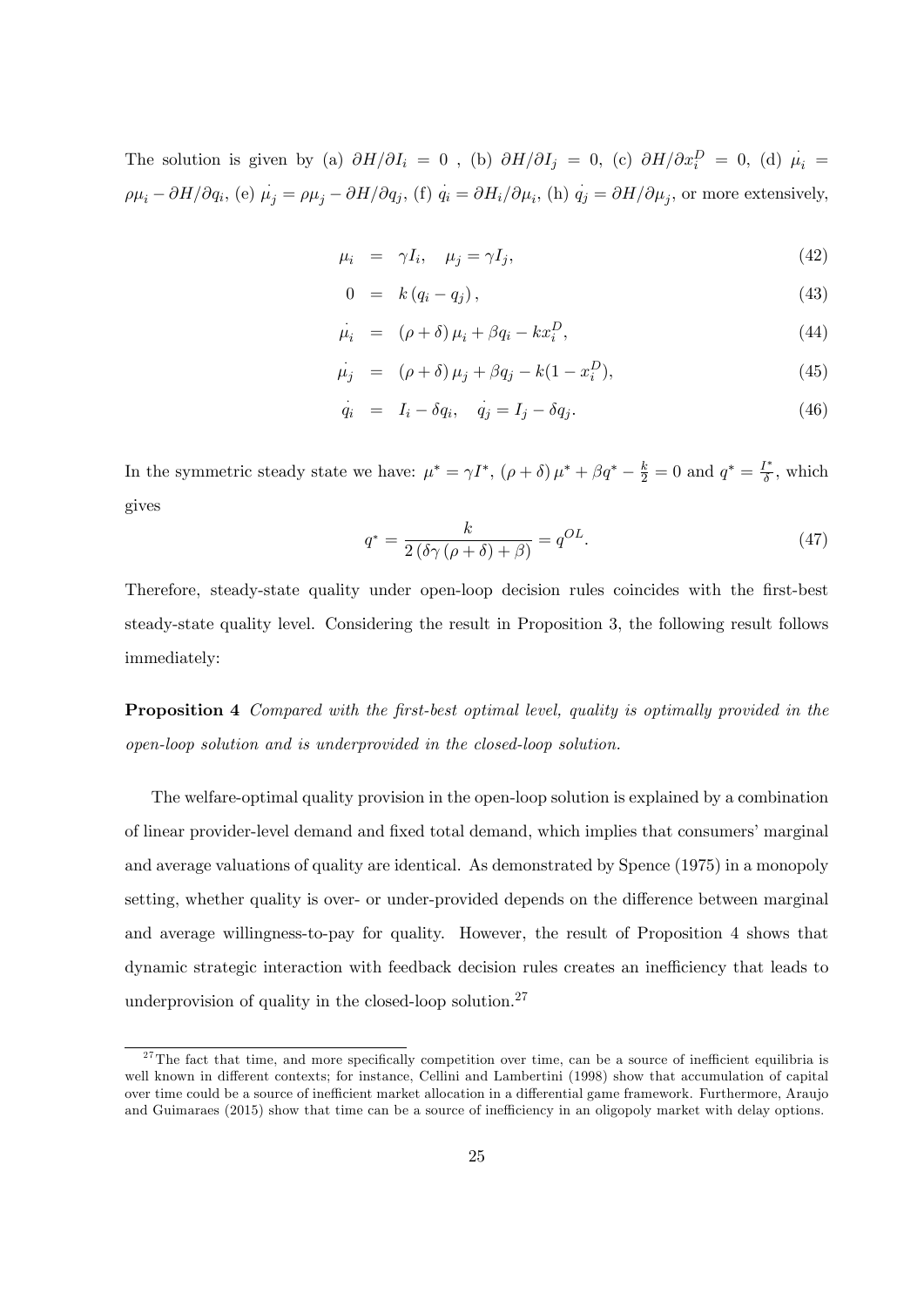The welfare properties of the open-loop and closed-loop solutions mimic the welfare properties of the Hotelling model with price and quality competition in a one-shot game, where quality is optimally provided with simultaneous decision making, whereas sequential quality and price decisions imply an underprovision of quality in equilibrium (as shown by Ma and Burgess, 1993). This should come as no great surprise, since we have already established the equivalence between open-loop and closed-loop in a dynamic setting and, respectively, the simultaneous-move and sequential-move versions of the one-shot game.<sup>28</sup>

### 7 Extensions

In this section we extend our main analysis along two different dimensions. First, we investigate whether our main results are robust to an alternative measure of competition intensity based on the degree of cross-shareholding. Second, we consider an alternative cost function where production costs are convex and also depend on the quality level.

#### 7.1 Cross-shareholding

Suppose that the instantaneous objective function of Provider i is given by  $\pi_i(t) + \theta \pi_j(t)$ , where  $\theta \in (0, 1)$  measures the degree of cross-shareholding. A reduction of  $\theta$  captures, in a continuous way, a transition from monopoly to duopoly and is therefore an alternative measure of competition intensity, as used by, e.g., Symeonidis (2000) and Vives (2008).<sup>29</sup>

 $^{28}$  However, as established by Proposition 2, a relevant difference between the steady-state quality in the closedloop solution and the equilibrium quality in the sequential-move one-shot game is that the former depends on the degree of product substitutability while the latter does not. Put differently, the 'neutrality' result obtained by static games no longer holds if we consider dynamic competition.

 $29$ The Hotelling assumptions of full market coverage and non-binding reservation prices are not compatible with monopoly, which would yield infinitely high prices. A finite upper bound on equilibrium prices therefore requires a strictly positive value of  $\theta$ .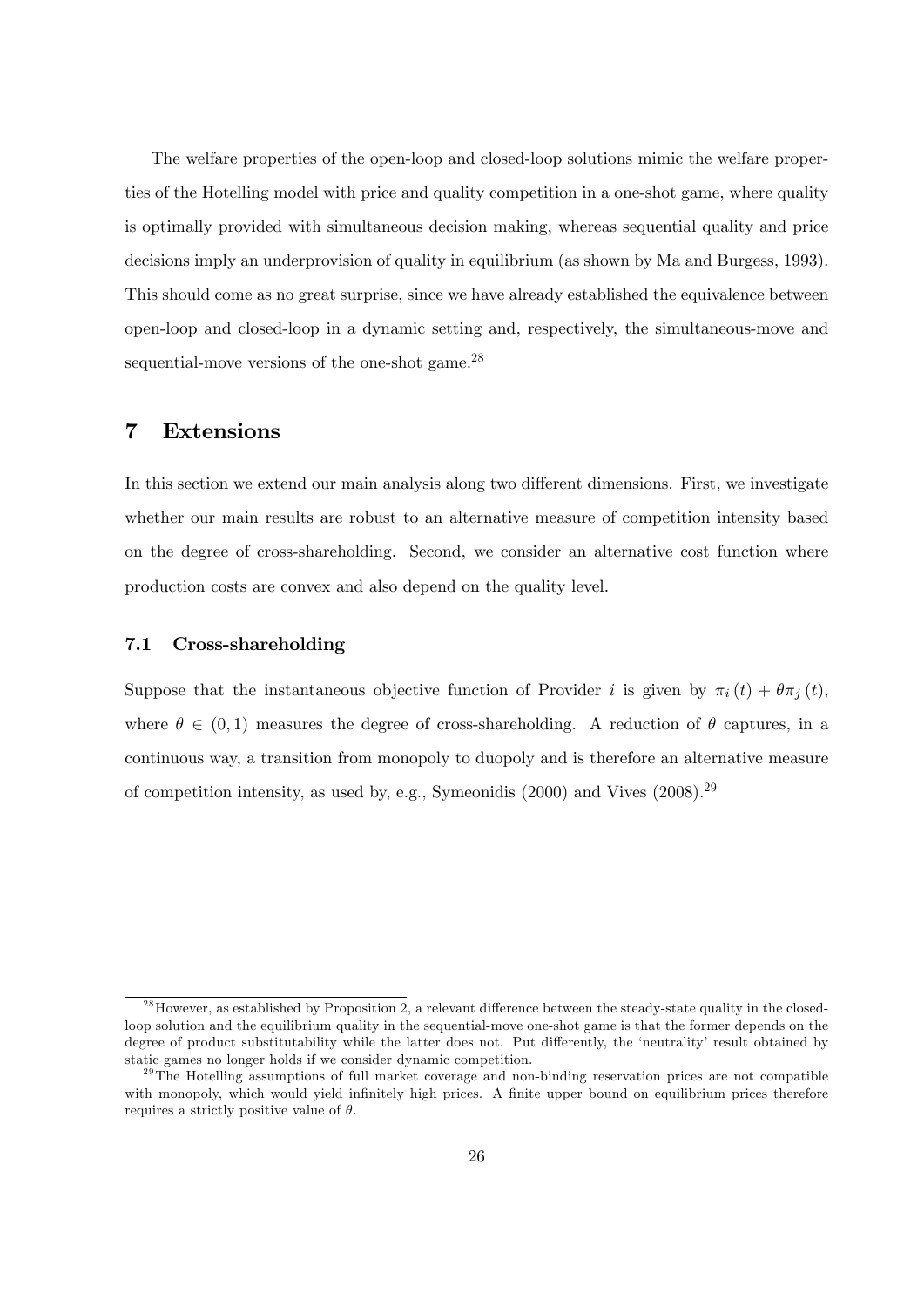#### 7.1.1 Open-loop solution

The current-value Hamiltonian is now given by

$$
H_{i} = (p_{i} - c) \left( \frac{1}{2} + \frac{k (q_{i} - q_{j})}{2\tau} - \frac{p_{i} - p_{j}}{2\tau} \right) + \theta (p_{j} - c) \left( \frac{1}{2} + \frac{k (q_{j} - q_{i})}{2\tau} - \frac{p_{j} - p_{i}}{2\tau} \right) - \frac{\gamma}{2} I_{i}^{2} - \frac{\beta}{2} q_{i}^{2} + \mu_{i} (I_{i} - \delta q_{i}) + \mu_{j} (I_{j} - \delta q_{j}).
$$
\n(48)

By deriving optimality conditions equivalent to those given in Section 4, the steady state values of price and quality are given  $by^{30}$ 

$$
p^{OL} = c + \frac{\tau}{1 - \theta},\tag{49}
$$

$$
q^{OL} = \frac{k}{2\left(\beta + \gamma\delta\left(\delta + \rho\right)\right)}.\tag{50}
$$

We see that an increase in competition (measured by a reduction of cross-shareholding) leads to a lower price but has no effect on steady-state quality provision, which is identical to the one derived in Section 4. Thus:

Proposition 5 When providers use open-loop decision rules, steady-state quality does not depend on the intensity of competition, regardless of whether this is measured by product substitutability or by the degree of cross-shareholding between the providers.

#### 7.1.2 Closed-loop solution

As in Section 5, if the parameters  $\beta$  and/or  $\tau$  are sufficiently large relative to k, there is a unique globally asymptotically stable closed-loop solution (see Appendix A.5 for details of the derivation). The optimal pricing rule for Provider  $i$  in this solution is given by

$$
p_i(t) = c + \frac{\tau}{1 - \theta} + \frac{k (q_i(t) - q_j(t))}{3 + \theta}.
$$
\n(51)

 $30$ The second-order conditions, which also guarantee positive steady-state profits, are identical to the ones of the corresponding problem in Section 4.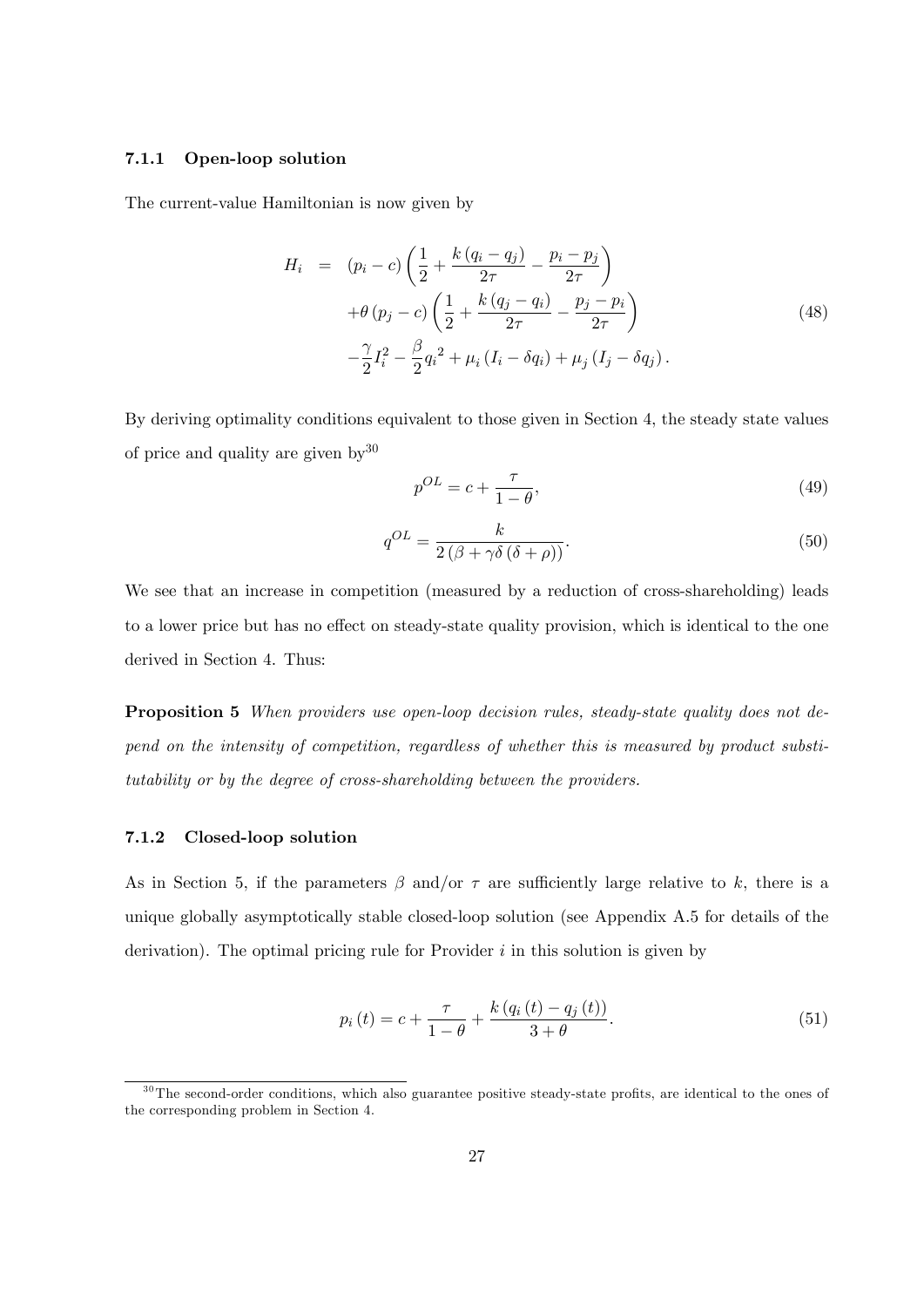The optimal investment rule is still given by (28), but with the following two re-parameterisations: (i)  $\alpha_1$ , as defined by (29), is replaced by

$$
\widehat{\alpha}_1 := \frac{\alpha_1}{3 + \theta},\tag{52}
$$

and (ii) the parameter  $g$  in (30) and (31) is replaced by

$$
\widehat{g} := \frac{9\left(1+\theta\right)^2}{\left(3+\theta\right)^2}g.\tag{53}
$$

The steady-state value of quality is therefore still given by (33), but with the two abovementioned re-parameterisations. This solution has the following properties (see Appendix A.5 for a proof):

Proposition 6 When providers use closed-loop decision rules:

 $(i)$  A reduction in cross-shareholding between the providers has an a priori ambiguous effect on steady-state quality provision.

(ii) Steady-state quality provision is lower than in the open-loop solution for all degrees of cross-shareholding.

Thus, whereas quality provision is still lower in the closed-loop than in the open-loop solution, increased competition – measured by a reduction in cross-shareholding – now has an a priori indeterminate effect on steady-state quality provision in the closed-loop solution. This is caused by the presence of two counteracting effects: a lower value of  $\theta$  reduces  $\alpha_1$  but increases  $\alpha_3$ , leading to an ambiguous overall effect.

### 7.2 Convex and quality-dependent production costs

Let us now investigate if and how our main results in Sections 3-5 depend on the assumed cost structure. Suppose that the cost function of Provider  $i$  is given by

$$
C(x_i^D, I_i, q_i) = c_1 q_i x_i^D + \frac{1}{2} \left( c_2 (x_i^D)^2 + \gamma I_i^2 + \beta q_i^2 \right), \tag{54}
$$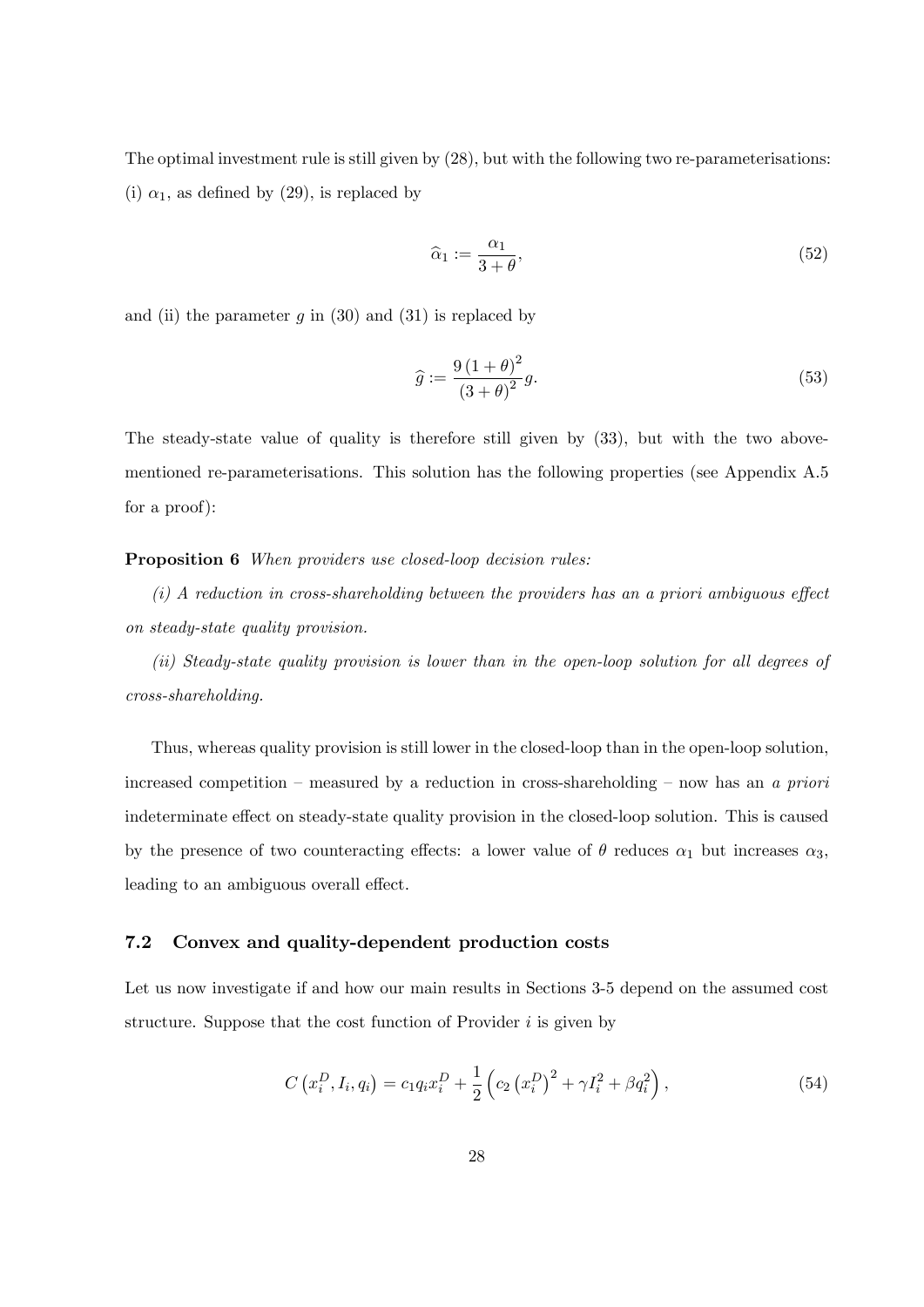where  $c_1, c_2 > 0$ . This specification implies that marginal production costs are increasing in both output and quality.

#### 7.2.1 Open-loop solution

The current-value Hamiltonian is now given by

$$
H_{i} = (p_{i} - c_{1}q_{i}) \left( \frac{1}{2} + \frac{k (q_{i} - q_{j})}{2\tau} - \frac{p_{i} - p_{j}}{2\tau} \right)
$$
  

$$
- \frac{c_{2}}{2} \left( \frac{1}{2} + \frac{k (q_{i} - q_{j})}{2\tau} - \frac{p_{i} - p_{j}}{2\tau} \right)^{2}
$$
  

$$
- \frac{\gamma}{2} I_{i}^{2} - \frac{\beta}{2} q_{i}^{2} + \mu_{i} (I_{i} - \delta q_{i}) + \mu_{j} (I_{j} - \delta q_{j}).
$$
 (55)

By deriving optimality conditions equivalent to those given in Section 4, the steady-state values of price and quality are given  $bv^{31}$ 

$$
p^{OL} = \tau + \frac{c_2}{2} + c_1 q^{OL},\tag{56}
$$

$$
q^{OL} = \frac{k - c_1}{2\left(\beta + \gamma\delta\left(\delta + \rho\right)\right)}.\tag{57}
$$

In contrast to the open-loop solution derived in Section 4, the steady-state price is now increasing in the quality level. This is caused by the assumption of quality-dependent production costs  $(c_1 > 0)$ . Higher quality increases marginal costs, which in turns leads to a price increase. However, as in Section 4, steady-state quality does not depend on the intensity of competition, as measured by the degree of product substitutability. Thus:

**Proposition 7** Proposition 1 holds with both quality-dependent  $(c_1 > 0)$  and convex  $(c_2 > 0)$ 

<sup>31</sup>The second-order conditions are satisfied if  $\beta > (k - c_1) / (4\tau + c_2)$ . The additional condition

$$
\tau>\frac{\left(\beta+\gamma\delta^{2}\right)\left(k-c_{1}\right)^{2}-\beta c_{2}\left(\beta+2\gamma\delta\left(\delta+\rho\right)\right)+\gamma^{2}\delta^{2}c_{2}\left(\delta+\rho\right)^{2}}{4\beta\left(\beta+2\gamma\delta\left(\delta+\rho\right)\right)+4\gamma^{2}\delta^{2}\left(\delta+\rho\right)^{2}}
$$

ensure positive steady-state profits, given by

$$
\pi^{OL} = \frac{\beta (4\tau + c_2) (\beta + 2\gamma \delta (\delta + \rho)) + \gamma^2 \delta^2 (\delta + \rho)^2 (4\tau + c_2) - (k - c_1)^2 (\beta + \gamma \delta^2)}{8 (\beta + \gamma \delta (\delta + \rho))^2}.
$$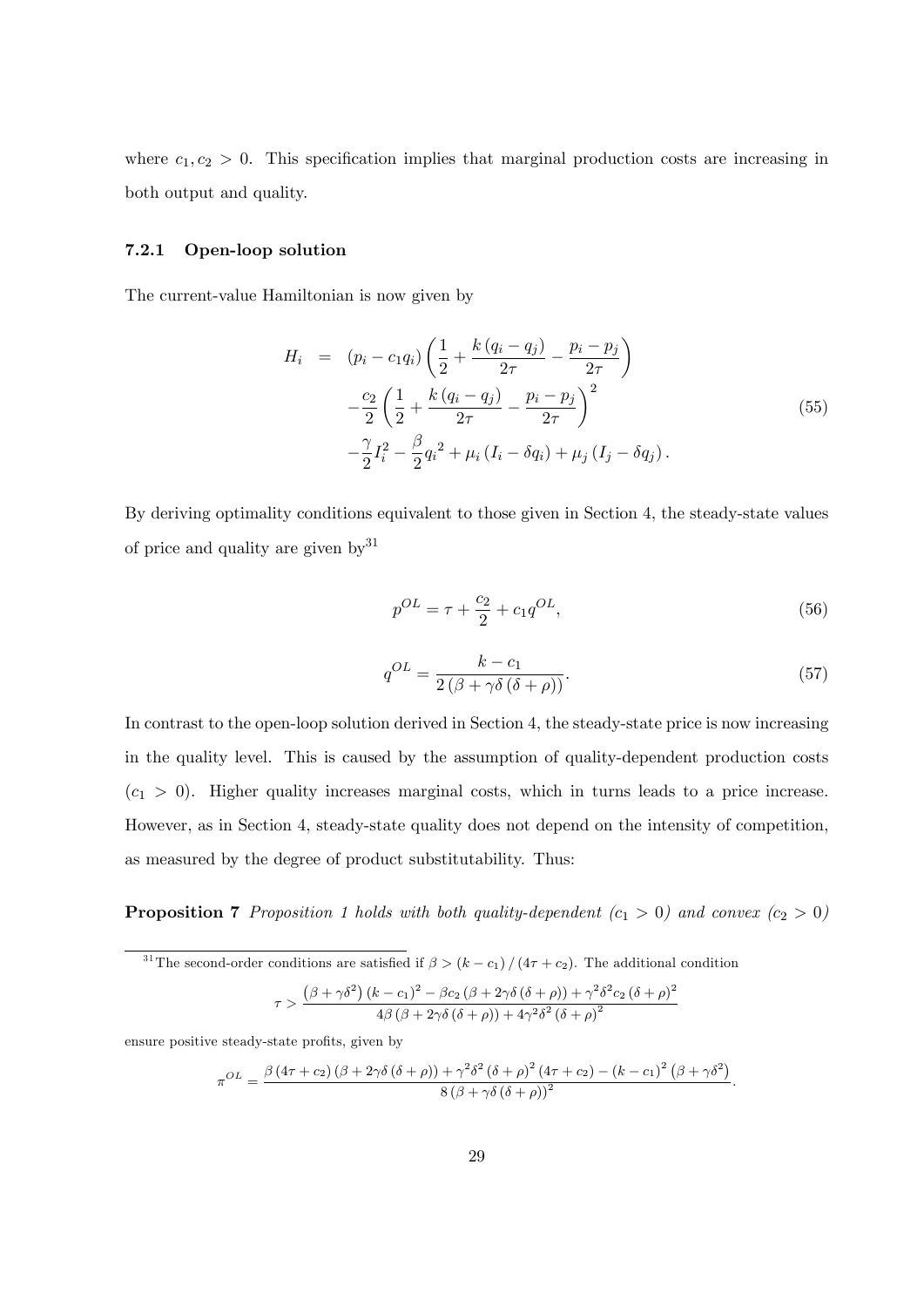production costs.

#### 7.2.2 Closed-loop solution

It can be shown (see Appendix A.6) that the closed-loop solution is identical to the one presented in Section 4, but with the following three re-parameterisations: (i) the parameter  $k$  is replaced by  $\tilde{k} := k - c_1$  in all expressions where it appears, (ii)  $\alpha_1$ , as defined by (29), is replaced by

$$
\widetilde{\alpha}_1 := \frac{3\left(4\tau + c_2\right)}{4\left(3\tau + c_2\right)} \alpha_1\tag{58}
$$

and (ii) the parameter q in (30) and (31) is replaced by

$$
\widetilde{g} := \frac{9\tau \left(4\tau + c_2\right)}{4\left(3\tau + c_2\right)^2} g. \tag{59}
$$

This allows us to state the following results (see Appendix A.7 for a proof):

**Proposition 8** (i) Proposition 2 holds with quality-dependent production costs  $(c_1 > 0)$ .

(ii) Proposition 2 holds with convex production costs if  $c_2$  is sufficiently small. Otherwise, the relationship between competition intensity and steady-state quality in the closed-loop solution is ambiguous.

(iii) Proposition 3 and 4 hold with both quality-dependent  $(c_1 > 0)$  and convex  $(c_2 > 0)$ production costs.

These results confirm that, overall, the results derived from our base model do not depend crucially on the assumed cost structure of the providers. The only exception is the relationship between competition intensity and quality provision in the closed-loop solution, where the sign of this relationship depends on the degree of production cost convexity. When seen in conjunction, the results in this section suggest that our most robust result is the underprovision of quality in the closed-loop solution.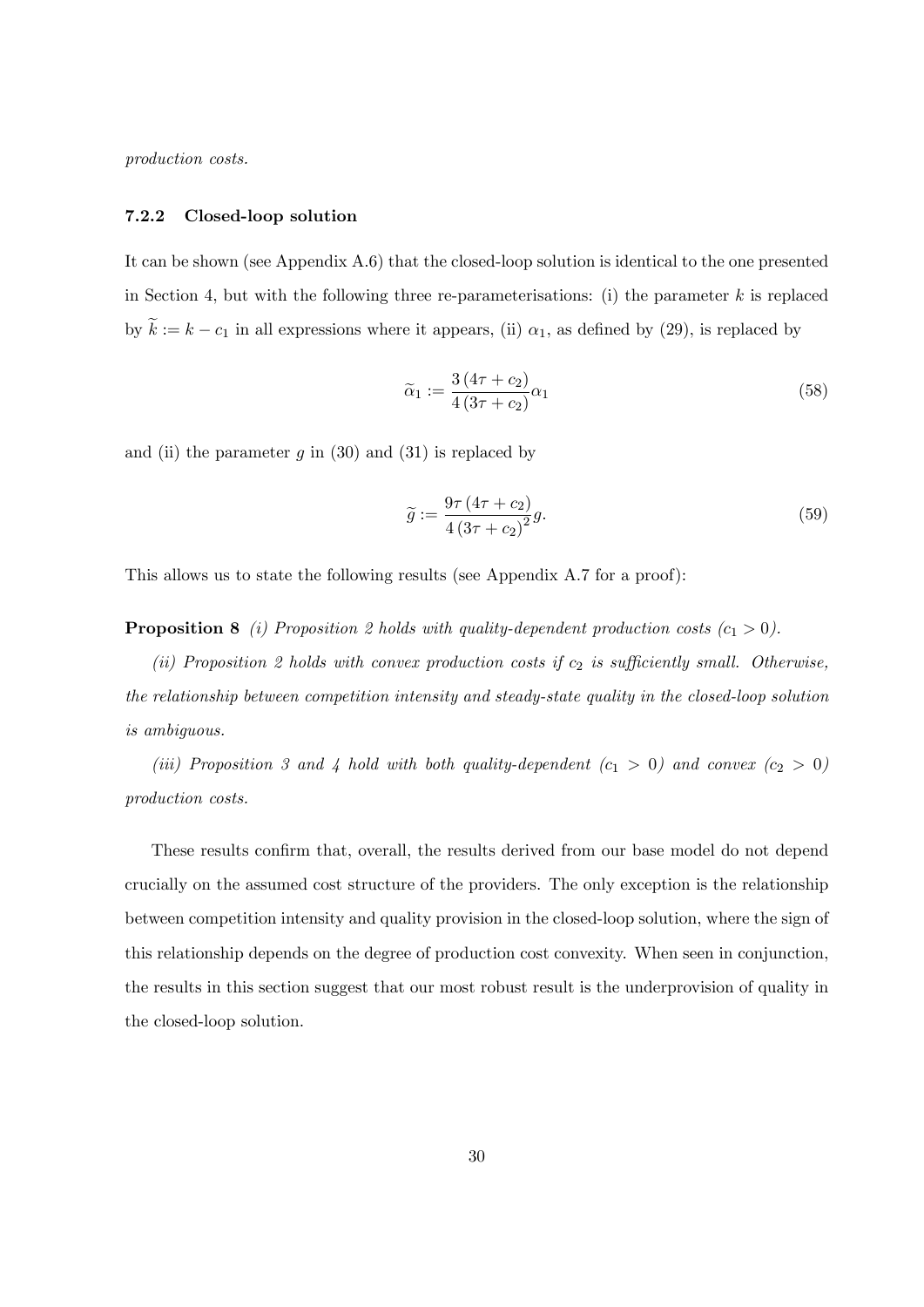## 8 Discussion on empirical evidence

In this section we relate our results to the empirical evidence and to possible empirical strategies which could be used in future studies to test the predictions of our model. Our analysis provides the clear-cut prediction that competition increases quality under the closed-loop solution, but not under the open-loop solution. Therefore, empirical evidence which finds that more competition (e.g., public reporting) increases quality gives support to the hypothesis that providers compete under the closed-loop rule. Instead, a non-significant effect supports the hypothesis that providers compete under the open-loop rule.

In the introduction, we have also argued that certificate of needs (CON) regulation in the US or similar regulatory requirements in Europe imply that providers might have to commit to investment plans, an environment which is reminiscent of the open-loop solution. Therefore, the implication for empirical work is that the effect of competition on quality should be weaker in the presence of such regulations or for industries which are more heavily regulated. However, our model also predicts that quality is higher under the open loop solution: empirically, under this interpretation, this would be consistent with studies that test whether the introduction of CON regulation increased quality. Finally, our model implies that policies which introduce or encourage partnerships and collaborations across providers, a measure of the degree of crossshareholding, might increase or reduce quality.

Our model therefore provides a theoretical framework for testing the effect of competition on quality in industries such as long-term care, health care, child care and education. There is a proliferation of quality data in these sectors which are increasingly used for empirical work. For nursing homes, common quality measures include number of residents with pressure sores, decubitis ulcers, dehydration and urinary tract infection (outcome measures), catheters, feeding tubes and physical restraints (process measures); and total number of nurses, proportion of registered nurses on total nursing staff (structural measures) (see, e.g., Grabowski and Hirth, 2003; Grabowski and Angelelli, 2004). For hospitals, common quality measures include risk-adjusted mortality rates, either overall or for specific conditions (heart attack, stroke, hip fracture), and 30-day re-admission rates, either overall or for specific treatments (e.g., hip and knee replace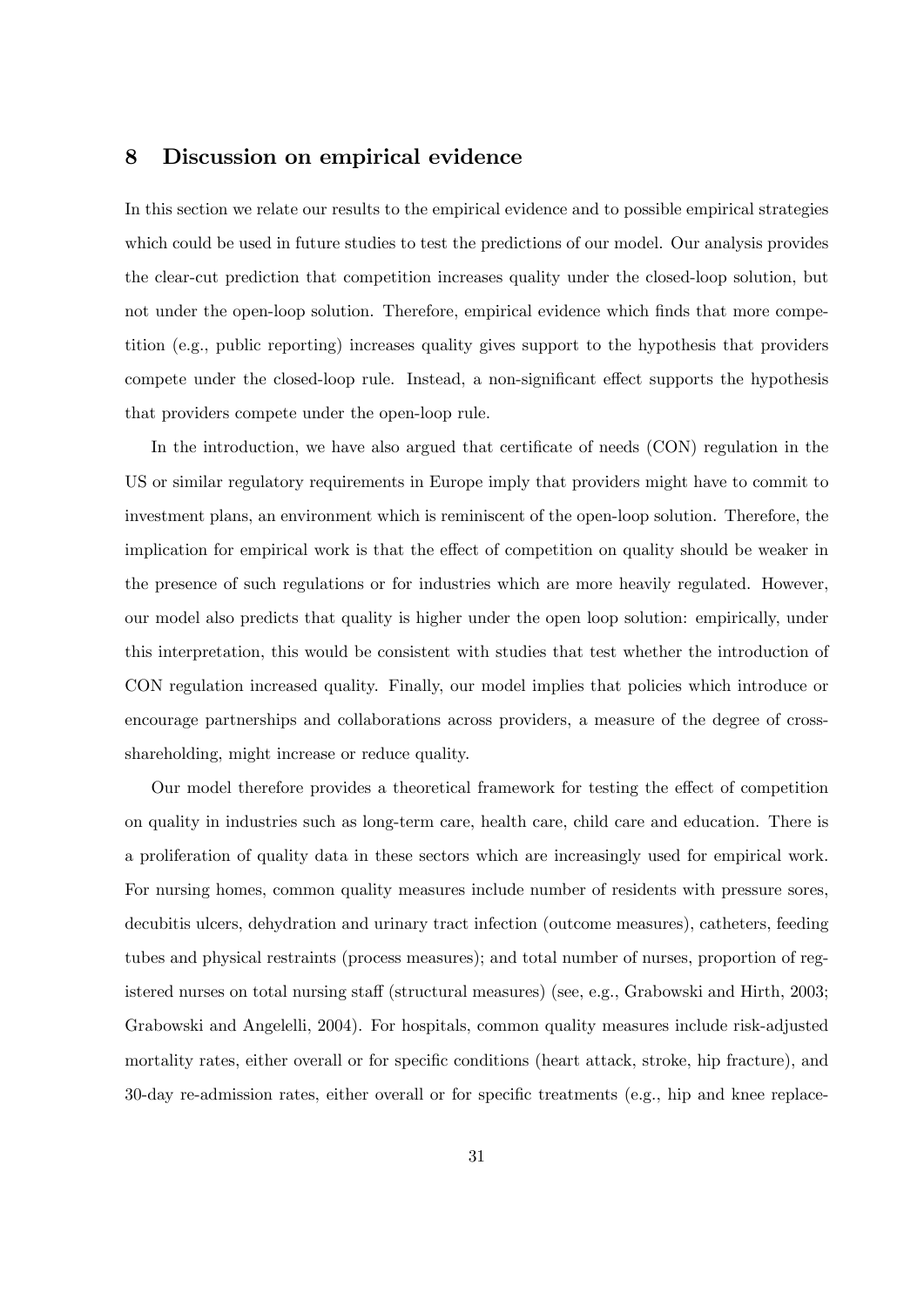ment, coronary bypass) (Gaynor and Town, 2011). For schools and university, quality can be measured with test scores (Hoxby, 2000; Gibbons, Silva and Machin, 2008; OECD, 2014), student satisfaction, and employment outcomes (e.g., salaries or graduate employment rates for a given subject).

Though limited, the body of empirical evidence on nursing homes seems consistent with our findings. Zhao (2016) evaluates the effect of public reporting which improved access to information of nursing homes along key dimensions. The study finds that while the effect of competition on nursing home quality is positive and small, this effect becomes significantly stronger with public reporting. These results are in line with the older study by Grabowski and Town (2011), which introduced quality measures on the Nursing Home Compare website, during 1999-2005. They find that nursing homes facing greater competition improved their quality more compared to facilities in less competitive markets once public reporting was introduced, though public reporting itself had a small effect on quality.

The literature from the US on hospital competition outside of Medicare and Medicaid where prices are not Öxed, also tends to Önd that competition increases quality, but not always. Gowrisankaran and Town (2003) find that risk-adjusted mortality is higher in more competitive areas in Los Angeles county. Sohn and Rathouz (2003) also find that mortality for patients receiving coronary angioplasty (PTCA) are lower for hospitals facing more competition. Escarce et al. (2006) Önd that hospitals in more competitive areas had lower AMI, hip fracture and stroke mortality in California, New York, but not in Wisconsin, suggesting heterogeneity across states. However, Mukamel et al. (2002) Önd that competition, as measured by the introduction of selective contracting, increased risk-adjusted mortality. Two studies from England, also suggest that competition reduces quality when prices were not fixed in the early nineties (Propper et al., 2004; Burgess et al., 2008), though the hospital sector remained heavily regulated and quality indicators were absent making it difficult for hospitals to compete on quality (see Gaynor and Town, 2011, for a fuller review of the literature).

Within the education sector in the US, the extensive review by Belfield and Levin (2003) suggests that school competition is generally associated with an increase in educational outcomes,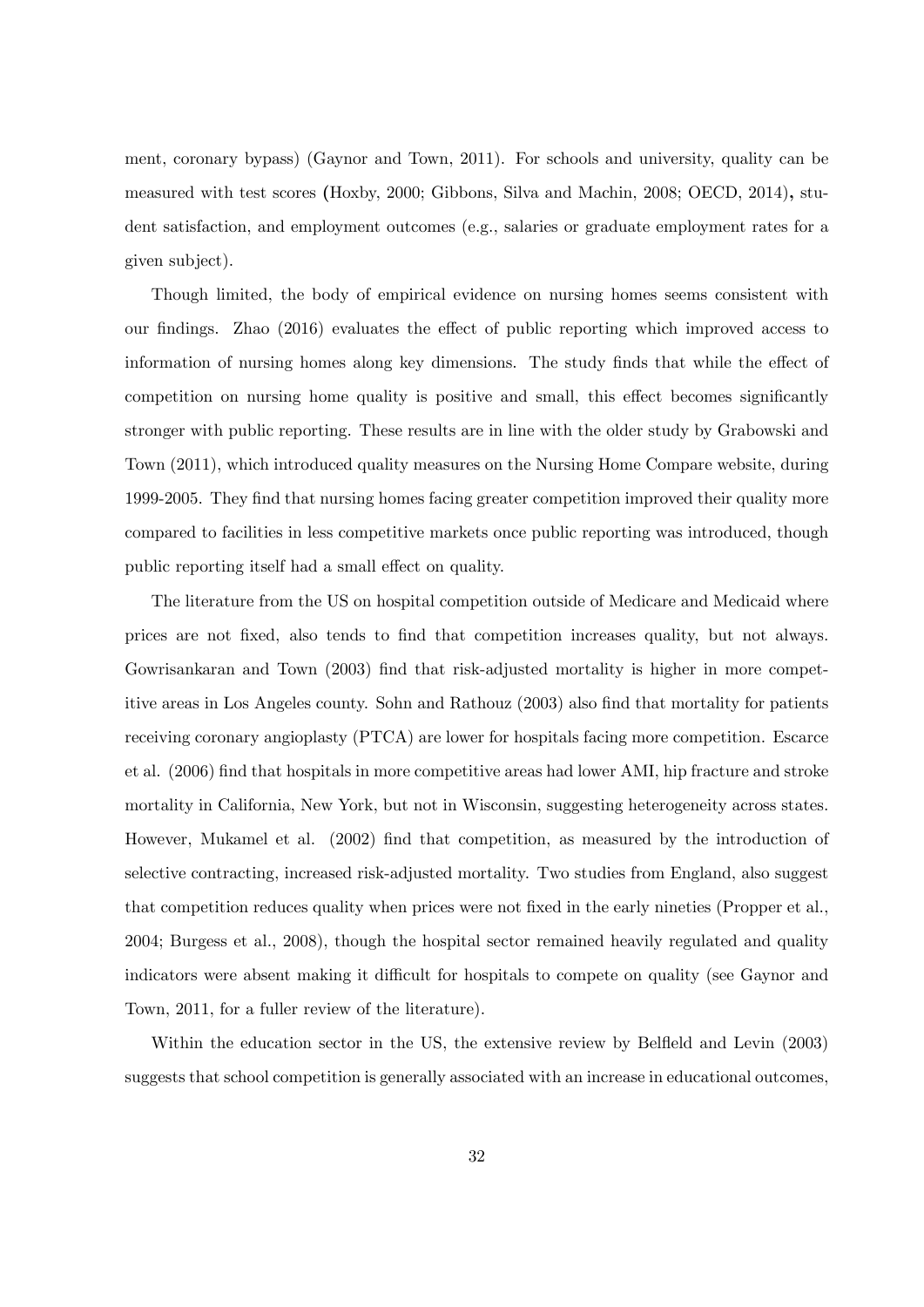e.g., test scores, across a range of institutional settings but the effect is quantitatively modest.

## 9 Policy implications and concluding remarks

Our analysis has several policy implications for industries such as long term care, health care, child care and education. Our key finding suggests that competition policies in these industries, such as those that facilitate public reporting and comparison across providers, can be useful in increasing quality, and this seems consistent with empirical evidence reviewed in the previous section. The result is new and in contrast with previous static models which show that within a spatial framework, a key feature of the industries at stake, competition does not affect quality and this is due to competition also reducing price and therefore weakening the incentives to compete on quality (e.g., Ma and Burgess, 1993). It is the dynamic strategic interaction which makes the direct effect to compete on quality stronger than the indirect effect through a reduction in price, so that competition ultimately increases quality. The static models would instead predict that public reporting would be an ineffective policy to raise quality.

This positive finding comes however with a disappointing result. We show that quality is always under-provided under the more realistic closed-loop solution. Although public reporting makes the gap between first-best and actual quality smaller, quality is never as high as the one desired by the regulator (or social planner). One possibility would be for the regulator to induce the providers to mimic the open-loop solution, where quality is instead provided at the socially optimal level. This could be achieved by regulation which induces providers to make and commit to long-term investment plans which cannot be frequently revised. Such regulation raises however the issue of enforcement of such plans which could probably be achieved by a strong regulator with credible monitoring tools.

A more extreme form of regulation would be to introduce fixed prices since in this case, more competition always increases quality (Brekke et al., 2010). Moreover, the regulator can always set the price at a level which is high enough to induce the optimal quality provision and combine it with a lump-sum transfer to ensure providers do not make profits. In practice, however, fixed price regulation often follows automated rules which set prices equal to average costs (as for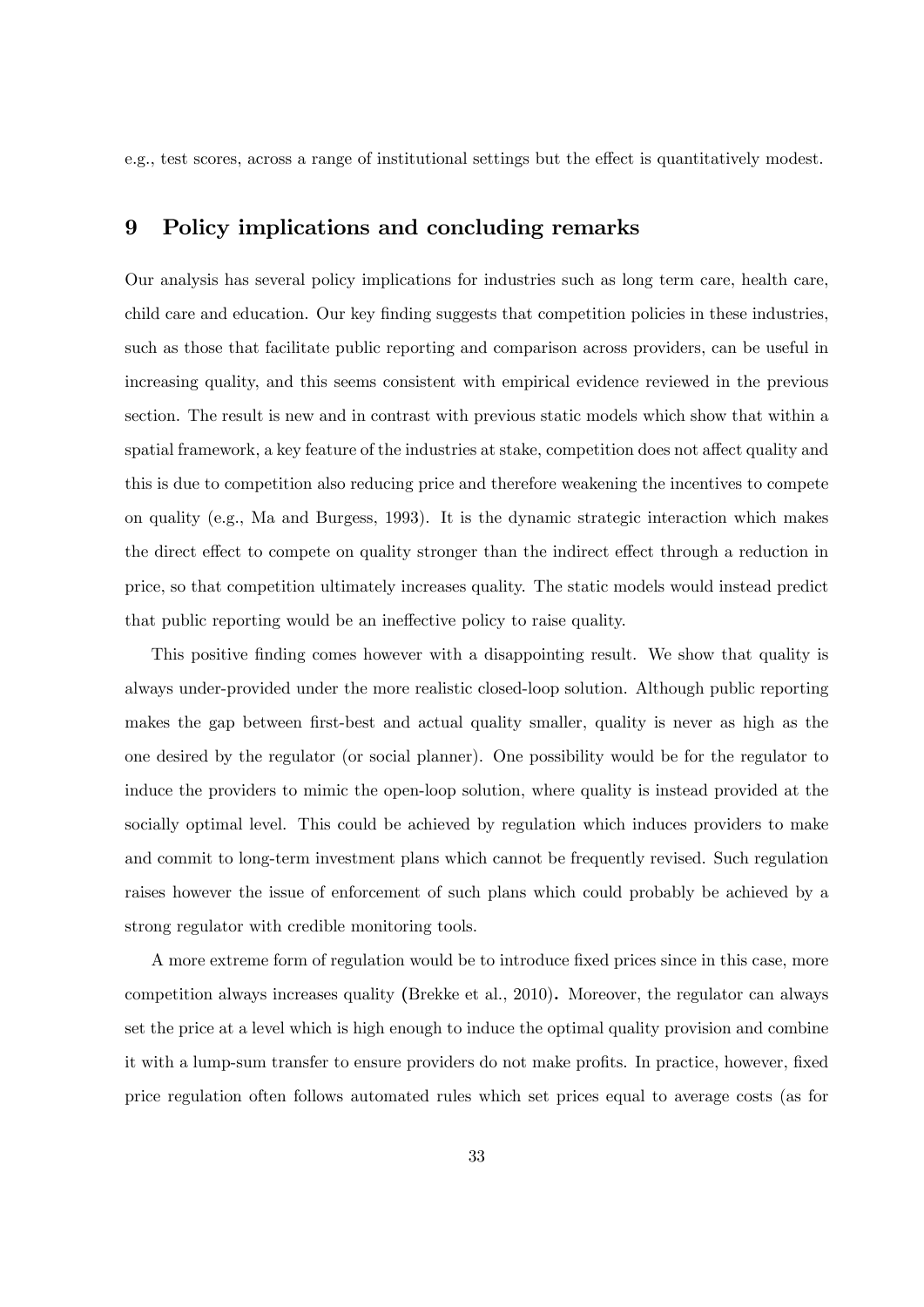hospitals within Medicare and Medicaid, and other European countries) and these are unlikely to lead to optimal quality provision (Kristensen et al., 2016). In addition, fixed price regulation has also other known limitations, e.g., in relation to the ability to accommodate for heterogeneity in costs and other parameters (Laffont and Tirole, 1993), and the risk of regulatory and political capture.

Our model has been tailor-made to fit a particular set of industries, in which quality is a key concern and policies to stimulate competition are widespread. However, given that competition on both price and quality is prevalent in a wide range of industries, a natural question to ask is whether the main results from our analysis also apply under alternative analytical frameworks that are not based on spatial competition with unit demand. The answer is yes, to some extent, but only under particular conditions. For example, using a Shubik-Levitan demand system (Shubik and Levitan, 1980), which is based on a representative consumer approach, steadystate quality provision tend to be lower in the closed-loop than in the open-loop, as we find in the present analysis, if the degree of product substitutability is sufficiently high. $32$  However, we should stress that the relatively clear-cut results derived from our analysis rely to some extent on the particular assumptions of the modelling framework. This means that, whereas our results are arguably highly relevant for the particular industries that we highlight, they do not necessarily apply to all other industries more generally.

## References

- [1] Araujo, L., B. Guimaraes, 2015. Intertemporal coordination with delay options. Journal of Economic Theory,  $157, 793-810$ .
- [2] Banker, R.D., I. Khosla, K.K. Sinha, 1998. Quality and competition. Management Science, 44, 1179-1192.
- [3] Başar, T., Olsder G.J., 1995 (2nd ed), Dynamic Noncooperative Game Theory, London: Academic Press.

 $32$ This and other results based on a representative consumer framework are available upon request.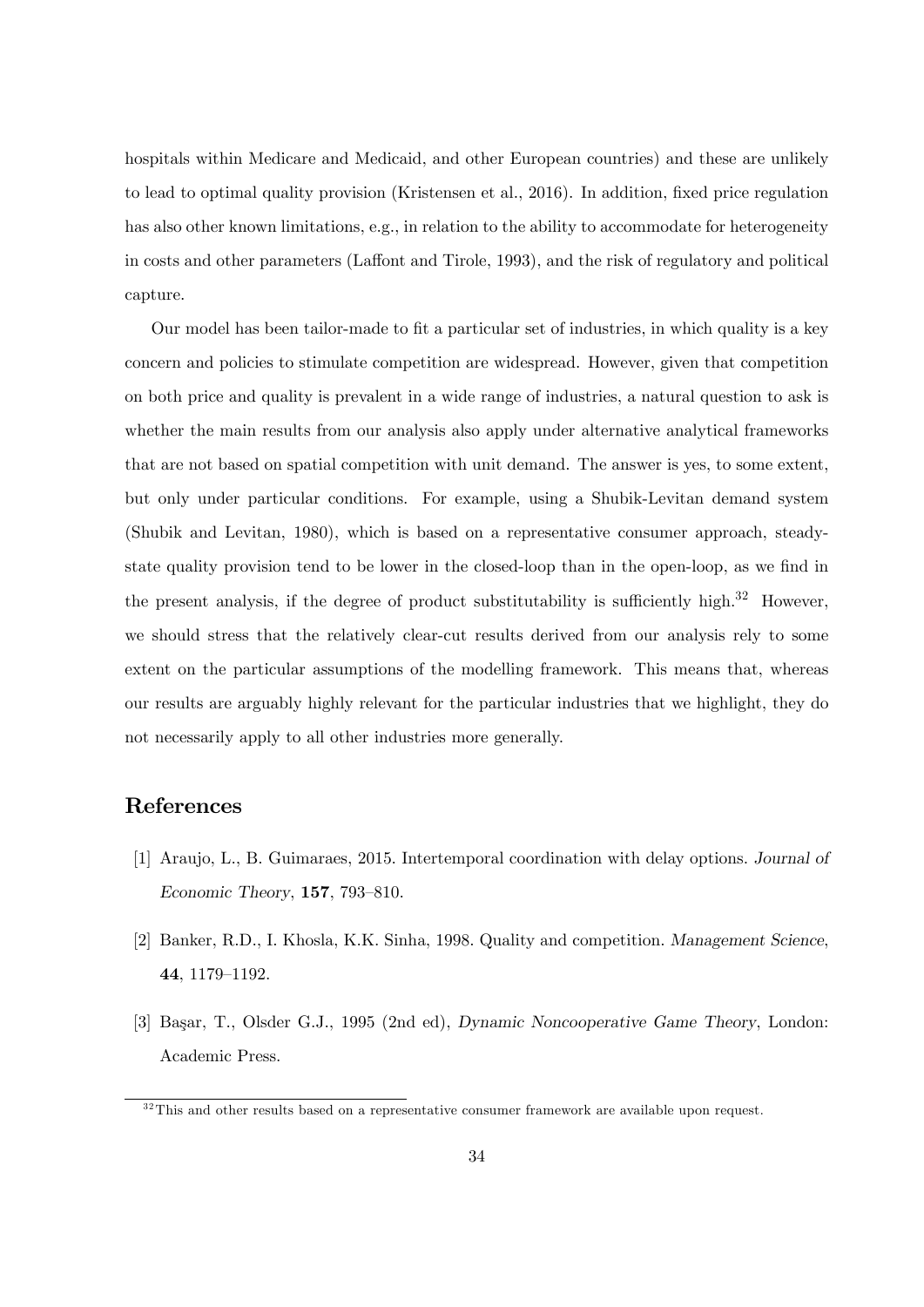- [4] Belffeld, C., H. Levin, 2003. The Effects of Competition between Schools on Educational Outcomes: A review for the United States. Review of Educational Research, 72, 279-341.
- [5] Bischi, G.I., F. Lamantia, D. Radi, 2015. An evolutionary Cournot model with limited market knowledge. Journal of Economic Behavior and Organization, 116, 219-238.
- [6] Bischi, G.I., F. A.K. Naimzada, L. Sbragia, 2007. Oligopoly games with local monopolistic approximation. Journal of Economic Behavior and Organization, 62, 371–388.
- [7] Borenstein, S., J. Netz, 1999. Why do all the áights leave at 8 am?: Competition and departure-time differentiation in airline markets, International Journal of Industrial Organization, 17, 611-640.
- [8] Brekke, K., R. Cellini, L. Siciliani, O.R. Straume, 2010. Competition and quality in health care markets: a differential game approach. Journal of Health Economics,  $29, 508-523$ .
- [9] Brekke, K., R. Cellini, L. Siciliani, O.R. Straume, 2012. Competition in regulated markets with sluggish beliefs about quality. Journal of Economics and Management Strategy, 21, 131-78.
- [10] Brekke, K.R., L. Siciliani, O.R. Straume, 2010. Price and quality in spatial competition. Regional Science and Urban Economics, 40, 471-480.
- [11] Brekke, K.R., H. Gravelle, L. Siciliani, O.R. Straume, 2014. Patient Choice, Mobility and Competition Among Health Care Providers, Chapter 1, pages 1-26, in R. Levaggi and M. Montefiori (eds.), Health Care Provision and Patient Mobility, Developments in Health Economics and Public Policy, 12, Berlin: Springer-Verlag.
- [12] Brekke, K.R., L. Siciliani, O.R. Straume, 2017. Horizontal mergers and product quality. Canadian Journal of Economics, 50, 1063–1103.
- [13] Burgess, S., C. Propper, D. Gossage, 2008. Competition and quality: evidence from the NHS internal market 1991-9. Economic Journal, 118, 138–170.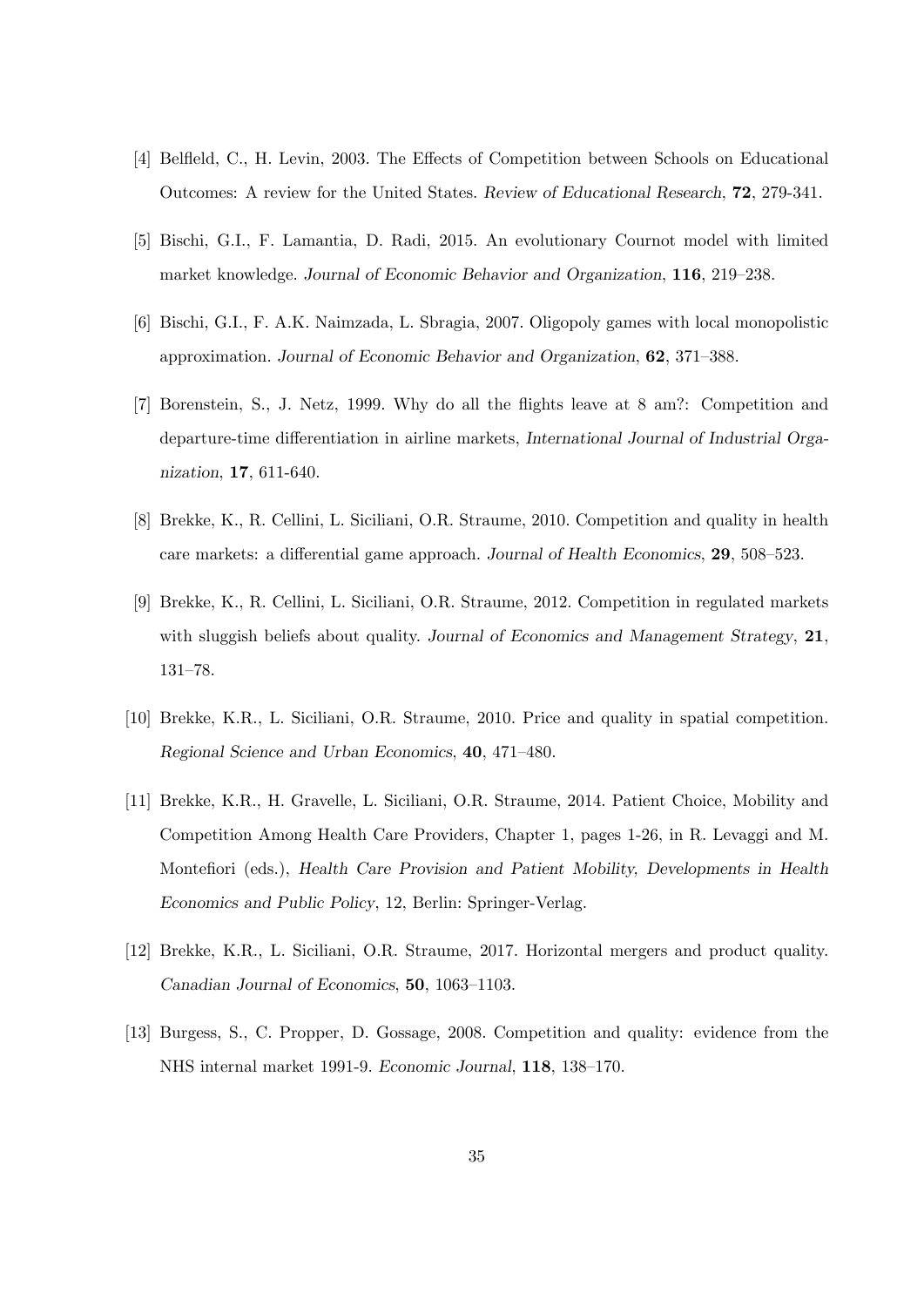- [14] Cellini R., F. Lamantia, 2015. Quality competition in markets with regulated prices and minimum quality standards. Journal of Evolutionary Economics,  $25, 345-70$ .
- [15] Cellini R., L. Lambertini, 1998. A dynamic model of differentiated oligopoly with capital accumulation. Journal of Economic Theory, 83, 145–55.
- [16] Cellini, R., L. Lambertini, 2005. R&D incentives and market structure: a dynamic analysis. Journal of Optimization Theory and Applications, 126, 85–96.
- [17] Cellini, R., L. Lambertini, 2009. Dynamic R&D with spillover: Competition vs. cooperation. Journal of Economic Dynamics and Control, 33, 568–82.
- [18] Cellini, R., L. Lambertini, A. Mantovani, 2008. Persuasive advertising under Bertrand competition: a differential game. Operations Research letters, 36, 381–84.
- [19] Champsaur, P., J.-C. Rochet, 1989. Multiproduct duopolists. Econometrica, 57, 533–557.
- [20] ChonÈ, P., 2017. Competition policy for health care provision in France. Health Policy, 121, 111-118.
- [21] Chumacero, R.A., D. Gomez, R. Paredes, 2011. I would walk 500 miles (if it paid): vouchers and school choice in Chile. Economics Educaction Review, 30, 1103–1114.
- [22] Colombo, L., P. Labrecciosa, 2015. On the Markovian efficiency of Bertrand and Cournot equilibira. Journal of Economic Theory,  $155$ ,  $332-58$ .
- [23] Dockner, E.J, S. Jørgensen, N. Van Long, G. Sorger, 2000. Differential Games in Economics and Management Science. Cambridge, Cambridge University Press.
- [24] Driskill R.A., S. McCafferty, 1989. Dynamic duopoly with adjustment costs: a differential game approach. Journal of Economic Theory, 49, 324–38.
- [25] Economides, N., 1993. Quality variations in the circular model of variety-differentiated products. Regional Science and Urban Economics, 23, 235–257.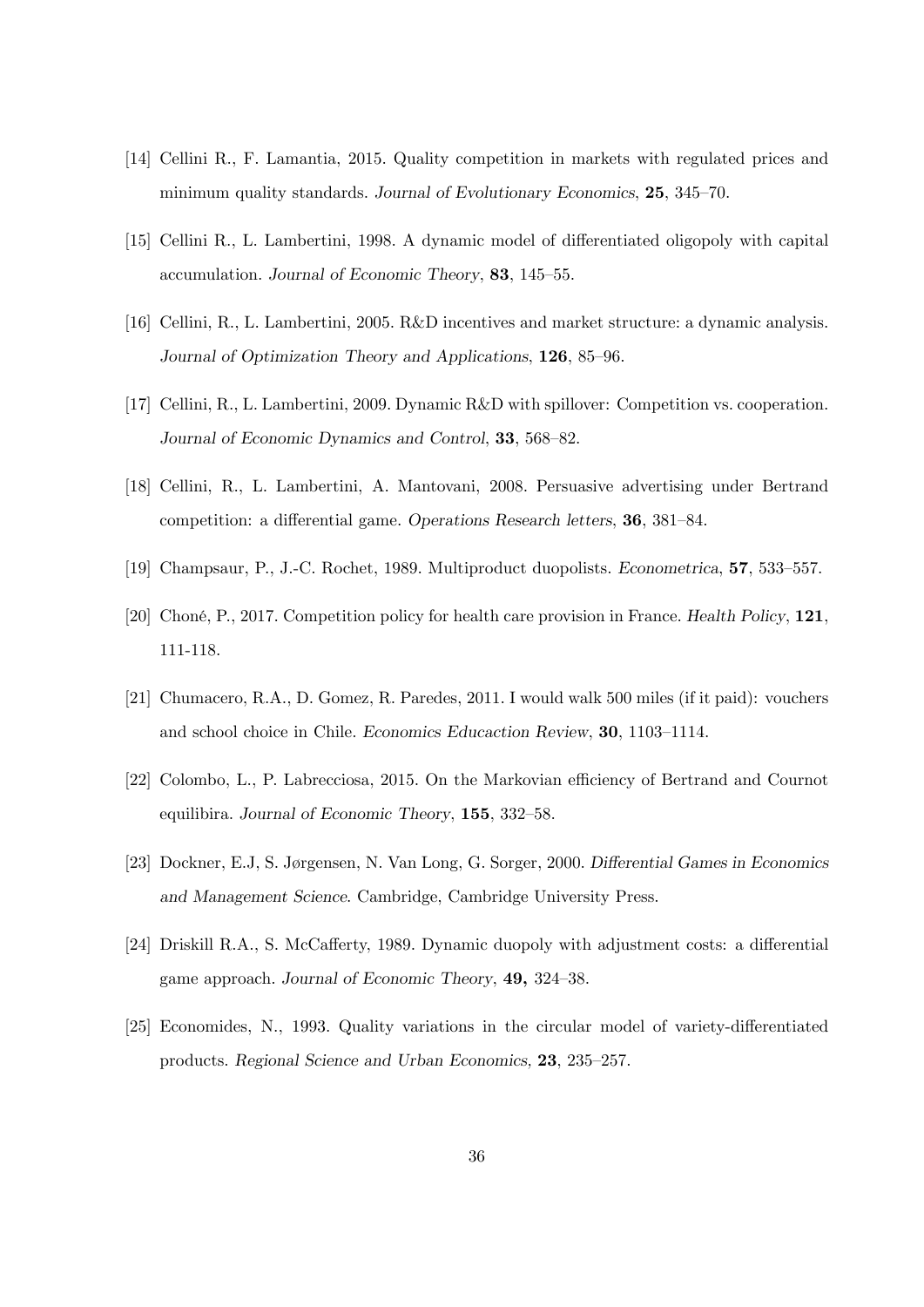- [26] Escarce, J. J., A.K. Jain, J. Rogowski. 2006. Hospital competition, managed care, and mortality after hospitalization for medical conditions: Evidence from three states. Medical Care Research and Review, 63, 112-140S.
- [27] Gabszewicz, J.J., J.-F. Thisse, 1979. Price competition, quality and income disparities. Journal of Economic Theory, 20, 340–359.
- [28] Gabszewicz, J.J., J.-F. Thisse, 1980. Entry (and exit) in a differentiated industry. Journal of Economic Theory,  $22, 327-338$ .
- [29] Gal-Or, E., 1983. Quality and quantity competition. Bell Journal of Economics,  $14$ , 590– 600.
- [30] Gibbons, S., S. Machin, O. Silva, 2008. Choice, competition, and pupil achievement, Journal of the European Economic Association,  $6, 912-947$ .
- [31] Gaynor, M., R.J. Town, 2011. Competition in Health Care Markets, Handbook of Health Economics, Volume 2, chapter 9, 499-637.
- [32] Gowrisankaran, G., R. Town. 2003. Competition, payers, and hospital quality. Health Services Research, 38, 1403-1422.
- [33] Grabowski, D.C., V. Angelelli 2004. The Relationship of Medicaid Payment Rates, Bed Constraint Policies, and Risk- Adjusted Pressure Ulcers. Health Service Research, 39, 793- 812.
- [34] Grabowski, D.C., R.A., Hirth, 2003. Competitive spillovers across non-profit and for-profit nursing homes. Journal of Health Economics, 22, 1-22.
- [35] Grabowski, D.C., R.J. Town, 2011. Does information matter? Competition, quality, and the impact of nursing home report cards, Health Services Research, 46, 1698-1719.
- [36] Grabowski, D.C., Z. Feng, R. Hirth, M. Rahman, V. Mor, 2013. Effect of nursing home ownership on the quality of post-acute care: an instrumental variablesapproach. Journal of Health Economics,  $32$ ,  $12-21$ .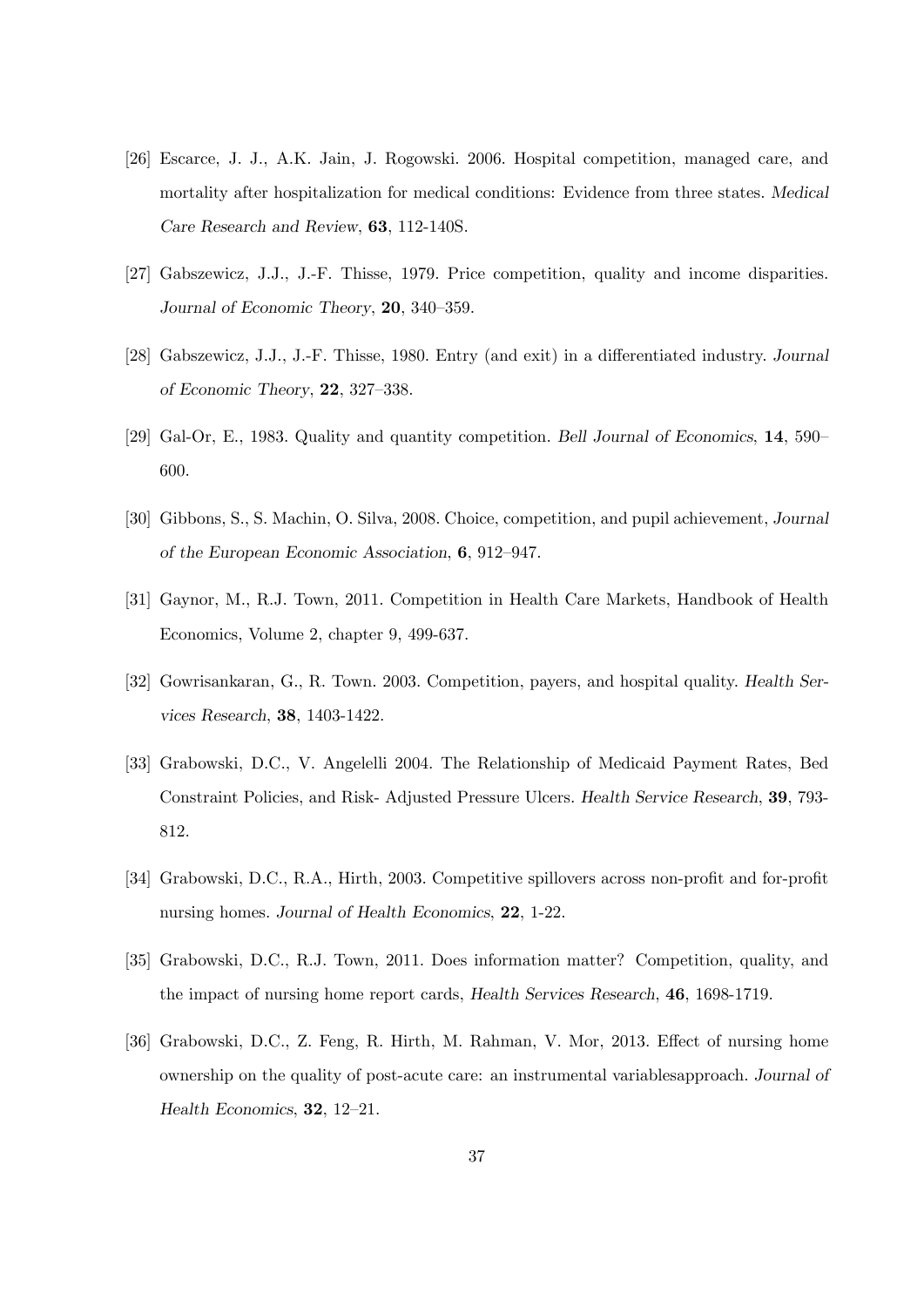- [37] Gravelle, H., 1999. Capitation contracts: access and quality. Journal of Health Economics, 18, 315-340.
- [38] Gutacker, N., L. Siciliani, G. Moscelli, H. Gravelle, 2016. Choice of hospital: which type of quality matters? Journal of Health Economics, 50, 230-246.
- [39] Hastings, J., T. Kane, D.O. Staiger, 2005. Parental Preferences and School Competition: Evidence from a Public School Choice Program, National Bureau of Economic Research working paper #11805, November.
- [40] Hinloopen, J., 2000. Strategic R&D co-operatives. Research in Economics, 54, 153–85.
- [41] Hinloopen, J., 2003. R&D efficiency gains due to cooperation. Journal of Economics, 80,  $107 - 25.$
- [42] Hoxby, C., 2000. Does Competition Among Public Schools Benefit Students and Taxpayers? American Economic Review, 90, 1209-1238.
- [43] Jorgensen, S., G. Zaccour, 2004. Differential games in marketing, Dordrecht: Kluwer Academic Publication.
- [44] Jun, B., X. Vives, 2004. Strategic incentives in dynamic oligopoly. Journal of Economic Theory,  $116, 249-81.$
- [45] Kessler, D., M. McClellan, 2000. Is hospital competition socially wasteful? Quarterly Journal of Economics,  $115$ , 577–615.
- [46] Kristensen, S., L. Siciliani, M. Sutton, 2016. Optimal Price-Setting in Pay for Performance Schemes in Health Care. Journal of Economic Behavior & Organization, 123, 57-77.
- [47] Laffont, J.J., J. Tirole. 1993. A Theory of Incentives in Procurement and Regulation, Cambridge: MIT Press.
- [48] Léonard, D., N. van Long, 1992. Optimal Control Theory and Static Optimization in Economics, Cambridge University Press, Cambridge.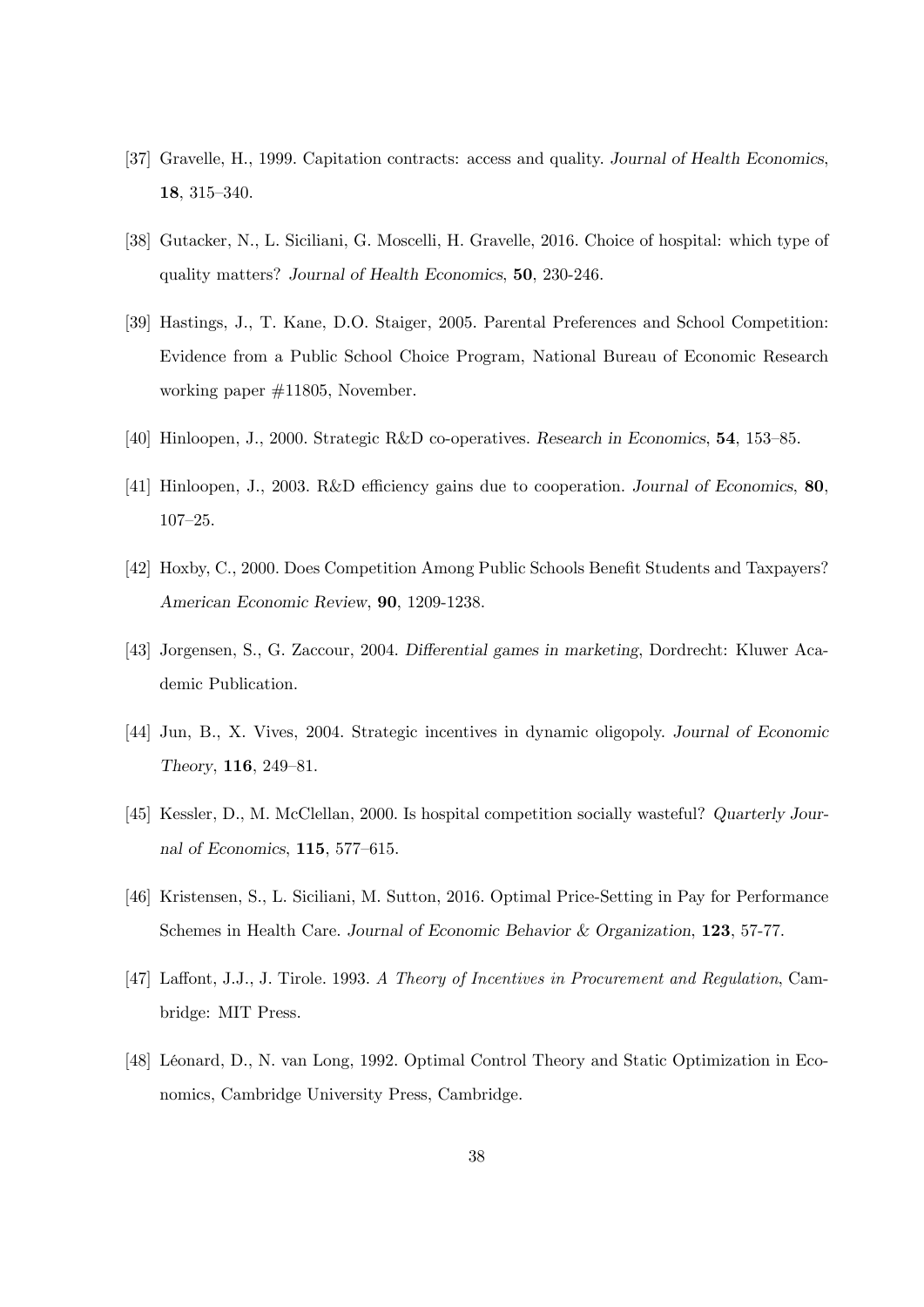- [49] Ma, C.A., J.F. Burgess, 1993. Quality competition, welfare and regulation. Journal of Economics, **58**, 153–73.
- [50] Mehlmann, A., 1988. Applied differential games, New York: Plenum Press.
- [51] Motta, M., 1993. Endogenous quality choice: price vs. quantity competition. Journal of Industrial Economics,  $41$ ,  $113-131$ .
- [52] Mukamel, D., J.A. Zwanziger, A. Bamezai, 2002. Hospital competition, resource allocation and quality of care. BMC Health Services Research, 2, 10-18.
- [53] Mussa, M., S. Rosen, 1978. Monopoly and product quality. Journal of Economic Theory, 18,  $301 - 317$ .
- [54] OECD, 2014. PISA 2012 Results in Focus.What 15-year-olds know and what they can do with what they know. OECD Publishing, Paris, France.
- [55] Piga, C.A.G., 1998. A dynamic model of advertising and product differentiation. Review of Industrial Organization, 13, 509-22.
- [56] Piga, C.A.G., 2000. Competition in a duopoly with sticky price and advertising. International Journal of Industrial Organization,  $18$ ,  $595-614$ .
- [57] Propper, C., S. Burgess, K. Green, 2004. Does competition between hospitals improve the quality of care? Hospital death rates and the NHS internal market. Journal of Public Economics, 88, 1247-1272.
- [58] Qiu, L., 1997. On the dynamic efficinecy of Bertrand and Cournot equilibria. Journal of Economic Theory, 75, 213-29.
- [59] Rahman, M., A.D. Foster, 2015. Racial segregation and quality of care disparity in US nursing homes. Journal of Health Economics,  $39$ , 1–16.
- [60] Salvanes, K.G., F. Steen, L. Sørgard, 2005. Hotelling in the air? Flight departures in Norway, Regional Science and Urban Economics, 35, 193-213.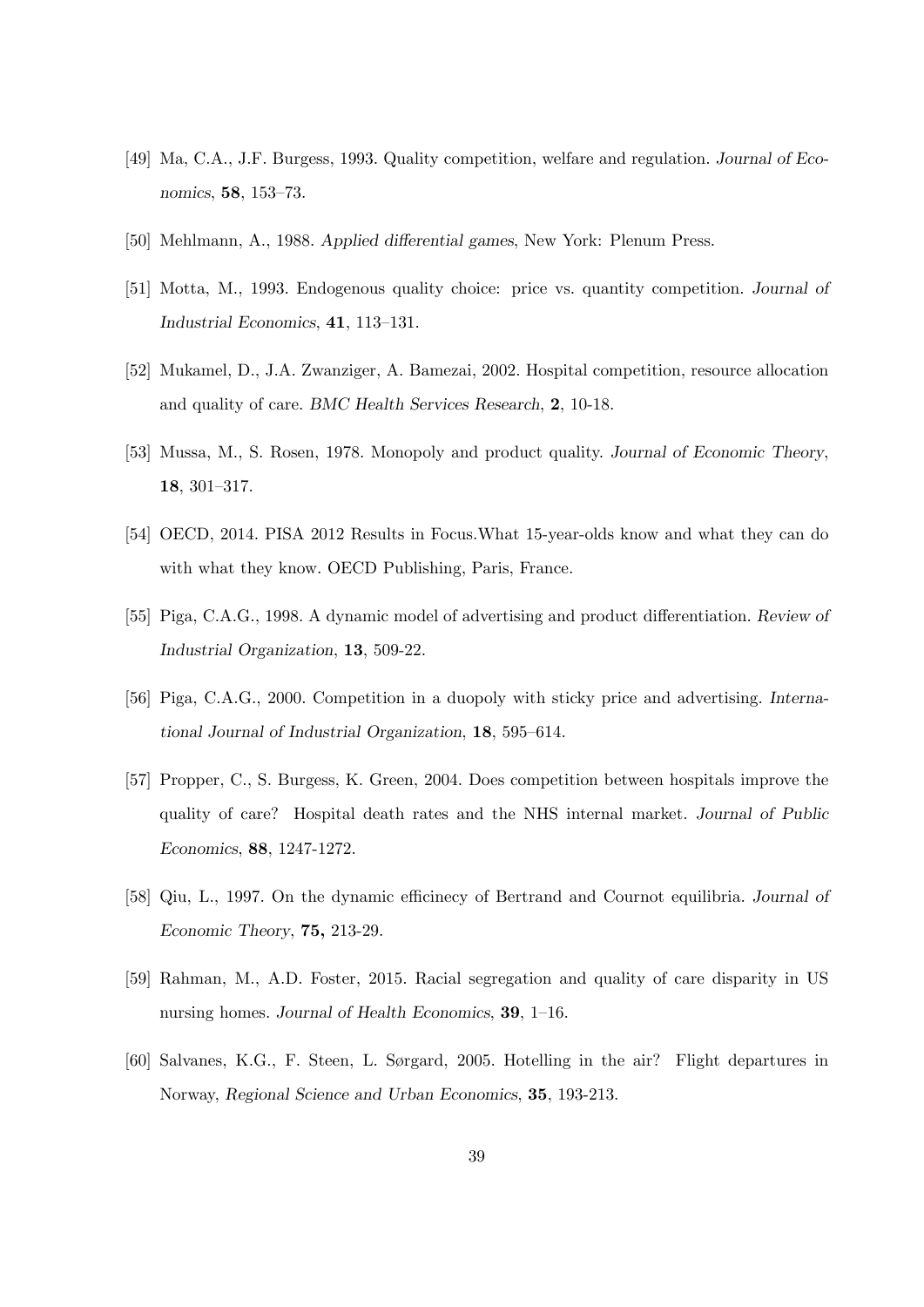- [61] Shaked, A., J. Sutton, 1982. Relaxing price competition through product differentiation. Review of Economic Studies,  $49, 3-13$ .
- $[62]$  Shaked, A., J. Sutton, 1983. Natural oligopolies. Econometrica, 51, 1469–1483.
- [63] Shubik, M., R. Levitan, 1980. Market Structure and Behavior. Cambridge, MA, Harvard University Press.
- [64] Shugarman, L.R., J.A. Brown, 2006. Nursing Home Selection: How Do Consumers Choose? Volume I: Findings from Focus Groups of Consumers and Information Intermediaries. Washington, DC. Prepared for Office of Disability, Aging and Long-Term Care Policy, Office of the Assistant Secretary for Planning and Evaluation, U.S. Department of Health and Human Services, Contract #HHS-100-03-0023.
- [65] Siciliani, L., O.R. Straume, R. Cellini, 2013. Quality competition with motivated providers and sluggish demand. Journal of Economic Dynamics and Control,  $37$ ,  $2041-71$ .
- [66] Sohn, M.-W., P.J., Rathouz, 2003. Competition among hospitals and quality of care: Hospital-level analysis. University of Chicago.
- [67] Spence, M., 1975. Monopoly, quality and regulation. Bell Journal of Economics,  $6, 417-429$ .
- [68] Sutton, J., 1996. Technology and market structure. European Economic Review, 40, 511– 530.
- [69] Symeonidis, G., 2000. Price and nonprice competition with endogenous market structure. Journal of Economics & Management Strategy,  $9, 53-83$ .
- [70] Tay, A., 2003. Assessing competition in hospital care markets: the importance of accounting for quality differentiation. RAND Journal of Economics,  $34$ ,  $786-814$ .
- [71] Vives, X., 1985. Efficiency of Bertrand and ournot equilibria with product differentiation. Journal of Economic Theory, 36, 166–75.
- [72] Vives, X., 2008. Innovation and competitive pressure. Journal of Industrial Economics, 56, 419-469.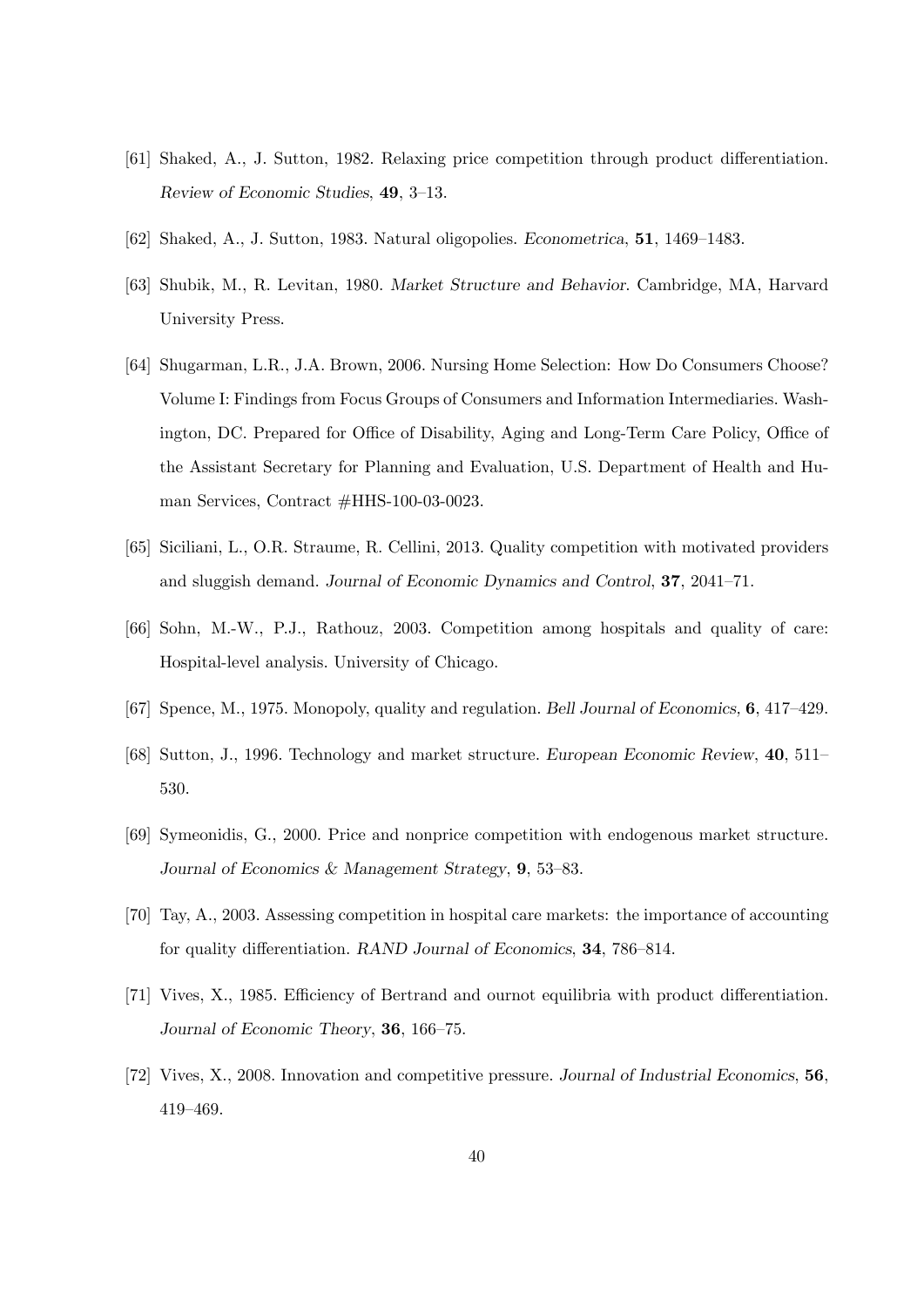- [73] Werner, R.M., E.C. Norton, R.T. Konetzka, D. Polsky, 2012. Do consumers respond to publicly reported quality information? Evidence from nursing homes. Journal of Health Economics,  $31, 50 - 61$ .
- [74] Zhao, X., 2016. Competition, information, and quality: Evidence from nursing homes. Journal of Health Economics, 49, 136-152.
- [75] Zwanziger, J., D.B. Mukamel, et al., 2002. Use of resident-origin data to define nursing home market boundaries. Inquiry, 39, 56-66.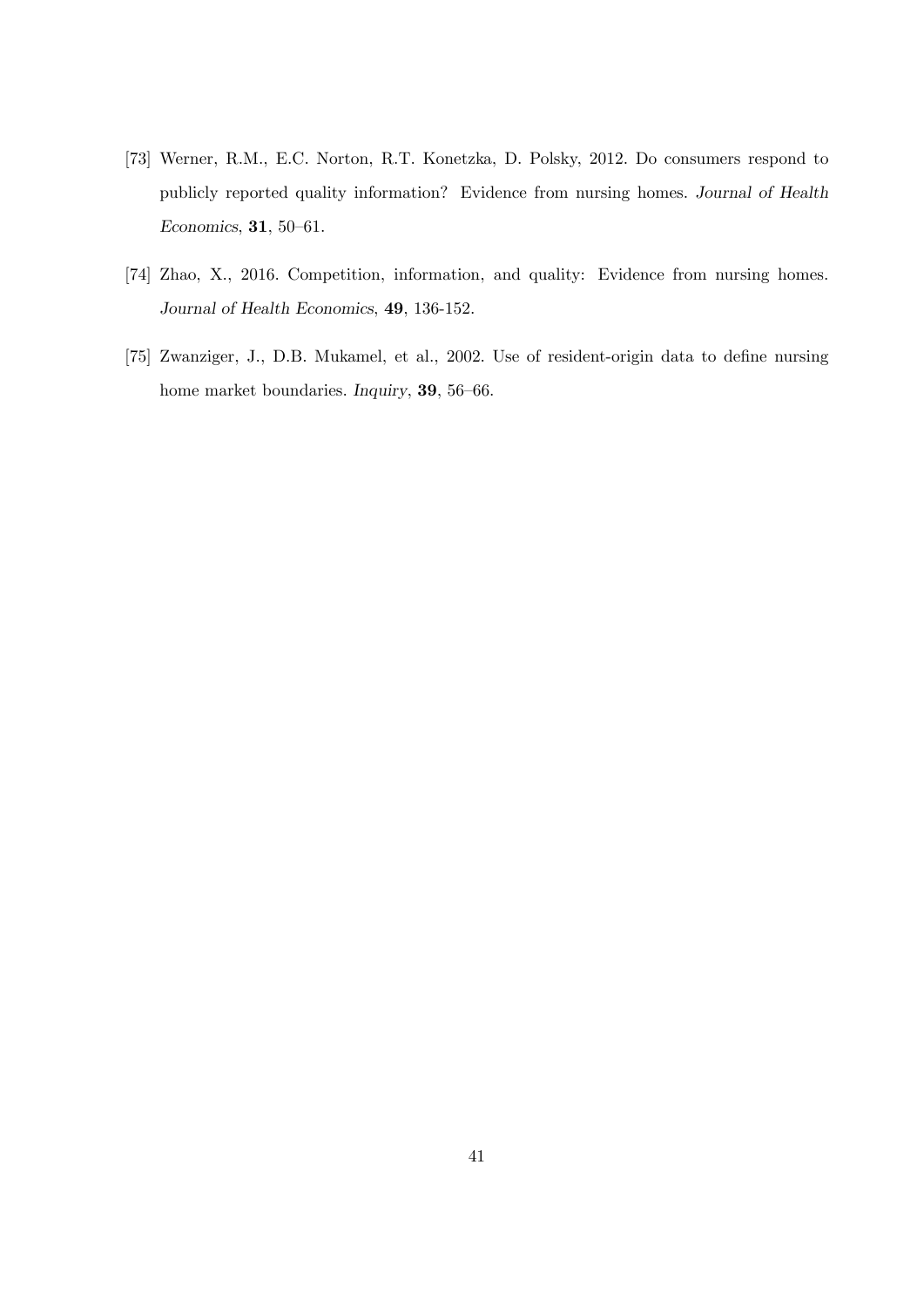## (Online) Appendix

#### A.1. Derivation of the closed-loop solution in Section 4

The provider's instantaneous objective function is

$$
(p_i - c) \left(\frac{1}{2} + \frac{k(q_i - q_j)}{2\tau} - \frac{p_i - p_j}{2\tau}\right) - \frac{\gamma}{2}I_i^2 - \frac{\beta}{2}q_i^2 \tag{A1}
$$

which  $-$  faced with the linear dynamic constraint  $-$  gives rise to a linear-quadratic problem. Hence, we define the value function as

$$
V^{i}(q_{i}, q_{j}) = \alpha_{0} + \alpha_{1}q_{i} + \alpha_{2}q_{j} + (\alpha_{3}/2)q_{i}^{2} + (\alpha_{4}/2)q_{j}^{2} + \alpha_{5}q_{i}q_{j}.
$$
 (A2)

Define  $I_i = \phi_i(q_i, q_j)$  and  $I_j = \phi_j(q_i, q_j)$ . The value function has to satisfy the Hamilton-Jacobi-Bellman (HJB) equation:

$$
\rho V^{i}(q_{i}, q_{j}) = \max \left\{ \begin{array}{l} (p_{i} - c) \left( \frac{1}{2} + \frac{k(q_{i} - q_{j})}{2\tau} - \frac{p_{i} - p_{j}}{2\tau} \right) - \frac{\gamma}{2} I_{i}^{2} - \frac{\beta}{2} q_{i}^{2} \\ + V_{q_{i}}^{i}(q_{i}, q_{j}) \left( I_{i} - \delta q_{i} \right) + V_{q_{j}}^{i}(q_{i}, q_{j}) \left( I_{j} - \delta q_{j} \right) \end{array} \right\}.
$$
 (A3)

Maximisation of the right-hand-side with respect to  $I_i$  yields  $V_{q_i}^i = \gamma I_i$ , which after substitution gives

$$
I_i = \phi_i(q_i, q_j) = \frac{\alpha_1 + \alpha_3 q_i + \alpha_5 q_j}{\gamma}.
$$
 (A4)

Similarly, we obtain

$$
I_j = \phi_j(q_i, q_j) = \frac{\alpha_1 + \alpha_3 q_j + \alpha_5 q_i}{\gamma}.
$$
 (A5)

Maximisation of the right-hand-side with respect to  $p_i$  and  $p_j$  yields

$$
\frac{1}{2} + \frac{k(q_i - q_j)}{2\tau} - \frac{p_i - p_j}{2\tau} - (p_i - c) \frac{1}{2\tau} = 0,
$$
 (A6)

$$
\frac{1}{2} + \frac{k(q_j - q_i)}{2\tau} - \frac{p_j - p_i}{2\tau} - (p_j - c) \frac{1}{2\tau} = 0,
$$
 (A7)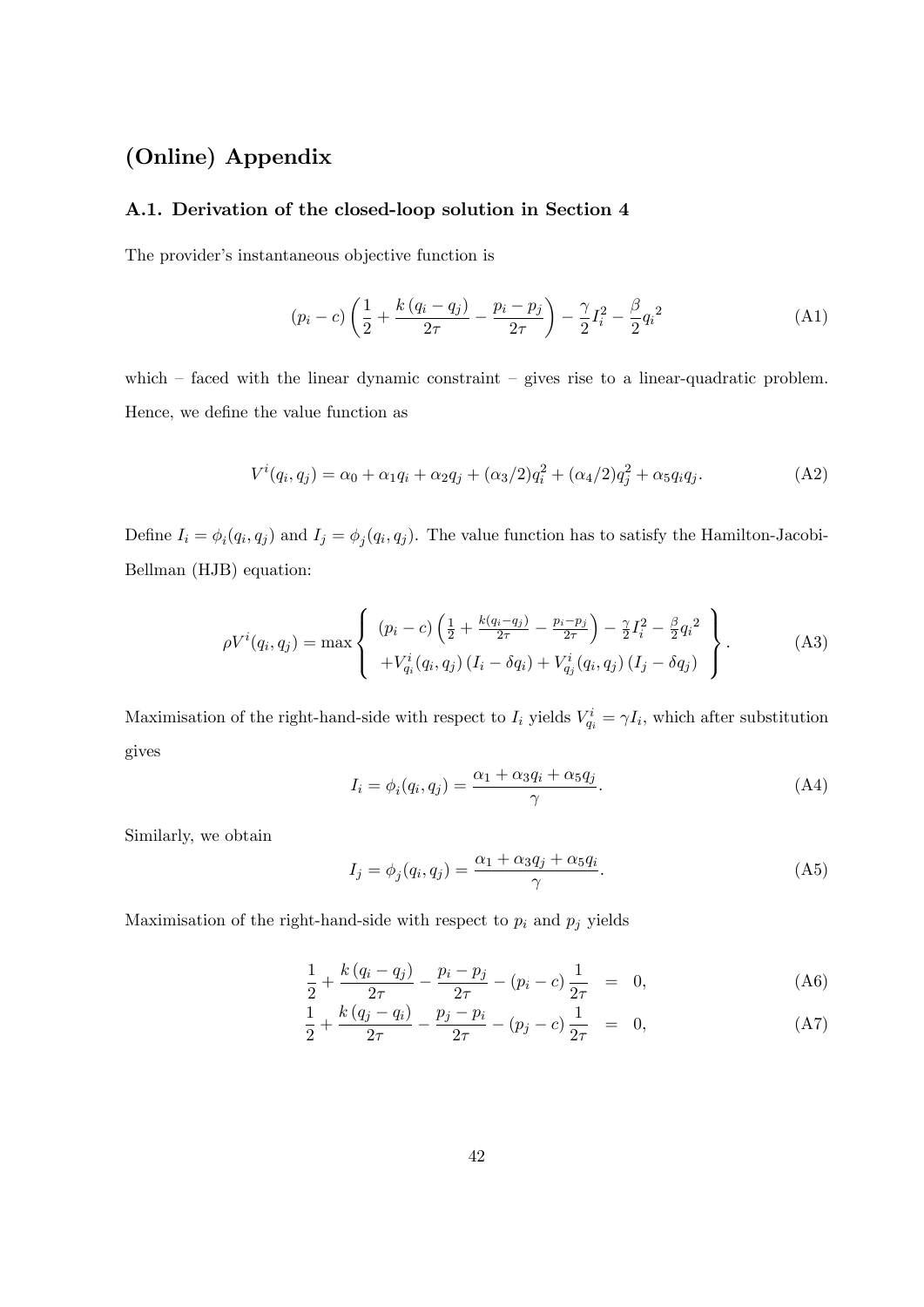from which we obtain the simple expression:

$$
p_i = \Phi_i(q_i, q_j) = c + \tau + \frac{k(q_i - q_j)}{3}, \tag{A8}
$$

$$
p_j = \Phi_j(q_i, q_j) = c + \tau - \frac{k(q_i - q_j)}{3}.
$$
 (A9)

By substituting  $I_i = \phi_i(q_i, q_j)$ ,  $I_j = \phi_j(q_i, q_j)$ ,  $V_{q_i}^i(q_i, q_j) = \alpha_1 + \alpha_3 q_i + \alpha_5 q_j$  and  $V_{q_j}^i = \alpha_2 + \alpha_4 q_j$  $\alpha_4 q_j + \alpha_5 q_i$  into the HJB equation, we obtain

$$
\rho V^{i}(q_i, q_j) = \begin{cases}\n\left(\tau + \frac{k(q_i - q_j)}{3}\right) \left(\frac{1}{2} + \frac{k(q_i - q_j)}{6\tau}\right) \\
-\frac{1}{2\gamma} \left(\alpha_1 + \alpha_3 q_i + \alpha_5 q_j\right)^2 - \frac{\beta}{2} q_i^2 \\
+\left(\alpha_1 + \alpha_3 q_i + \alpha_5 q_j\right) \left(\frac{\alpha_1 + \alpha_3 q_i + \alpha_5 q_j}{\gamma} - \delta q_i\right) \\
+\left(\alpha_2 + \alpha_4 q_j + \alpha_5 q_i\right) \left(\frac{\alpha_1 + \alpha_3 q_j + \alpha_5 q_i}{\gamma} - \delta q_j\right)\n\end{cases},\n\tag{A10}
$$

and, after substitution of  $V^i$ , we obtain

 $=$ 

$$
\left(\rho\alpha_{0} - \frac{1}{2}\tau - \frac{1}{2\gamma}\alpha_{1}^{2} - \frac{1}{\gamma}\alpha_{1}\alpha_{2}\right) \n+q_{i}\left(\alpha_{1}(\delta + \rho) - \frac{1}{3}k - \frac{1}{\gamma}\alpha_{1}\alpha_{3} - \frac{1}{\gamma}\alpha_{2}\alpha_{5} - \frac{1}{\gamma}\alpha_{1}\alpha_{5}\right) \n+q_{j}\left(\alpha_{2}(\delta + \rho) + \frac{1}{3}k - \frac{1}{\gamma}\alpha_{2}\alpha_{3} - \frac{1}{\gamma}\alpha_{1}\alpha_{4} - \frac{1}{\gamma}\alpha_{1}\alpha_{5}\right) \n+q_{i}^{2}\left(\alpha_{3}\left(\delta + \frac{1}{2}\rho\right) - \frac{1}{2\gamma}\alpha_{3}^{2} - \frac{1}{\gamma}\alpha_{5}^{2} + \frac{1}{2}\beta - \frac{1}{18}\frac{k^{2}}{\tau}\right) \n+q_{j}^{2}\left(\alpha_{4}\left(\delta + \frac{1}{2}\rho\right) - \frac{1}{\gamma}\alpha_{3}\alpha_{4} - \frac{1}{2\gamma}\alpha_{5}^{2} - \frac{1}{18}\frac{k^{2}}{\tau}\right) \n+q_{i}q_{j}\left((2\delta + \rho)\alpha_{5} + \frac{1}{9}\frac{k^{2}}{\tau} - \frac{2}{\gamma}\alpha_{3}\alpha_{5} - \frac{1}{\gamma}\alpha_{4}\alpha_{5}\right)
$$
\n0

For the equality to hold, the terms in brackets in the above equation have to be equal to zero. Notice that the last three terms do not depend on  $\alpha_0$ ,  $\alpha_1$  and  $\alpha_2$ , but only on  $\alpha_3$ ,  $\alpha_4$  and  $\alpha_5$ . We therefore focus on the following system of three equations in three unknowns  $(\alpha_3, \alpha_4)$  and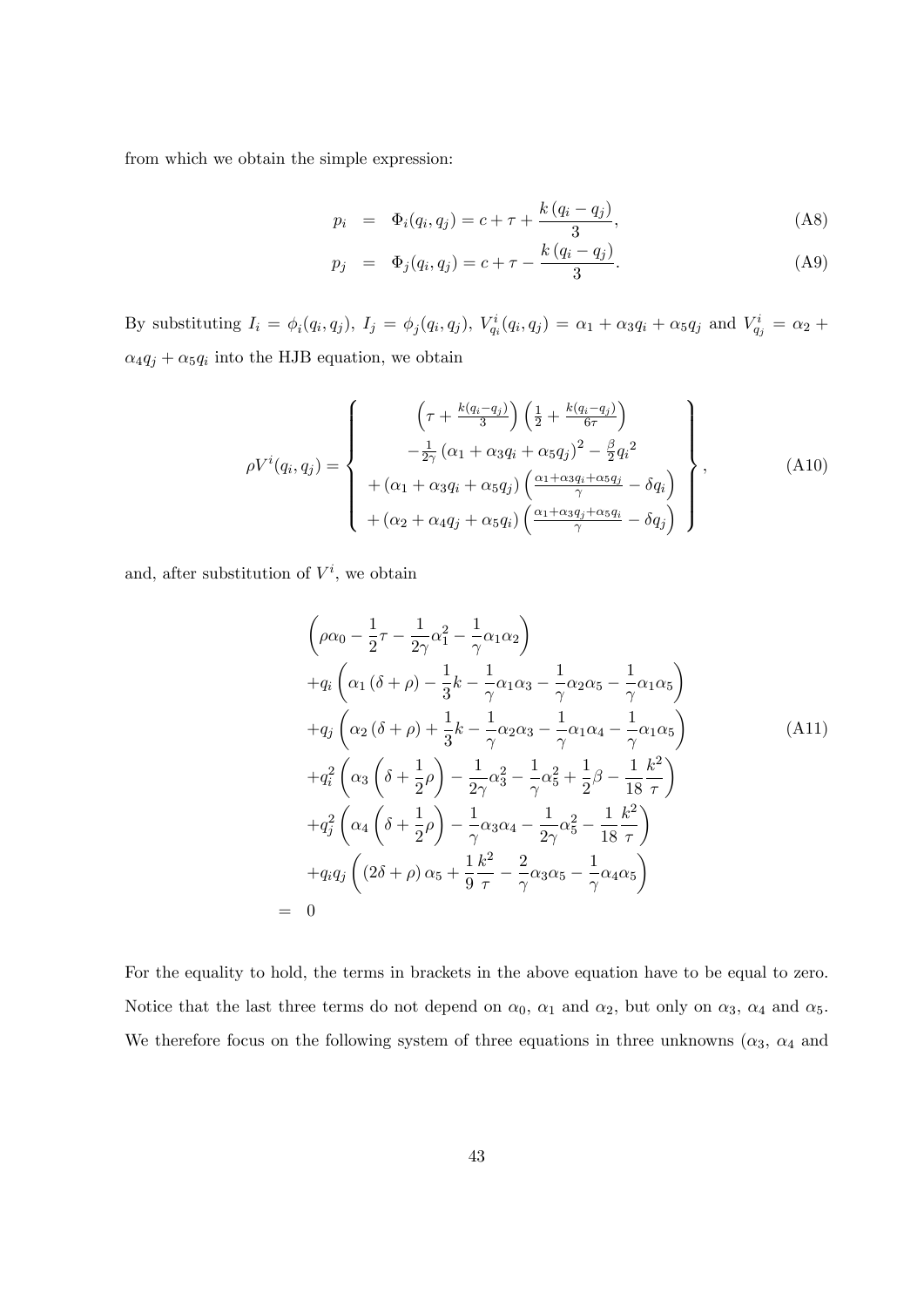$$
\alpha_3 \left( \delta + \frac{1}{2} \rho \right) - \frac{1}{2\gamma} \alpha_3^2 - \frac{1}{\gamma} \alpha_5^2 + \frac{1}{2} \beta - \frac{1}{18} \frac{k^2}{\tau} = 0, \tag{A12}
$$

$$
\alpha_4 \left( \delta + \frac{1}{2} \rho \right) - \frac{1}{\gamma} \alpha_3 \alpha_4 - \frac{1}{2\gamma} \alpha_5^2 - \frac{1}{18} \frac{k^2}{\tau} = 0, \tag{A13}
$$

$$
\alpha_5 (2\delta + \rho) + \frac{1}{9} \frac{k^2}{\tau} - \frac{2}{\gamma} \alpha_3 \alpha_5 - \frac{1}{\gamma} \alpha_4 \alpha_5 = 0.
$$
 (A14)

Define  $g := \frac{k^2}{\tau}$  $\frac{k^2}{\tau}$  and  $s := (\delta + \frac{1}{2})$  $\frac{1}{2}\rho$ ). We can re-write the system more succinctly as

$$
s\alpha_3 - \frac{1}{2\gamma}\alpha_3^2 - \frac{1}{\gamma}\alpha_5^2 + \frac{1}{2}\beta - \frac{1}{18}g = 0,
$$
 (A15)

$$
s\alpha_4 - \frac{1}{\gamma}\alpha_3\alpha_4 - \frac{1}{2\gamma}\alpha_5^2 - \frac{1}{18}g = 0,
$$
 (A16)

$$
2s\alpha_5 + \frac{1}{9}g - \frac{2}{\gamma}\alpha_3\alpha_5 - \frac{1}{\gamma}\alpha_4\alpha_5 = 0.
$$
 (A17)

DeÖne

$$
A : = \sqrt{\gamma \left(\frac{3}{2}y - g\right)} > 0,
$$
\n(A18)

$$
B \quad : \quad = \frac{1}{6} \left( \frac{y}{2} - g \right) y > 0,\tag{A19}
$$

$$
C \quad : \quad = \frac{4\gamma}{27} \left( y - g - 2\sqrt{3B} \right) > 0,\tag{A20}
$$

$$
E : = \frac{4\gamma}{27} \left( y - g + 2\sqrt{3B} \right) > 0, \tag{A21}
$$

where  $y := 6 (s^2 \gamma + \beta)$ , and where the condition  $y > 2g$  ensures that these parameters (and therefore the possible solutions) are real. The positive sign of  $C$  is confirmed by noticing that

$$
y - g > 2\sqrt{3B} \Leftrightarrow (y - g)^2 > \left(2\sqrt{3\left(\frac{1}{6}\left(\frac{y}{2} - g\right)y\right)}\right)^2,\tag{A22}
$$

which always holds since

$$
(y-g)^{2} - \left(2\sqrt{3\left(\frac{1}{6}\left(\frac{y}{2}-g\right)y\right)}\right)^{2} = g^{2} > 0.
$$
 (A23)

 $\alpha_5$ ):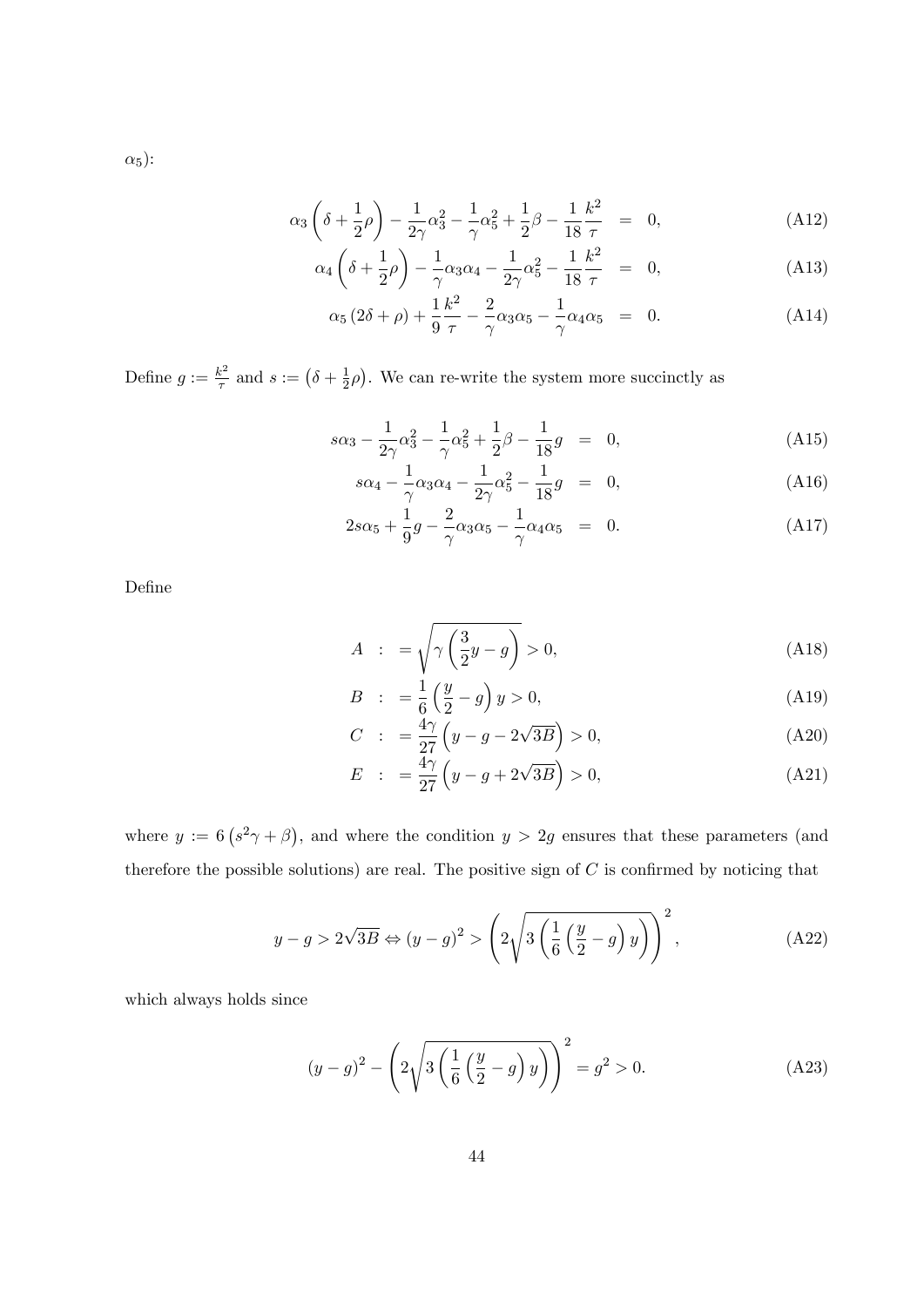There are six possible solutions to  $(A15)-(A17)$ , given by:

$$
\alpha_3 = s\gamma - \frac{1}{9}A, \ \alpha_4 = \frac{2(6y + 5g)}{9(6y - 4g)}A, \ \alpha_5 = \frac{2}{9}A \tag{S1}
$$

$$
\alpha_3 = s\gamma + \frac{1}{9}A, \ \alpha_4 = -\frac{2(6y+5g)}{9(6y-4g)}A, \ \alpha_5 = -\frac{2}{9}A \tag{S2}
$$

$$
\alpha_3 = s\gamma - \left(\frac{6y - 5g}{4g} - \frac{81}{16g\gamma}C\right)\sqrt{C}, \alpha_4 = \frac{1}{2}\sqrt{C}, \alpha_5 = -\frac{1}{2}\sqrt{C}
$$
 (S3)

$$
\alpha_3 = s\gamma + \left(\frac{6y - 5g}{4g} - \frac{81}{16g\gamma}C\right)\sqrt{C}, \alpha_4 = -\frac{1}{2}\sqrt{C}, \alpha_5 = \frac{1}{2}\sqrt{C}
$$
 (S4)

$$
\alpha_3 = s\gamma - \left(\frac{6y - 5g}{4g} - \frac{81}{16g\gamma}E\right)\sqrt{E}, \alpha_4 = \frac{1}{2}\sqrt{E}, \alpha_5 = -\frac{1}{2}\sqrt{E}
$$
(S5)

$$
\alpha_3 = s\gamma + \left(\frac{6y - 5g}{4g} - \frac{81}{16g\gamma}E\right)\sqrt{E}, \alpha_4 = -\frac{1}{2}\sqrt{E}, \alpha_5 = \frac{1}{2}\sqrt{E}
$$
(S6)

Global asymptotic stability requires  $\alpha_3 < 0$ ,  $\alpha_3 + \alpha_5 < 0$  and  $\alpha_3 - \alpha_5 < 0$ . We can immediately eliminate (S2) because  $\alpha_3 > 0$ . The same is true for (S1), since  $\alpha_3 + \alpha_5 = s\gamma + \frac{1}{9}A > 0$ . Regarding (S4), notice that a sufficient condition for  $\alpha_3 > 0$  is

$$
\frac{6y - 5g}{4g} - \frac{81}{16g\gamma}C = \frac{1}{4g} \left(3y - 2g + 6\sqrt{3B}\right) > 0,
$$
 (A24)

which always holds for  $y > 2g$ . Similarly, regarding (S6), a sufficient condition for  $\alpha_3 > 0$  is

$$
\frac{6y - 5g}{4g} - \frac{81}{16g\gamma}E = \frac{1}{4g} \left(3y - 2g - 6\sqrt{3B}\right) > 0,\tag{A25}
$$

which always holds since

$$
(3y - 2g)^{2} - \left(6\sqrt{3B}\right)^{2} = 2g(2g + 3y) > 0.
$$
 (A26)

Thus, (S4) and (S6) can also be ruled out because  $\alpha_3 > 0$ . In the two remaining solutions – (S3) and (S5) – we have  $\alpha_5 < 0$ , implying that  $\alpha_3 + \alpha_5 < \alpha_3 < \alpha_3 - \alpha_5$ . For these two solutions, the conditions for global asymptotic stability therefore reduce to  $\alpha_3 - \alpha_5 < 0$ . For (S5) we have

$$
\alpha_3 - \alpha_5 = s\gamma - \left(6y - 7g - \frac{81}{4\gamma}E\right)\frac{\sqrt{E}}{4g},\tag{A27}
$$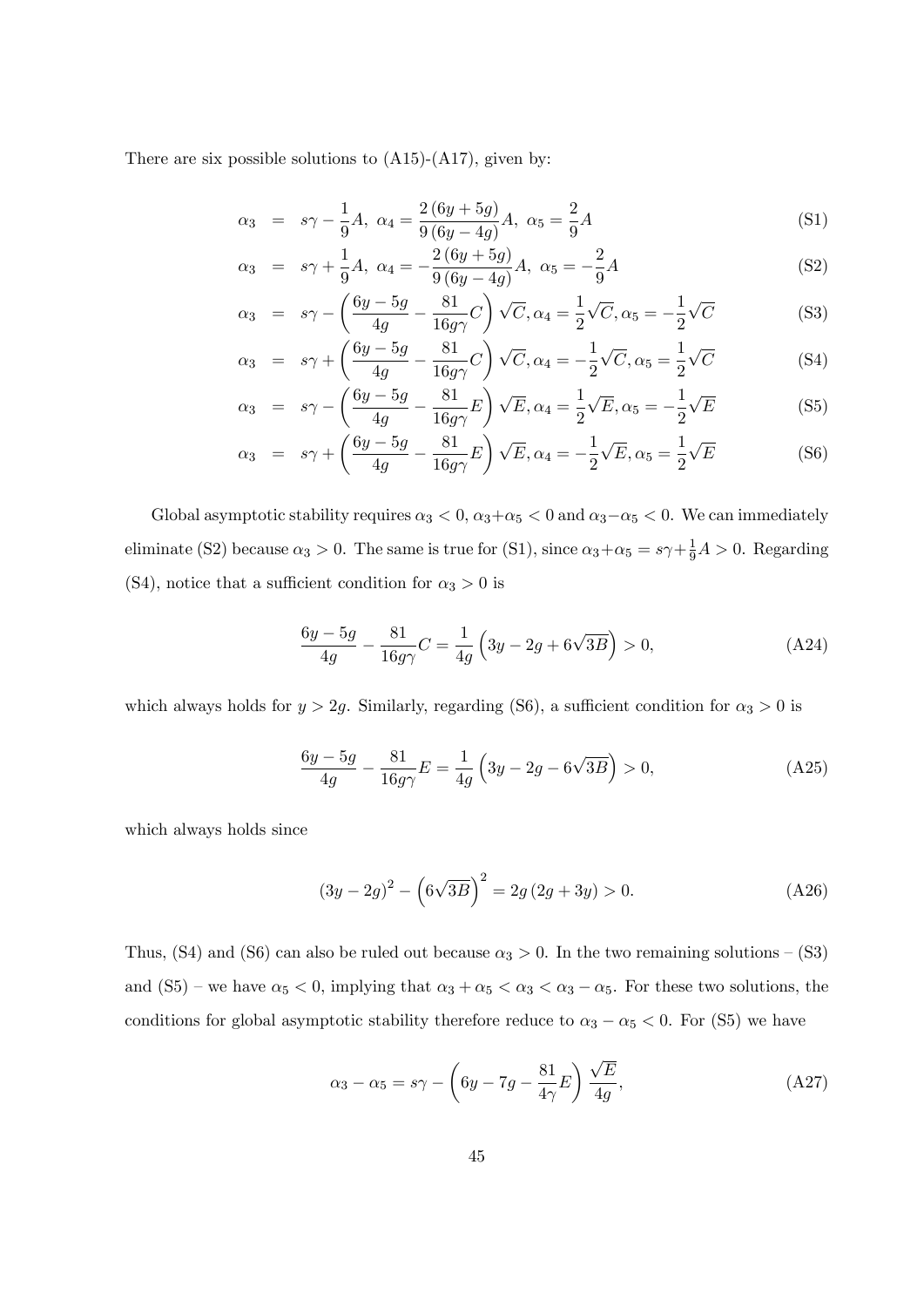where

$$
6y - 7g - \frac{81}{4\gamma}E = 3y - 4g - 6\sqrt{3B}.
$$
 (A28)

A necessary (but not sufficient) condition for  $\alpha_3 - \alpha_5 < 0$  is

$$
(3y - 4g)^{2} - \left(6\sqrt{3B}\right)^{2} = -2g(3y - 8g) > 0,
$$
\n(A29)

which is violated for  $y > \frac{8}{3}g$ . Thus, the condition  $y > \frac{8}{3}g$  is sufficient (but not necessary) to rule out (S5).

Finally, for the only solution left, (S3), we have

$$
\alpha_3 - \alpha_5 = s\gamma - \left(6y - 7g - \frac{81}{4\gamma}C\right)\frac{\sqrt{C}}{4g}.\tag{A30}
$$

Global stability requires that the expression in  $(A30)$  is negative. Since

$$
\frac{\partial (\alpha_3 - \alpha_5)}{\partial y} = -\frac{\gamma \left(3g + \frac{27}{4\gamma}C\right)\sqrt{3}}{36\sqrt{12B}\sqrt{\frac{27}{4}C}} < 0\tag{A31}
$$

and

$$
\frac{\partial (\alpha_3 - \alpha_5)}{\partial g} = \frac{\gamma \left(\frac{27}{4\gamma}C + g\right)\sqrt{3}}{9\sqrt{12B}\sqrt{\frac{27}{4}C}} > 0,
$$
\n(A32)

it follows that  $(A30)$  is negative if y is sufficiently large relative to g. Given the definitions of y and g, this condition requires that  $\beta$  and/or  $\tau$  must be sufficiently large relative to k. This condition is similar to the sufficient condition required to have the saddle dynamics in the openloop solution. It also ensures  $y > \frac{8}{3}g$ , which is a sufficient condition for (S3) to be the unique globally asymptotically stable closed-loop solution.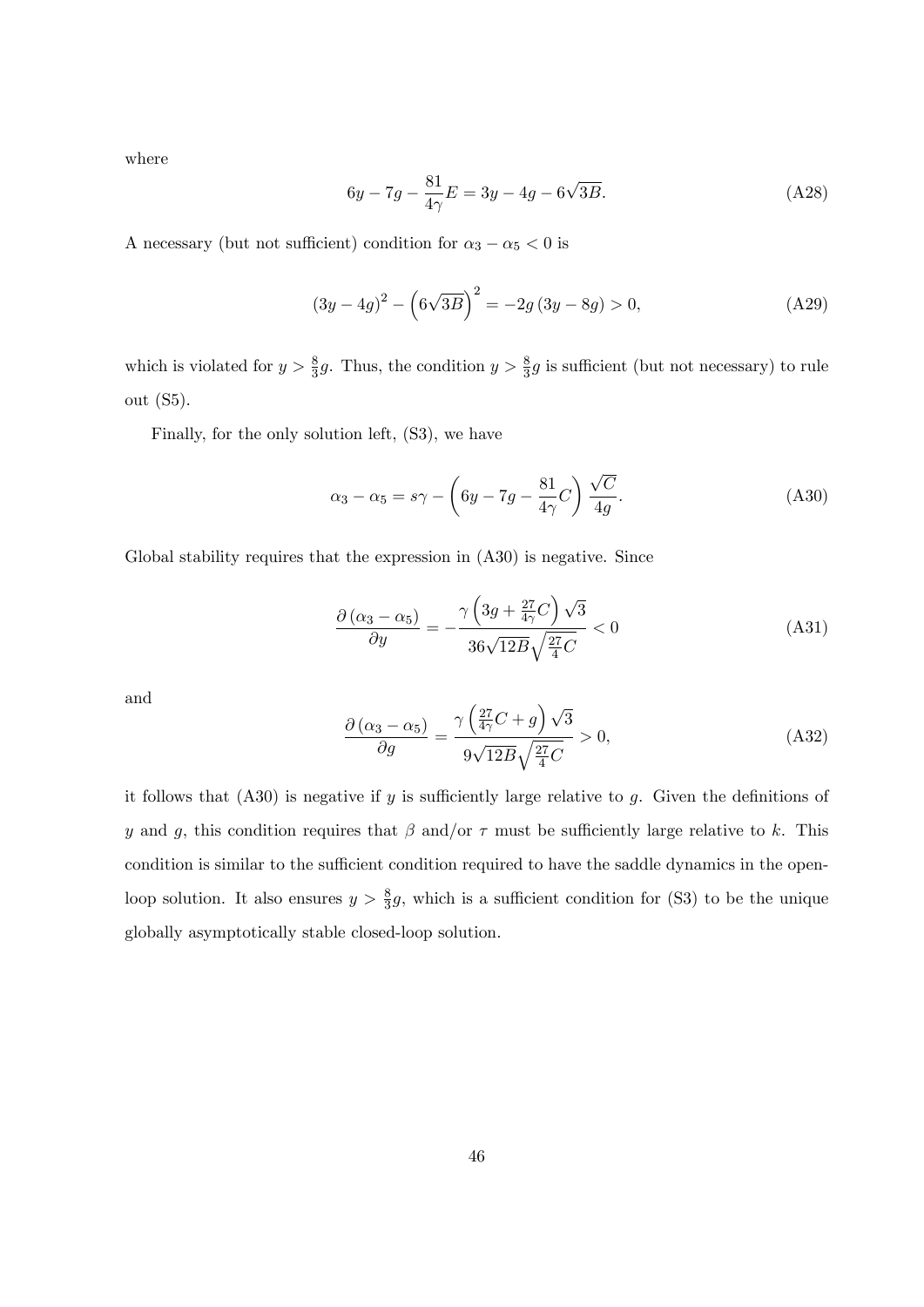In the steady state closed-loop solution we have

$$
I_i = \frac{\alpha_1 + \alpha_3 q_i + \alpha_5 q_j}{\gamma}, \tag{A33}
$$

$$
I_i = \delta q_i, \tag{A34}
$$

$$
q^{CL} = \frac{\alpha_1}{\gamma \delta - \alpha_3 - \alpha_5},\tag{A35}
$$

where  $\alpha_3$  and  $\alpha_5$  are given by (S3). From the second and third line in (A11) we can define the following system of two equations in  $\alpha_1$  and  $\alpha_2$ :

$$
\alpha_1 (\delta + \rho) - \frac{k}{3} - \frac{\alpha_1 \alpha_3}{\gamma} - \frac{\alpha_2 \alpha_5}{\gamma} - \frac{\alpha_1 \alpha_5}{\gamma} = 0, \tag{A36}
$$

$$
\alpha_2 (\delta + \rho) + \frac{k}{3} - \frac{\alpha_2 \alpha_3}{\gamma} - \frac{\alpha_1 \alpha_4}{\gamma} - \frac{\alpha_1 \alpha_5}{\gamma} = 0.
$$
 (A37)

Solving this system yields the following solution for  $\alpha_1$ :

$$
\alpha_1 = \frac{k\gamma(\alpha_3 + \alpha_5 - (\delta + \rho)\gamma)}{3((\delta + \rho)(2\gamma\alpha_3 + \gamma\alpha_5 - (\delta + \rho)\gamma^2) - \alpha_3^2 + \alpha_5^2 - \alpha_3\alpha_5 + \alpha_4\alpha_5)}.
$$
 (A38)

From (S3), note that  $\alpha_4 = -\alpha_5$ . We can therefore re-write  $\alpha_1$  as

$$
\alpha_1 = \frac{k\gamma(\alpha_3 + \alpha_5 - (\delta + \rho)\gamma)}{3((\gamma(\delta + \rho)((2\alpha_3 + \alpha_5) - (\delta + \rho)\gamma)) - \alpha_3(\alpha_5 + \alpha_3))} = \frac{k\gamma}{3(\gamma(\delta + \rho) - \alpha_3)},
$$
 (A39)

so that

$$
q^{CL} = \frac{\alpha_1}{\gamma \delta - \alpha_3 - \alpha_5} = \frac{k\gamma}{3\left(\gamma\left(\delta + \rho\right) - \alpha_3\right)\left(\gamma \delta - \alpha_3 - \alpha_5\right)}.\tag{A40}
$$

#### A.2. Proof of Proposition 2

The closed-loop solution requires  $g \leq \frac{y}{2}$  $\frac{y}{2}$ . Since g is monotonically decreasing in  $\tau$  while y does not depend on  $\tau$ , this implies that the closed-loop solution exists for sufficiently high values of  $\tau$ . At the lower limit of  $\tau$ , implicitly given by  $y = 2g$ , steady-state quality in the closed-loop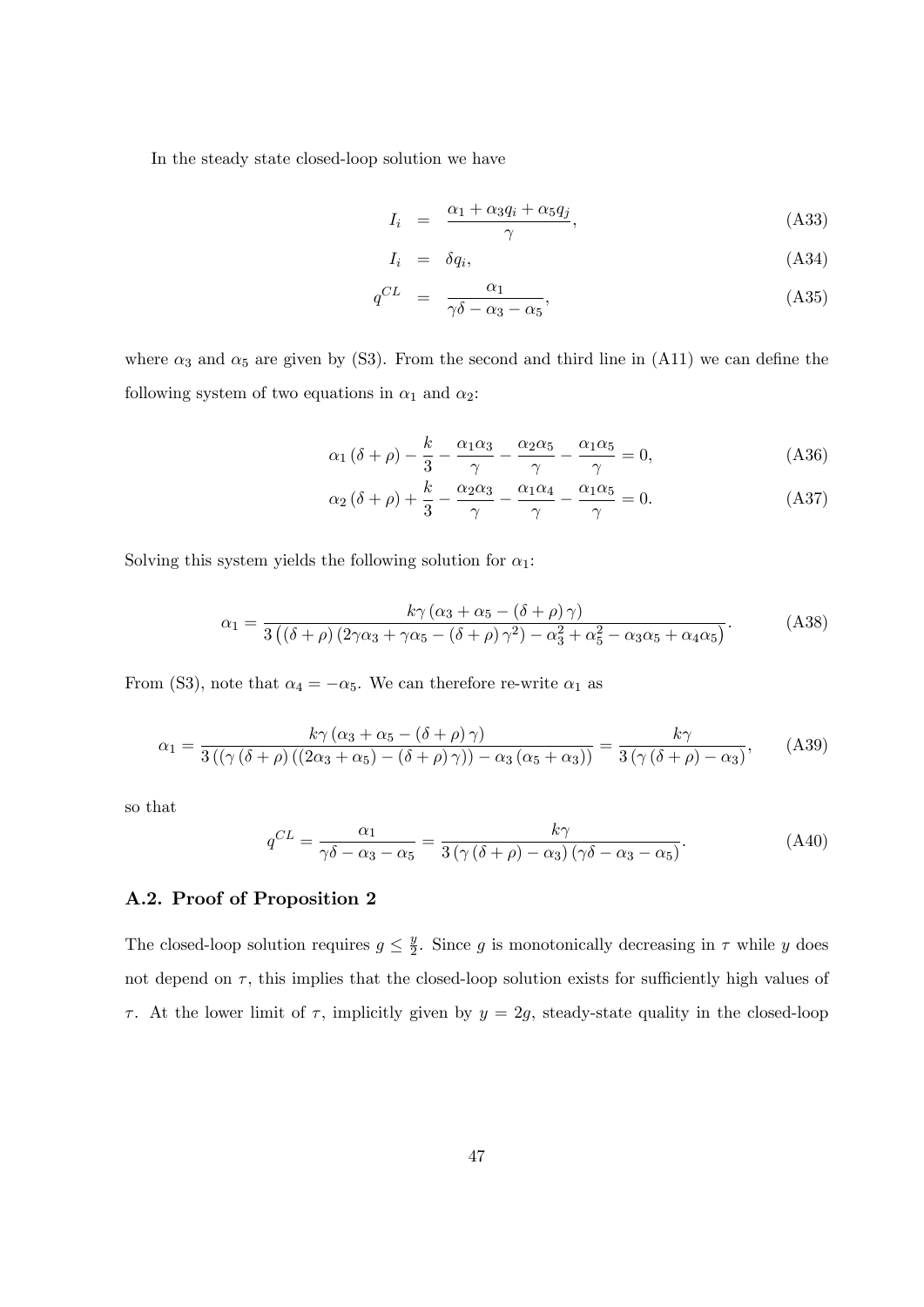solution is

$$
q^{CL}\Big|_{y=2g} = \frac{k}{\left(\frac{2k^2}{3\tau} - \frac{\gamma \rho^2}{2}\right) + \frac{\rho}{4}\left(\sqrt{2\gamma\left(\frac{2k^2}{3\tau} - \frac{\gamma \rho^2}{2}\right) + (\gamma \rho)^2} - \gamma \rho\right)},\tag{A41}
$$

whereas steady-state quality in the open-loop solution is

$$
q^{OL}|_{y=2g} = \frac{k}{\frac{2k^2}{3\tau} - \frac{\gamma \rho^2}{2}}.\tag{A42}
$$

A straightforward comparison of (A41) and (A42) shows that

$$
q^{OL}|_{y=2g} > q^{CL}|_{y=2g} \quad if \quad \sqrt{2\gamma \left(\frac{2k^2}{3\tau} - \frac{\gamma \rho^2}{2}\right) + (\gamma \rho)^2} - \gamma \rho > 0,
$$
 (A43)

or, equivalently,

$$
q^{OL}|_{y=2g} > q^{CL}|_{y=2g} \quad if \quad \sqrt{\frac{2\gamma k}{q^{OL}|_{y=2g}} + (\gamma \rho)^2} - \gamma \rho > 0,
$$
\n(A44)

which always holds. Since  $q^{OL}$  is independent of  $\tau$  while  $q^{CL}$  is monotonically decreasing in  $\tau$ , it follows that  $q^{OL} > q^{CL}$  for all  $g \leq \frac{y}{2}$  $\frac{y}{2}$ . Q.E.D.

### A.3. Multiplicity of equilibria

If  $2g < y < 8g/3$  then solution S5 (in Appendix A.1) co-exists with S3 for a subset of this parameter space. The global stability condition requires  $\alpha_3 - \alpha_5 < 0$ , which is satisfied if  $\left(3y - 4g - 6\sqrt{3B}\right)\frac{\sqrt{E}}{4g} > s\gamma$ . This is always the case for  $\gamma \to 0$ . Through numerical simulations we can show this is not the case for  $\gamma$  sufficiently high (omitted).

Solution S5 is given by

$$
\alpha_3 = s\gamma - \left(\frac{6y - 5g}{4g} - \frac{81}{16g\gamma}E\right)\sqrt{E}, \alpha_4 = \frac{1}{2}\sqrt{E}, \alpha_5 = -\frac{1}{2}\sqrt{E}.
$$
 (A45)

Steady-state quality in this equilibrium is then given by  $q^{CL} = \frac{k\gamma}{3(\gamma(\delta+\alpha)-\gamma\gamma)}$  $\frac{\kappa \gamma}{3(\gamma(\delta+\rho)-\alpha_3)(\gamma\delta-\alpha_3-\alpha_5)}$ , which is structurally identical to S3. Notice also that  $\alpha_3 + \alpha_5 = s\gamma - \sqrt{\frac{\gamma_9}{6}}$  $\frac{\gamma y}{6}$  in both S3 and S5. Thus,  $\alpha_3 + \alpha_5$  is independent of g (and therefore independent of  $\tau$ ) also in S5. We can then easily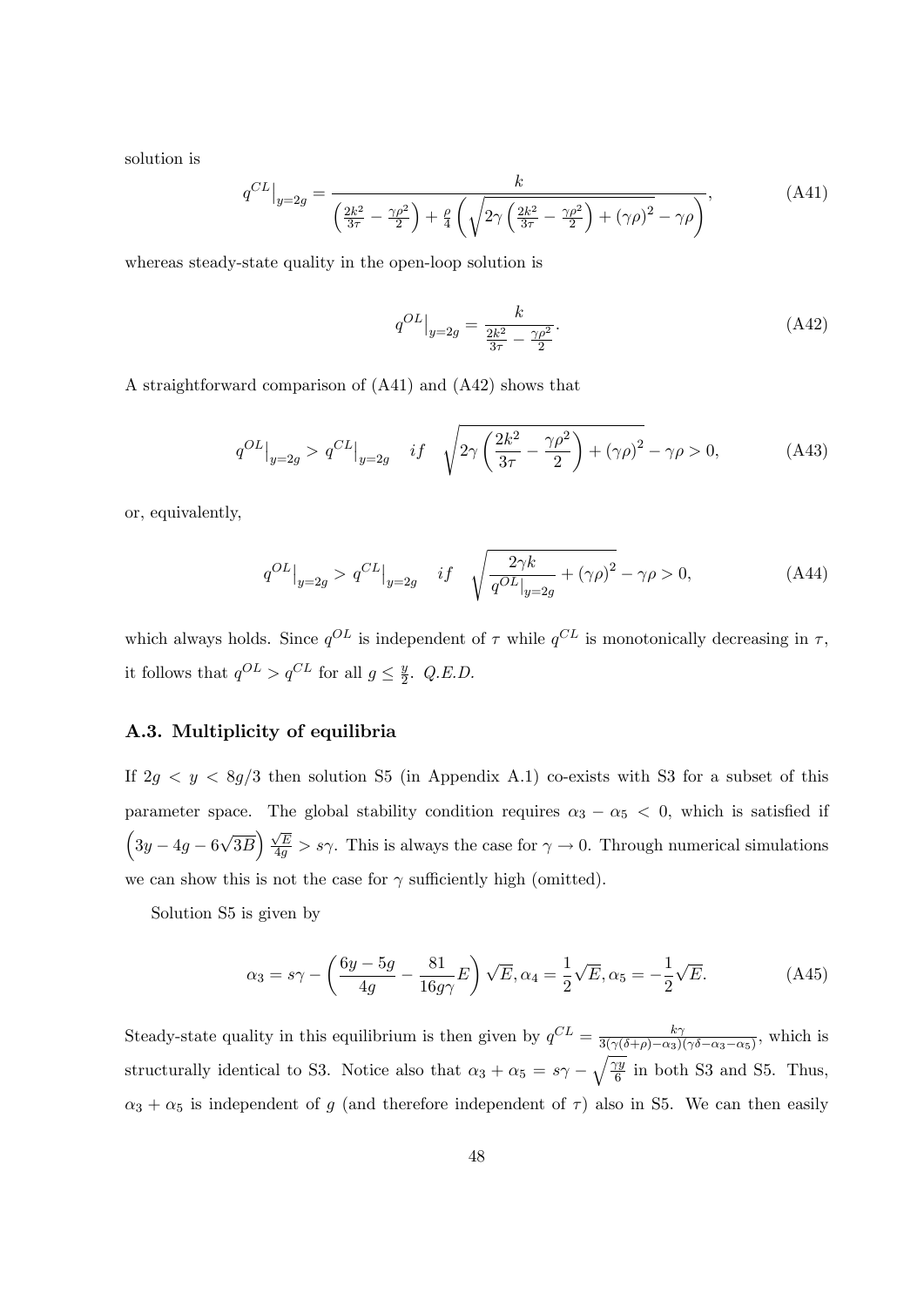characterise the relationship between  $q^{CL}$  and  $\tau$  in S5, which is given by

$$
\frac{\partial q^{CL}}{\partial \tau} = \frac{\partial q^{CL}}{\partial \alpha_3} \frac{\partial \alpha_3}{\partial g} \frac{\partial g}{\partial \tau} > 0.
$$
 (A46)

This relationship is reversed compared to S3, since, in S5,

$$
\frac{\partial \alpha_3}{\partial g} = -\frac{\sqrt{6}\gamma}{18} \frac{2\sqrt{y(y-2g)} - (y-2g)}{(y-2g)\sqrt{\gamma \left(5y-2g-4\sqrt{y(y-2g)}\right)}} < 0. \tag{A47}
$$

Therefore, competition (lower transportation costs) reduce quality under S5.

### A.4. The closed-loop solution with cross-shareholding

The problem is still linear-quadratic with a value function as in (A2). The derivation follows the logic of Section A.1 and some steps are therefore skipped. The HJB equation is now

$$
\rho V^{i}(q_{i}, q_{j}) = \max \left\{ \begin{array}{c} (p_{i} - c) \left( \frac{1}{2} + \frac{k(q_{i} - q_{j})}{2\tau} - \frac{p_{i} - p_{j}}{2\tau} \right) \\ + \theta (p_{j} - c) \left( \frac{1}{2} + \frac{k(q_{j} - q_{i})}{2\tau} - \frac{p_{j} - p_{i}}{2\tau} \right) - \frac{\gamma}{2} I_{i}^{2} - \frac{\beta}{2} q_{i}^{2} \\ + V_{q_{i}}^{i}(q_{i}, q_{j}) \left( I_{i} - \delta q_{i} \right) + V_{q_{j}}^{i}(q_{i}, q_{j}) \left( I_{j} - \delta q_{j} \right) \end{array} \right\}.
$$
\n(A48)

Maximisation with respect to prices yields

$$
p_i = c + \frac{\tau}{1 - \theta} + \frac{k (q_i - q_j)}{3 + \theta}.
$$
\n(A49)

The HJB equation can therefore be written as

$$
\rho V^{i}(q_i, q_j) = \begin{Bmatrix}\n\left(\frac{\tau}{1-\theta} + \frac{k(q_i - q_j)}{3+\theta}\right) \left(\frac{1}{2} + \frac{k(1+\theta)(q_i - q_j)}{2\tau(3+\theta)}\right) \\
+ \theta \left(\frac{\tau}{1-\theta} - \frac{k(q_i - q_j)}{3+\theta}\right) \left(\frac{1}{2} - \frac{k(1+\theta)(q_i - q_j)}{2\tau(3+\theta)}\right) \\
- \frac{1}{2\gamma} \left(\alpha_1 + \alpha_3 q_i + \alpha_5 q_j\right)^2 - \frac{\beta}{2} q_i^2 \\
+ (\alpha_1 + \alpha_3 q_i + \alpha_5 q_j) \left(\frac{\alpha_1 + \alpha_3 q_i + \alpha_5 q_j}{\gamma} - \delta q_i\right) \\
+ (\alpha_2 + \alpha_4 q_j + \alpha_5 q_i) \left(\frac{\alpha_1 + \alpha_3 q_j + \alpha_5 q_i}{\gamma} - \delta q_j\right)\n\end{Bmatrix},
$$
\n(A50)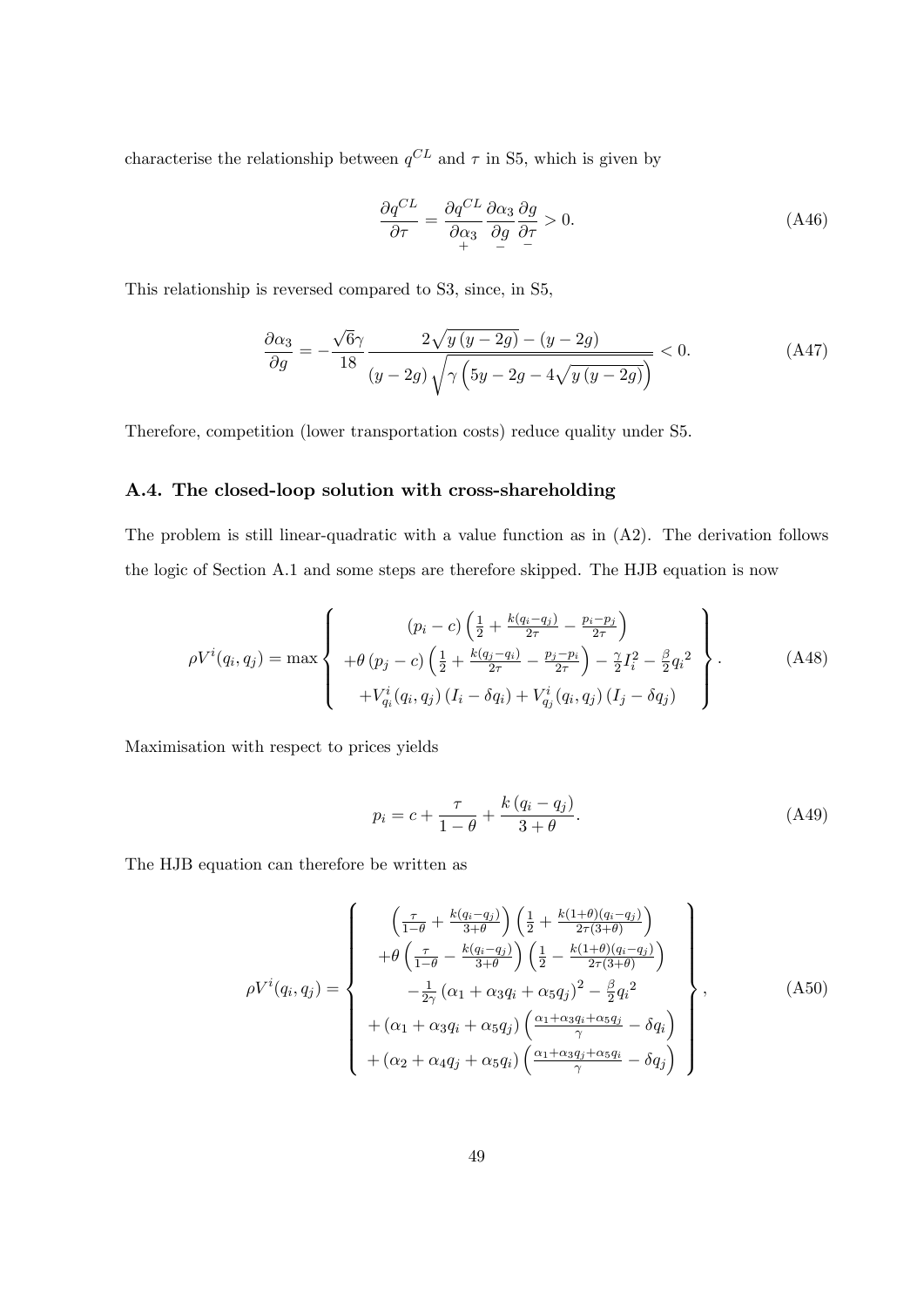which, after substitution of  $V^i$ , yields

 $=$ 

$$
\tau (\theta + 3)^{2} \left[ (1 - \theta) (2\gamma \rho \alpha_{0} - \alpha_{1}^{2} - 2\alpha_{1}\alpha_{2}) - \tau \gamma (1 + \theta) \right]
$$
  
+2\tau (3 + \theta) (1 - \theta) q\_{i} [\gamma (\delta + \rho) (3 + \theta) \alpha\_{1} - (3 + \theta) (\alpha\_{1}\alpha\_{3} + \alpha\_{1}\alpha\_{5} + \alpha\_{2}\alpha\_{5}) - k\gamma]   
+2\tau (3 + \theta) (1 - \theta) q\_{j} [\gamma (\delta + \rho) (3 + \theta) \alpha\_{2} + k\gamma - (3 + \theta) (\alpha\_{1}\alpha\_{4} + \alpha\_{2}\alpha\_{3} + \alpha\_{1}\alpha\_{5})]   
\n+ (1 - \theta) q\_{i}^{2} \left[ \gamma (\tau (3 + \theta)^{2} \beta - (1 + \theta)^{2} k^{2}) \right]   
+ \tau \gamma (3 + \theta)^{2} (2\delta + \rho) \alpha\_{3} - \tau (3 + \theta)^{2} (\alpha\_{3}^{2} + 2\alpha\_{5}^{2}) \right]   
+ (1 - \theta) q\_{j}^{2} [\tau \gamma (3 + \theta)^{2} (2\delta + \rho) \alpha\_{4} - \gamma (\theta + 1)^{2} k^{2} - \tau (3 + \theta)^{2} (2\alpha\_{3}\alpha\_{4} + \alpha\_{5}^{2})]   
+ 2 (1 - \theta) q\_{i} q\_{j} [\gamma (1 + \theta)^{2} k^{2} + \tau \gamma (3 + \theta)^{2} (2\delta + \rho) \alpha\_{5} - \tau (3 + \theta)^{2} (2\alpha\_{3} + \alpha\_{4}) \alpha\_{5}]  
0.

The parameters  $\alpha_3$ ,  $\alpha_4$  and  $\alpha_5$  are found by solving the system of equations defined by the last three terms in (A51) being simultaneously equal to zero. This system can be written as

$$
\frac{\beta}{2} - \frac{(1+\theta)^2}{2(3+\theta)^2} \frac{k^2}{\tau} + \left(\delta + \frac{\rho}{2}\right) \alpha_3 - \frac{1}{2\gamma} \alpha_3^2 - \frac{1}{\gamma} \alpha_5^2 = 0, \tag{A52}
$$

$$
\left(\delta + \frac{\rho}{2}\right)\alpha_4 - \frac{(1+\theta)^2}{2(3+\theta)^2}\frac{k^2}{\tau} - \frac{1}{\gamma}\alpha_3\alpha_4 - \frac{1}{2\gamma}\alpha_5^2 = 0,\tag{A53}
$$

$$
\frac{(1+\theta)^2}{(3+\theta)^2} \frac{k^2}{\tau} + (2\delta + \rho) \alpha_5 - \frac{2}{\gamma} \alpha_3 \alpha_5 - \frac{1}{\gamma} \alpha_4 \alpha_5 = 0.
$$
 (A54)

This system is identical to (A15)-(A17) if we redefine g as  $\hat{g} := \frac{9(1+\theta)^2}{(3+\theta)^2}$  $\frac{\partial (1+\theta)^2}{(3+\theta)^2} \frac{k^2}{\tau}$  $\frac{k^2}{\tau}$ , which implies that the unique solution to the system is given by (S3) with  $g = \hat{g}$ . Thus, steady-state quality in the closed-loop solution is given by (A35), where  $\alpha_3$  and  $\alpha_5$  are given by (S3) with  $g = \hat{g}$ . The parameter  $\alpha_1$  is found by solving

$$
\frac{(3+\theta)}{3}(\delta+\rho)\alpha_1 - \frac{k}{3} - \frac{(3+\theta)}{3\gamma}\left(\alpha_1\alpha_3 + \alpha_1\alpha_5 + \alpha_2\alpha_5\right) = 0, \tag{A55}
$$

$$
\frac{(3+\theta)}{3}(\delta+\rho)\alpha_2+\frac{k}{3}-\frac{(3+\theta)}{3\gamma}\left(\alpha_1\alpha_4+\alpha_2\alpha_3+\alpha_1\alpha_5\right) = 0, \qquad (A56)
$$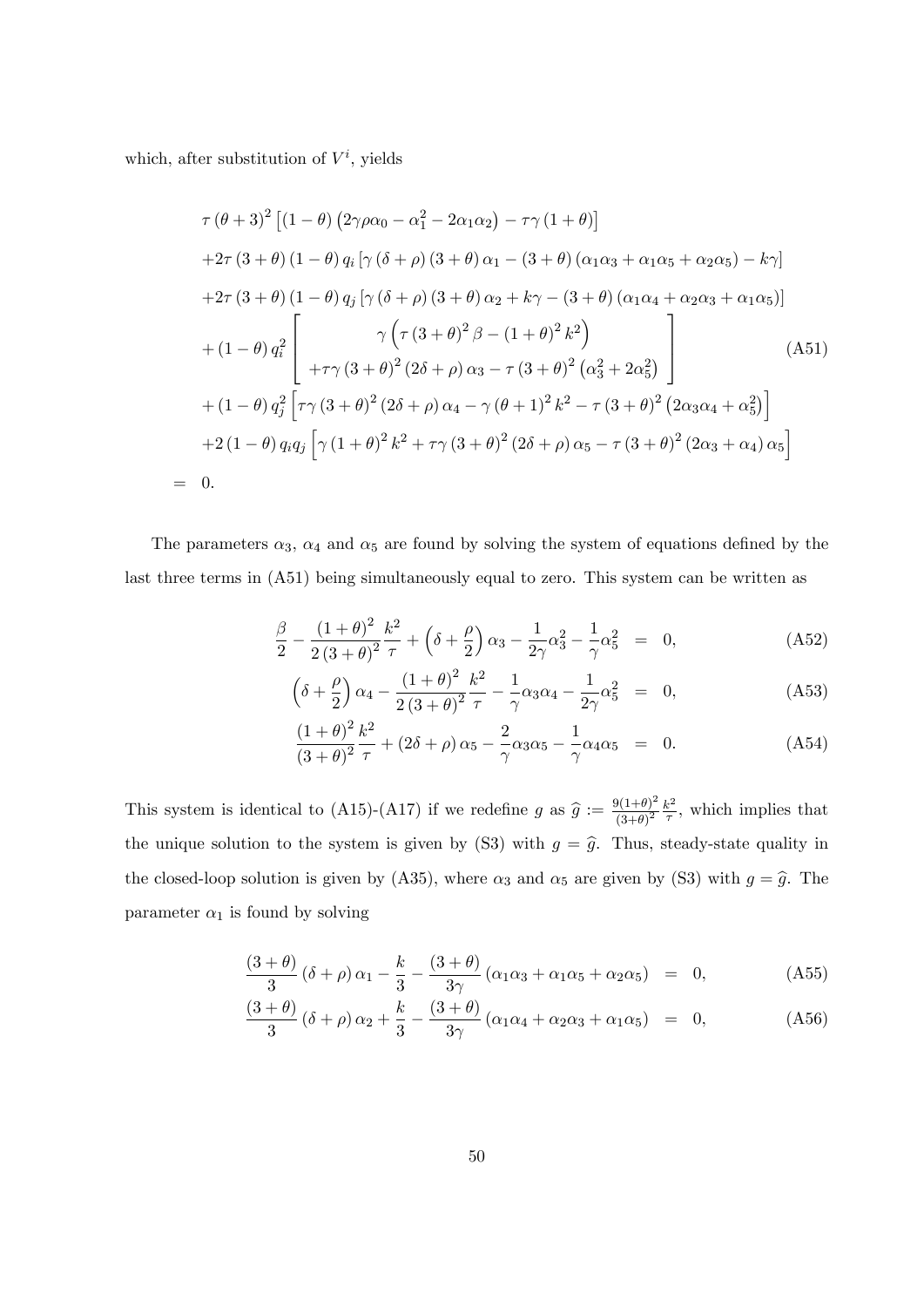which, when using the fact that  $\alpha_4 = -\alpha_5$ , yields

$$
\alpha_1 = \frac{k\gamma}{(3+\theta)\left(\gamma\left(\delta+\rho\right)-\alpha_3\right)},\tag{A57}
$$

which is equal to the equilibrium value of  $\alpha_1$  in (A39) multiplied by  $1/(3 + \theta)$ .

#### A.5. Proof of Proposition 6

(i): Note first that  $\alpha_3 + \alpha_5$  does not depend on  $\hat{g}$ , and therefore does not depend on  $\theta$ . On the other hand,  $\theta$  affects both  $\alpha_1$  (directly) and  $\alpha_3$  (through the effect on  $\hat{g}$ ). The overall effect is therefore given by

$$
\frac{\partial q^{CL}}{\partial \theta} = \frac{\partial q^{CL}}{\partial \alpha_1} \frac{\partial \alpha_1}{\partial \theta} + \frac{\partial q^{CL}}{\partial \alpha_3} \frac{\partial \hat{q}}{\partial \hat{g}} \frac{\partial \hat{q}}{\partial \theta}.
$$
 (A58)

It is easy to verify that  $\partial q^{CL}/\partial \alpha_1 > 0$ ,  $\partial q^{CL}/\partial \alpha_3 > 0$ ,  $\partial \alpha_1/\partial \theta < 0$ ,  $\partial \alpha_3/\partial \widehat{g} > 0$  and  $\partial \widehat{g}/\partial \theta > 0$ . Thus, the first term in  $(A58)$  is negative whereas the second term is positive, making the sign of  $\partial q^{CL}/\partial \theta$  a priori indeterminate.

(ii): The closed-loop solution requires  $\widehat{g} \leq \frac{y}{2}$  $\frac{y}{2}$ . Since  $\widehat{g}$  is monotonically decreasing in  $\tau$  while y does not depend on  $\tau$ , this implies that the closed-loop solution exists for sufficiently high values of  $\tau$ . At the lower limit of  $\tau$ , implicitly given by  $y = 2\hat{g}$ , steady-state quality in the closed-loop solution is

$$
q^{CL}\Big|_{y=2\widehat{g}} = \frac{4k\gamma}{\left(\theta+3\right)\left(\frac{3\left(\theta+1\right)}{\left(\theta+3\right)}\sqrt{\frac{4k^2\gamma}{3\tau}} - \gamma\rho\right)\left(\frac{2\left(\theta+1\right)}{\left(\theta+3\right)}\sqrt{\frac{4k^2\gamma}{3\tau}} + \gamma\rho\right)},\tag{A59}
$$

whereas steady-state quality in the open-loop solution is

$$
q^{OL}|_{y=2\hat{g}} = \frac{k}{\frac{6k^2}{\tau} \frac{(\theta+1)^2}{(\theta+3)^2} - \gamma \rho^2}.
$$
\n(A60)

After some manipulations, (A59) can be expressed as

$$
q^{CL}\Big|_{y=2\hat{g}} = \frac{k}{\frac{\theta+3}{3}\left(\frac{6k^2}{\tau}\frac{(\theta+1)^2}{(\theta+3)^2} - \gamma\rho^2 + \rho\left(\frac{\gamma\rho}{4} + \frac{3(\theta+1)}{4(\theta+3)}\sqrt{\frac{4k^2\gamma}{3\tau}}\right)\right)}.
$$
(A61)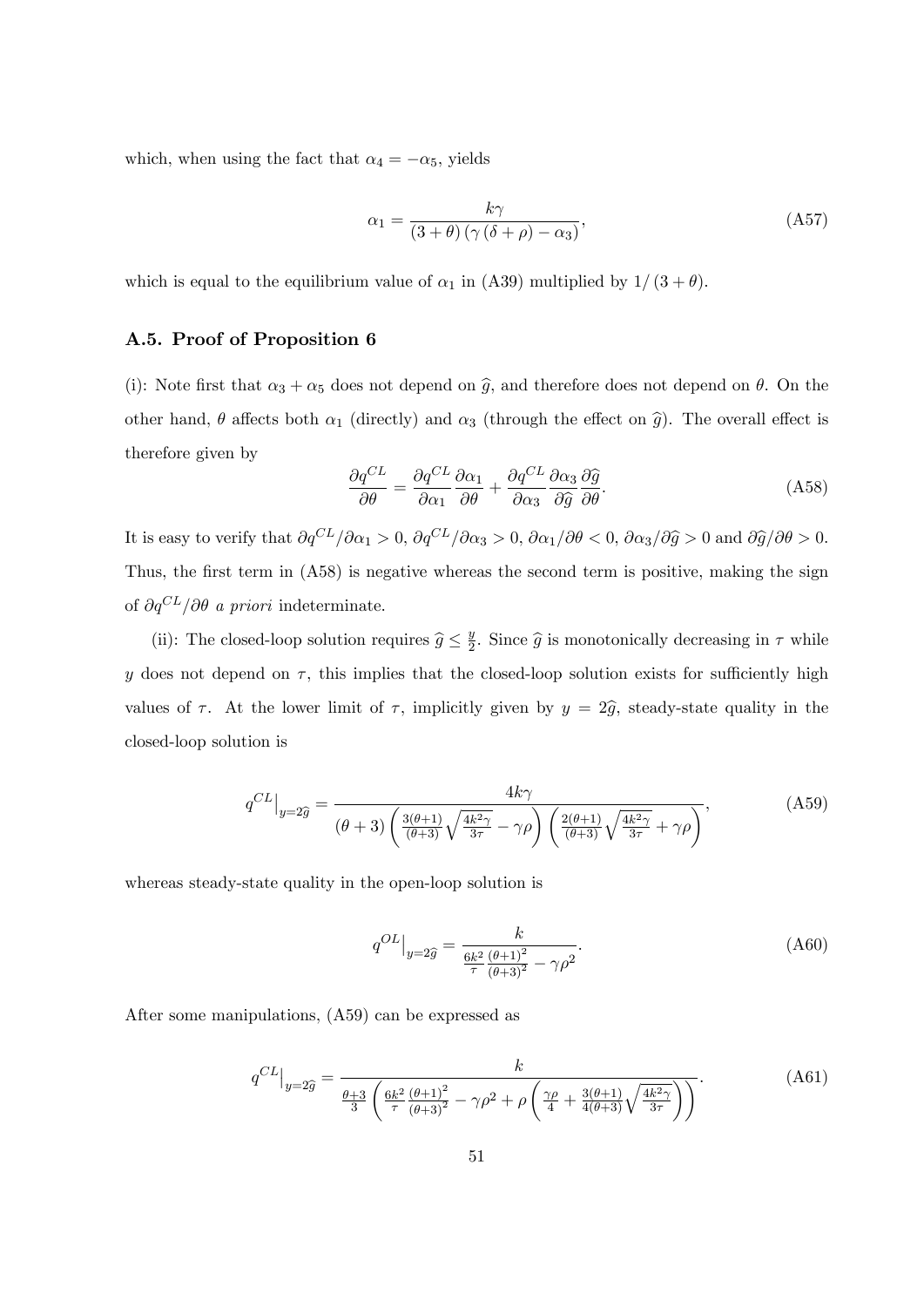It is immediately evident that the denominator in (A61) is larger than the denominator in (A60), implying that  $q^{CL}\big|_{y=2\widehat{g}} < q^{OL}\big|_{y=2\widehat{g}}$ . Since  $q^{OL}$  is independent of  $\tau$  while  $q^{CL}$  is monotonically decreasing in  $\tau$ , it follows that  $q^{OL} > q^{CL}$  for all  $\hat{g} \leq \frac{y}{2}$  $\frac{y}{2}$ . Q.E.D.

# A.6. The closed-loop solution with convex and quality-dependent production costs

The problem is still linear-quadratic with a value function as in  $(A2)$ . The derivation follows the logic of Section A.1 and some steps are therefore skipped. The HJB equation is now

$$
\rho V^{i}(q_{i}, q_{j}) = \max \left\{ \begin{array}{c} (p_{i} - c_{1} q_{i}) \left( \frac{1}{2} + \frac{k(q_{i} - q_{j})}{2\tau} - \frac{p_{i} - p_{j}}{2\tau} \right) \\ -\frac{c_{2}}{2} \left( \frac{1}{2} + \frac{k(q_{i} - q_{j})}{2\tau} - \frac{p_{i} - p_{j}}{2\tau} \right)^{2} - \frac{\gamma}{2} I_{i}^{2} - \frac{\beta}{2} q_{i}^{2} \\ + V_{q_{i}}^{i}(q_{i}, q_{j}) \left( I_{i} - \delta q_{i} \right) + V_{q_{j}}^{i}(q_{i}, q_{j}) \left( I_{j} - \delta q_{j} \right) \end{array} \right\}.
$$
 (A62)

Maximisation with respect to prices yields

$$
p_{i} = \frac{(3\tau + c_{2})(2\tau + c_{2}) + k(2\tau + c_{2})(q_{i} - q_{j}) + c_{1}(2\tau (2q_{i} + q_{j}) + c_{2}(q_{i} + q_{j}))}{6\tau + 2c_{2}}.
$$
 (A63)

The HJB equation can therefore be written as

$$
\rho V^{i}(q_{i}, q_{j}) = \begin{Bmatrix} \frac{(4\tau + c_{2})(3\tau + c_{2} + \tilde{k}(q_{i} - q_{j}))^{2}}{8(3\tau + c_{2})^{2}} \\ -\frac{1}{2\gamma}(\alpha_{1} + \alpha_{3}q_{i} + \alpha_{5}q_{j})^{2} - \frac{\beta}{2}q_{i}^{2} \\ + (\alpha_{1} + \alpha_{3}q_{i} + \alpha_{5}q_{j})\left(\frac{\alpha_{1} + \alpha_{3}q_{i} + \alpha_{5}q_{j}}{\gamma} - \delta q_{i}\right) \\ + (\alpha_{2} + \alpha_{4}q_{j} + \alpha_{5}q_{i})\left(\frac{\alpha_{1} + \alpha_{3}q_{j} + \alpha_{5}q_{i}}{\gamma} - \delta q_{j}\right) \end{Bmatrix}, \qquad (A64)
$$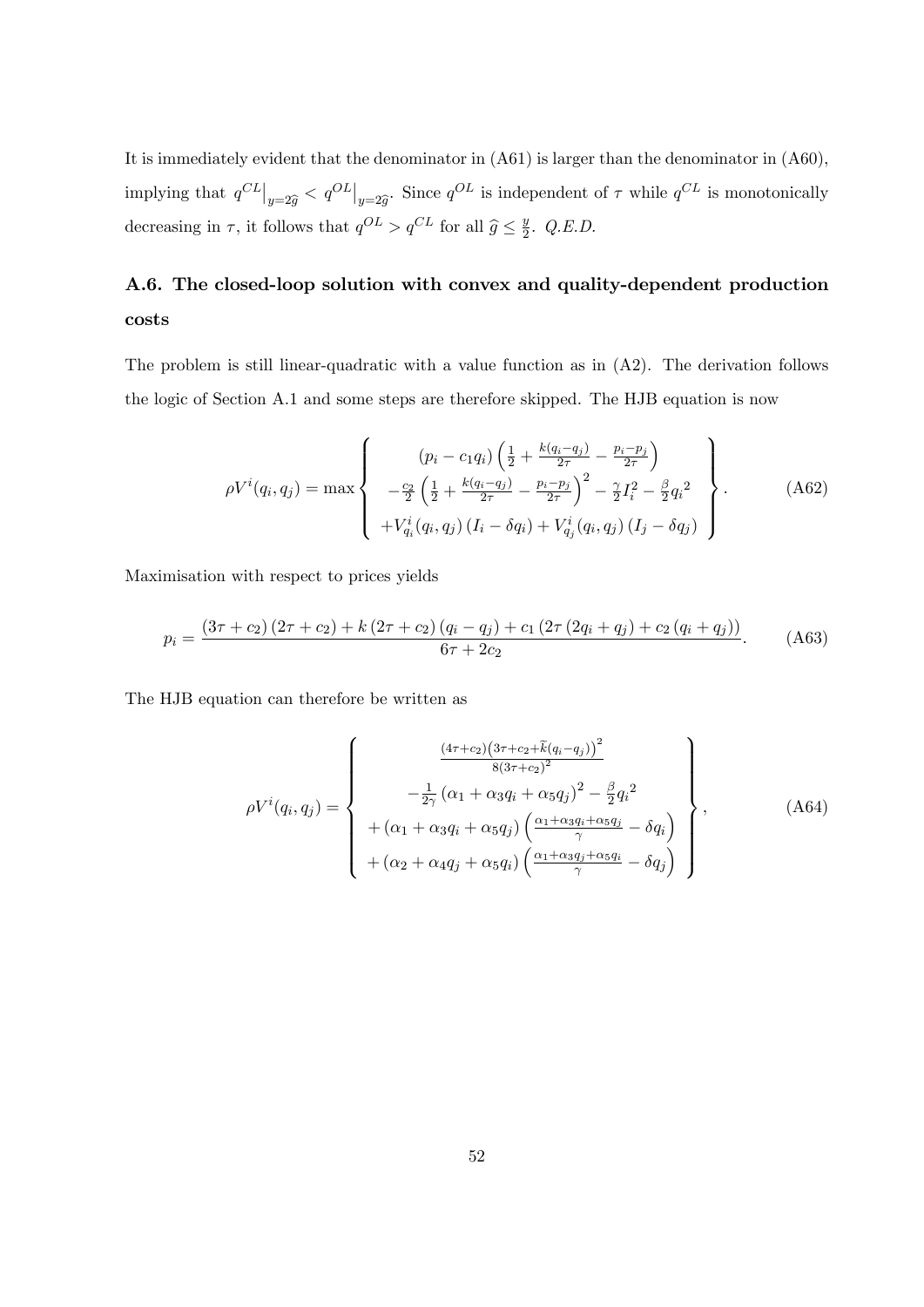where  $k := k - c_1$ , and which, after substitution of  $V^i$ , yields

 $=$ 

$$
(3\tau + c_2)^2 \left[ 4\alpha_1^2 + 4\tau\gamma + 8\alpha_1\alpha_2 + \gamma c_2 - 8\gamma\rho\alpha_0 \right]
$$
  
+2q<sub>i</sub>  $(3\tau + c_2)$   $\begin{bmatrix} \gamma (4\tau + c_2) \tilde{k} - 4\gamma (\delta + \rho) (3\tau + c_2) \alpha_1 \\ + 4 (3\tau + c_2) (\alpha_1\alpha_3 + \alpha_1\alpha_5 + \alpha_2\alpha_5) \end{bmatrix}$   
+2q<sub>j</sub>  $(3\tau + c_2)$   $\begin{bmatrix} 4 (3\tau + c_2) (\alpha_1\alpha_4 + \alpha_1\alpha_5 + \alpha_2\alpha_3) \\ -4\gamma (\delta + \rho) (3\tau + c_2) \alpha_2 - \gamma (4\tau + c_2) \tilde{k} \end{bmatrix}$   
+q<sub>i</sub><sup>2</sup>  $\begin{bmatrix} \gamma (\tilde{k}^2 (4\tau + c_2) - 4\beta (3\tau + c_2)^2) \\ -4\gamma (3\tau + c_2)^2 (2\delta + \rho) \alpha_3 + 4 (3\tau + c_2)^2 (\alpha_3^2 + 2\alpha_5^2) \end{bmatrix}$  (A65)  
+q<sub>j</sub><sup>2</sup>  $\begin{bmatrix} \gamma \tilde{k}^2 (4\tau + c_2) - 4\gamma (3\tau + c_2)^2 (2\delta + \rho) \alpha_4 \\ + 4 (3\tau + c_2)^2 (\alpha_5^2 + 2\alpha_3\alpha_4) \end{bmatrix}$   
+2q<sub>i</sub>q<sub>j</sub>  $\begin{bmatrix} 4 (3\tau + c_2)^2 (\alpha_4\alpha_5 + 2\alpha_3\alpha_5) - \gamma \tilde{k}^2 (4\tau + c_2) \\ -4\gamma (3\tau + c_2)^2 (2\delta + \rho) \alpha_5 \end{bmatrix}$ 

The parameters  $\alpha_3$ ,  $\alpha_4$  and  $\alpha_5$  are found by solving the system of equations defined by the last three terms in (A65) being simultaneously equal to zero. This system can be written as

$$
\alpha_3 \left( \delta + \frac{1}{2} \rho \right) - \frac{1}{2\gamma} \left( \alpha_3^2 + 2\alpha_5^2 \right) + \frac{1}{2} \beta - \frac{\tilde{k}^2}{18\tau} \frac{9\tau (4\tau + c_2)}{4 \left( 3\tau + c_2 \right)^2} = 0, \tag{A66}
$$

$$
\alpha_4 \left( \delta + \frac{1}{2} \rho \right) - \frac{1}{\gamma} \left( \alpha_3 \alpha_4 + \frac{1}{2} \alpha_5^2 \right) - \frac{\tilde{k}^2}{18 \tau} \frac{9 \tau \left( 4 \tau + c_2 \right)}{4 \left( 3 \tau + c_2 \right)^2} = 0, \tag{A67}
$$

$$
\alpha_5 (2\delta + \rho) - \frac{1}{\gamma} (\alpha_4 \alpha_5 + 2\alpha_3 \alpha_5) + \frac{\tilde{k}^2}{9\tau} \frac{9\tau (4\tau + c_2)}{4 (3\tau + c_2)^2} = 0, \tag{A68}
$$

which is identical to (A15)-(A17) if, in (A15)-(A17), k is replaced by  $\widetilde{k}$  and g is replaced by  $\widetilde{g} := \frac{9\tau(4\tau + c_2)}{4(3\tau + c_2)^2}$  $\frac{9\tau(4\tau+c_2)}{4(3\tau+c_2)^2}$ . Thus, with these re-parameterisations, for  $y>\frac{8}{3}\tilde{g}$  the unique solution to (A66)-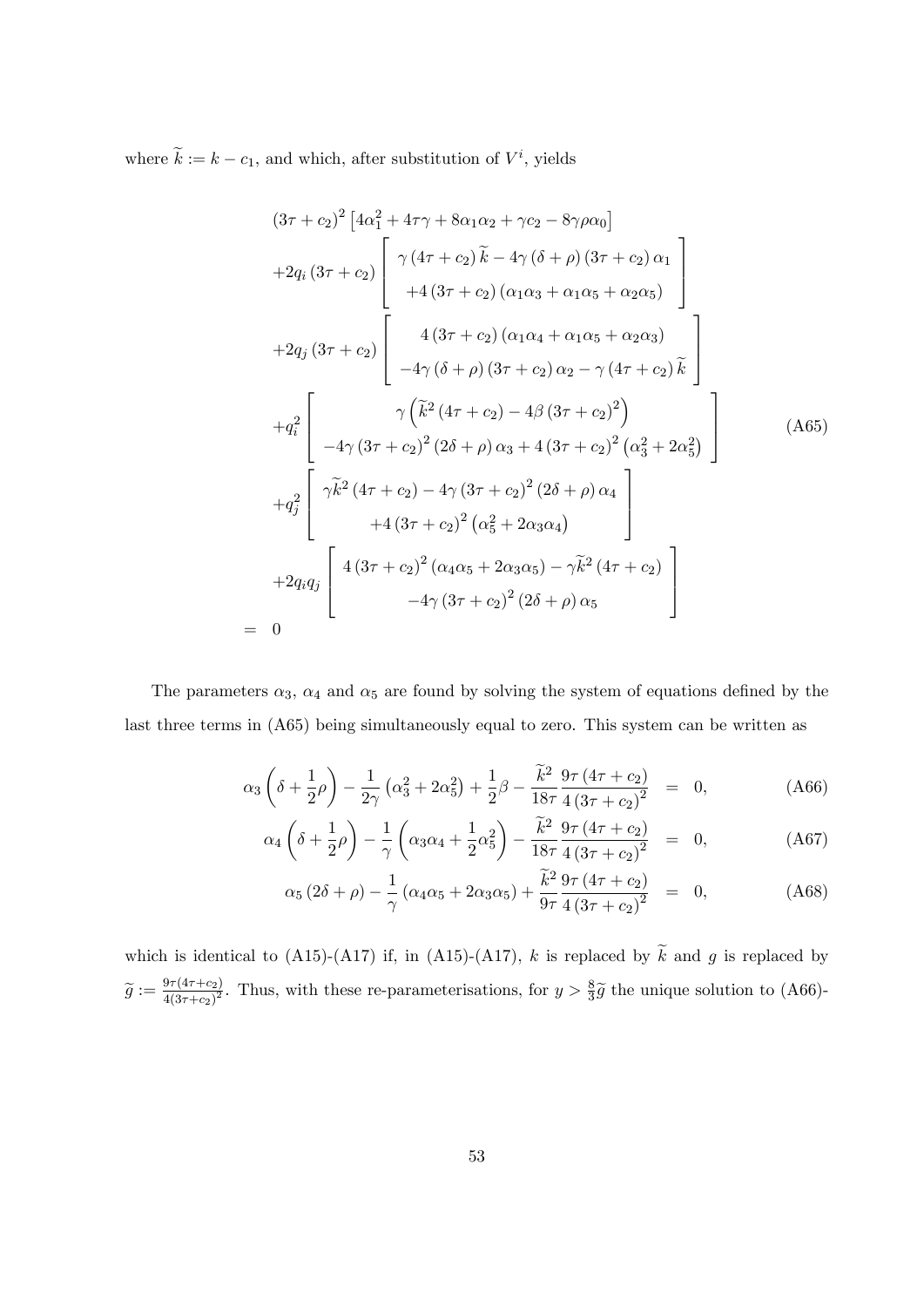(A68) is given by (S3) in Section A.1. Finally, the parameter  $\alpha_1$  is derived from the system

$$
\gamma (4\tau + c_2) \tilde{k} - 4\gamma (\delta + \rho) (3\tau + c_2) \alpha_1 + 4 (3\tau + c_2) (\alpha_1 \alpha_3 + \alpha_1 \alpha_5 + \alpha_2 \alpha_5) = 0, (A69)
$$

$$
4(3\tau + c_2)(\alpha_1\alpha_4 + \alpha_1\alpha_5 + \alpha_2\alpha_3) - 4\gamma(\delta + \rho)(3\tau + c_2)\alpha_2 - \gamma(4\tau + c_2)\tilde{k} = 0, (A70)
$$

which, using the fact that  $\alpha_4 = -\alpha_5$ , yields

$$
\alpha_1 = \frac{\gamma \widetilde{k} \left(4\tau + c_2\right)}{4 \left(3\tau + c_2\right) \left(\gamma \left(\delta + \rho\right) - \alpha_3\right)},\tag{A71}
$$

which, with the re-parameterisation  $k = \tilde{k}$ , is equal to the equilibrium value of  $\alpha_1$  in (A39) multiplied by  $\frac{3(4\tau+c_2)}{4(3\tau+c_2)}$ .

### A.7. Proof of Proposition 8

(i) If  $c_2 = 0$ , the only difference between the closed-loop solutions for  $c_1 = 0$  and  $c_1 > 0$  is the re-parameterisation  $\tilde{k} := k - c_1$ , which does not affect the result in Proposition 2.

(ii) If  $c_2 > 0$ , steady-state quality is given by

$$
q^{CL} = \frac{\alpha_1}{\gamma \delta - \alpha_3 - \alpha_5},\tag{A72}
$$

where  $\alpha_1$  is given by (A71) and where  $\alpha_3$  and  $\alpha_5$  are given by (S3), with g replaced by  $\tilde{g}$  :=  $9\tau(4\tau+c_2)$  $\frac{4(47+c_2)}{4(3\tau+c_2)^2}g$  and k replaced by  $k := k - c_1$ . Since  $\alpha_3 + \alpha_5$  does not depend on  $\tilde{g}$ , the effect of product substitutability on steady-state quality is given by

$$
\frac{\partial q^{CL}}{\partial \tau} = \frac{\partial q^{CL}}{\partial \alpha_1} \frac{\partial \alpha_1}{\partial \tau} + \frac{\partial q^{CL}}{\partial \alpha_3} \frac{\partial \widetilde{q}}{\partial \widetilde{g}} \frac{\partial \widetilde{q}}{\partial \tau},\tag{A73}
$$

where

$$
\frac{\partial \alpha_1}{\partial \tau} = \frac{\gamma c_2 \tilde{k}}{4 \left(3\tau + c_2\right)^2 \left(\gamma \left(\delta + \rho\right) - \alpha_3\right)} > 0\tag{A74}
$$

and

$$
\frac{\partial \widetilde{g}}{\partial \tau} = -\frac{9\left(6\tau + c_2\right)\widetilde{k}^2}{2\left(3\tau + c_2\right)^3} < 0. \tag{A75}
$$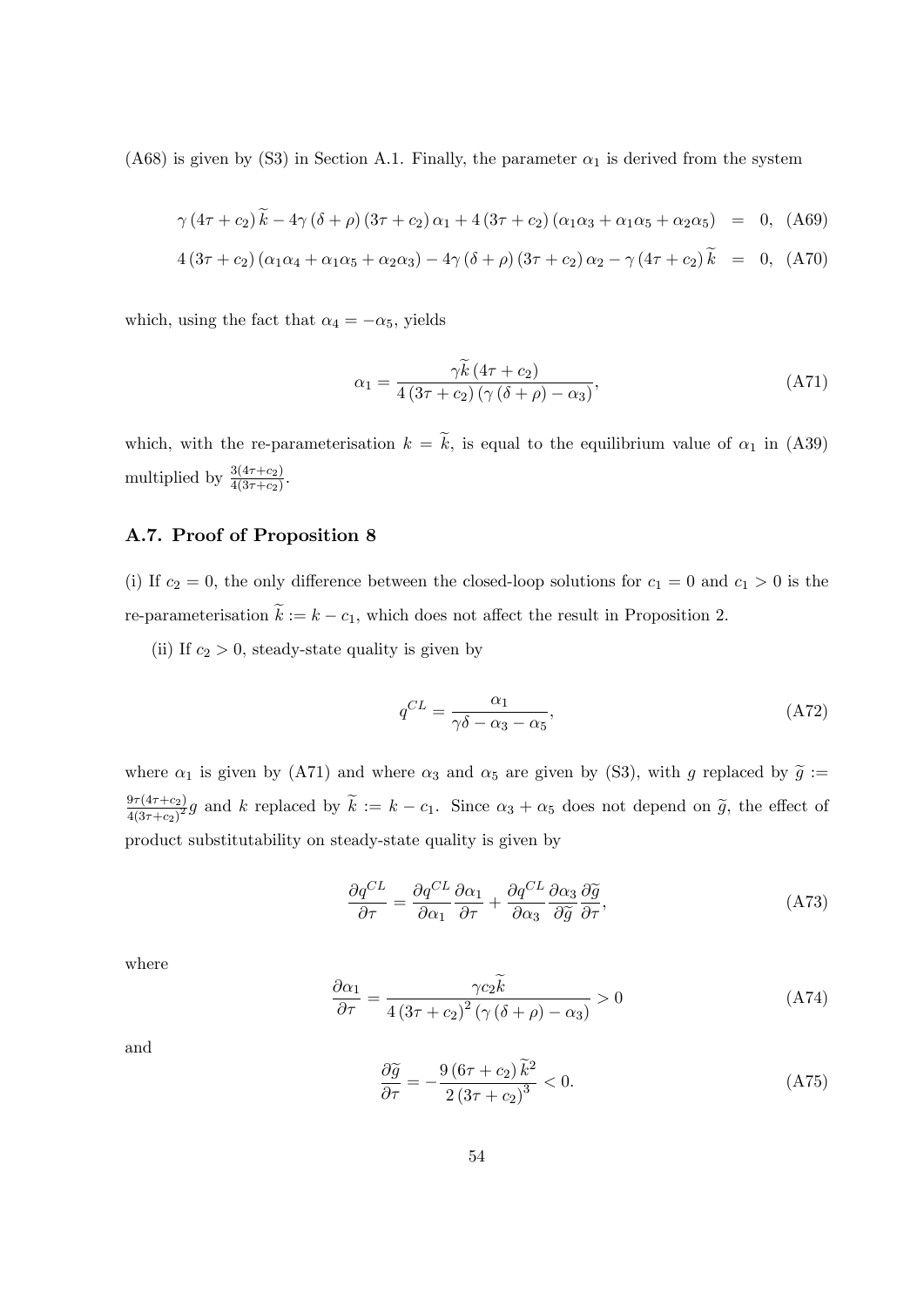Since  $\frac{\partial q^{CL}}{\partial \alpha_1} > 0$ ,  $\frac{\partial q^{CL}}{\partial \alpha_3}$  $\frac{\partial q^{CL}}{\partial \alpha_3} > 0$  and  $\frac{\partial \alpha_3}{\partial \tilde{q}} > 0$ , the first term in (A73) is positive, whereas the second term is negative. The first term vanishes if  $c_2$  approaches zero. Thus, by continuity, Proposition 2 still holds if  $c_2$  is sufficiently small. For sufficiently high values of  $c_2$ , it is easily confirmed, by numerical examples, that  $\partial q^{CL}/\partial \tau$  can take positive values.

(iii) Proposition 3 is confirmed by noting, from (57), that  $q^{OL}$  does not depend on  $c_2$ . We already know that  $q^{CL} < q^{OL}$  for  $c_2 = 0$ , which implies constant marginal production costs. Thus,  $q^{CL} < q^{OL}$  also for  $c_2 > 0$  if  $\partial q^{CL}/\partial c_2 < 0$ . This is true, since

$$
\frac{3k\gamma\sqrt{Y_1}}{\partial c_2} = -\frac{3k\gamma\sqrt{Y_1}\left(\frac{10\tau(3\tau + c_2)\left(4\beta + \gamma(2\delta + \rho)^2\right)}{13k^2(4\tau + c_2) + 6\tau\rho\sqrt{Y_1}}\right)}{4Y_1\left(\sqrt{Y_1} + 3\gamma\rho(3\tau + c_2)\right)^2} < 0
$$
\n(A76)

and

$$
\frac{\partial (\alpha_3 + \alpha_5)}{\partial c_2} = -\frac{k^2 \gamma \left(\sqrt{Y_2} + \sqrt{Y_1}\right) (5\tau + c_2) \sqrt{Y_2} \sqrt{Y_1}}{4 (3\tau + c_2)^2 Y_2 Y_1} < 0,
$$
\n(A77)

where

$$
Y_1 := \frac{2}{3} (5y - 2\tilde{g}) \gamma (3\tau + c_2)^2 > 0
$$
 (A78)

and

$$
Y_2 := \frac{4}{3} (y - \tilde{g}) \gamma (3\tau + c_2)^2 > 0.
$$
 (A79)

Finally, given that  $q^{CL} < q^{OL}$ , Proposition 4 is confirmed by showing that  $q^{OL}$  still coincides with the steady-state level associated with the welfare maximisation problem given by (36). The current-value Hamiltonian for this problem is

$$
H = v - \frac{\tau}{2} + kq_i x_i^D + kq_j (1 - x_i^D) -c_1 (q_i x_i^D + q_j (1 - x_i^D)) - \frac{c_2}{2} ((x_i^D)^2 + (1 - x_i^D)^2) - \frac{\gamma}{2} (I_i^2 + I_j^2) - \frac{\beta}{2} (q_i^2 + q_j^2) + \mu_i (I_i - \delta q_i) + \mu_j (I_j - \delta q_j).
$$
 (A80)

The optimality conditions are equal to (42)-(46) in Section 6 if we everywhere replace k by  $k-c_1$